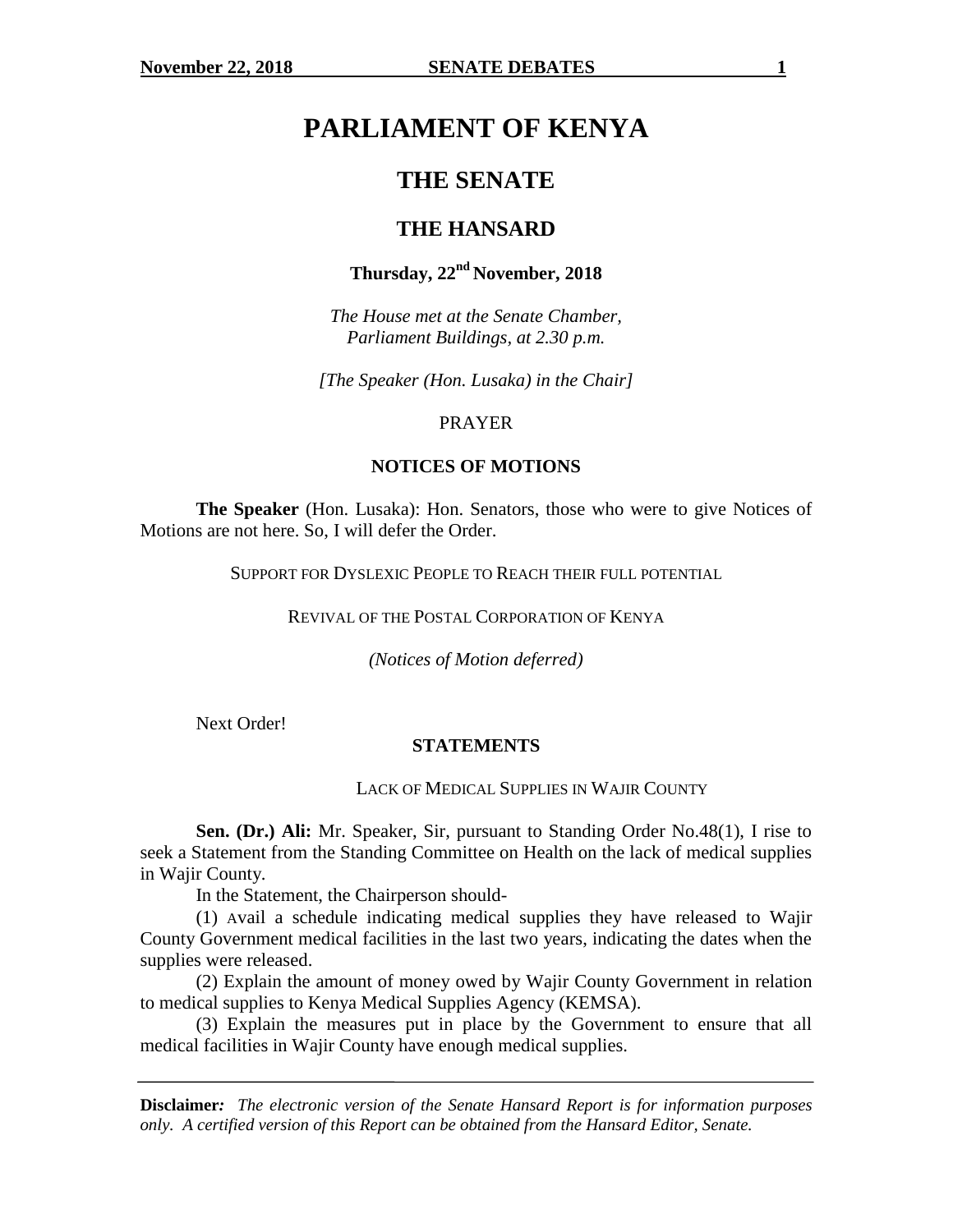Mr. Speaker, Sir, the problem we have in Wajir County is that most of the health facilities do not get any drugs from KEMSA. As we were told yesterday, the Government is already deducting money at source for the Medical Equipment Scheme. Why can they not do the same for county governments, which are not paying KEMSA properly? People are suffering because there are no medical supplies.

Thank you, Mr. Speaker, Sir.

**The Speaker** (Hon. Lusaka): The matter is referred to the Committee on Health to take the necessary action.

*(Sen. (Dr.) Ali spoke off record)*

You are in that Committee and so, you can hasten the process.

**Sen. Mutula Kilonzo Jnr**.: On a point of order Mr. Speaker, Sir. As the Vice-Chairperson of the Committee, should he not be telling you that he can get this Statement in a day or two?

# *(Laughter)*

I think the Vice-Chairperson can use his position and, in fact, tell you that he can get it within a day.

**Sen. Shiyonga:** On a point of order, Mr. Speaker, Sir. The Vice Chairperson has just asked a question, and I think it is his right to do so. Being the Vice-Chairperson, and we are here as Committee Members, we can help him to know when the Statement will be ready.

**The Speaker** (Hon. Lusaka): Hon. Senator, the ball is in your court. You can bring the answer on Tuesday or any time when you are ready, because you are the Vice-Chairperson of that Committee.

Next Statement.

### INVASION AND TAKE-OVER OF KAPETADIYE DAM BY PASTORALISTS FROM A NEIGHBOURING COUNTRY

**The Speaker** (Hon. Lusaka): Since Sen. Malalah is not here, we now go to the next Statements by Chairpersons of the various Standing Committees.

### (*Statement deferred*)

Let us start with the Standing Committee on Devolution and Intergovernmental Relations.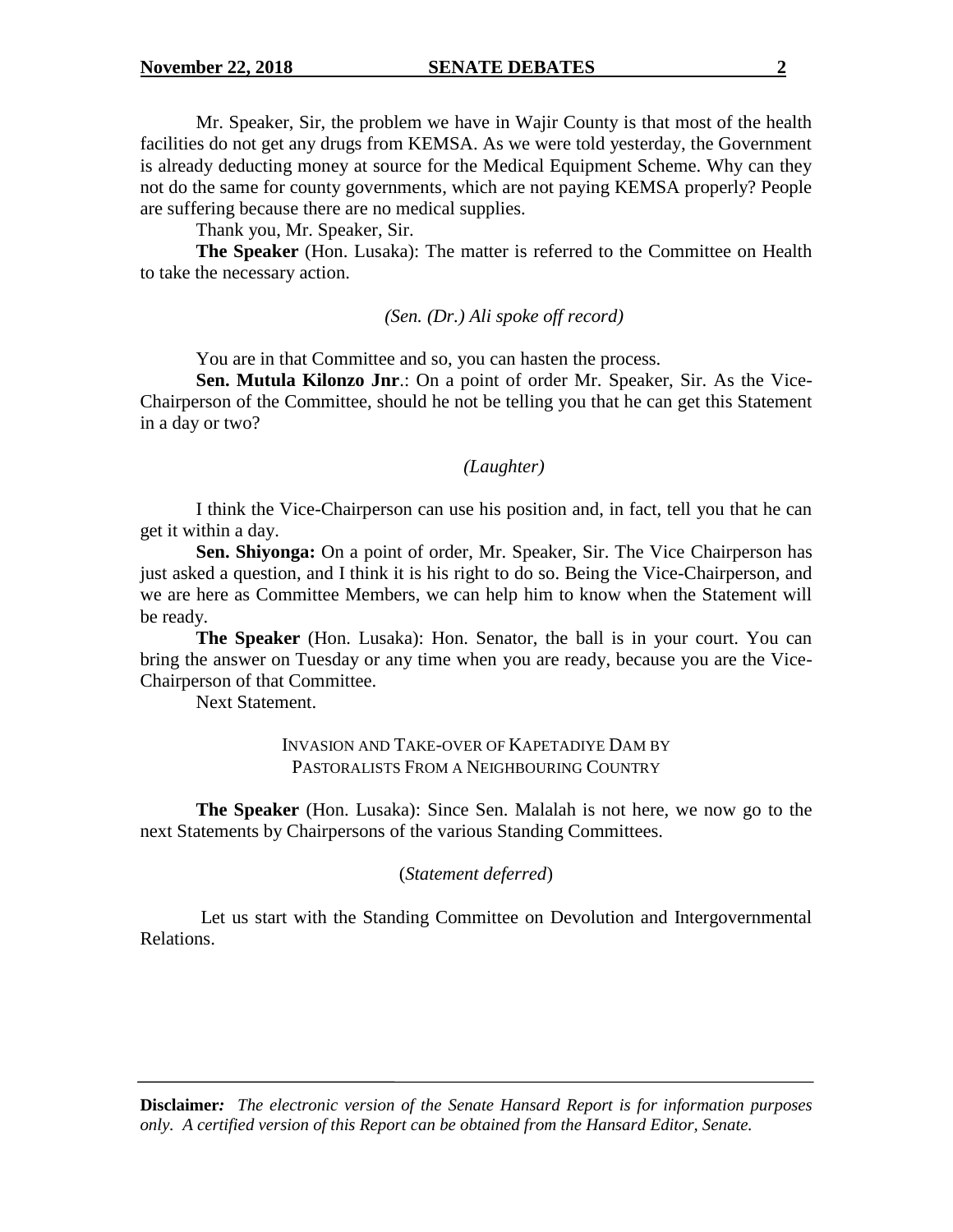#### **November 22, 2018 SENATE DEBATES** 3

## ACTIVITIES OF THE COMMITTEE ON DEVOLUTION AND INTERGOVERNMENTAL RELATIONS

**Sen. Kinyua**: Thank you, Mr. Speaker, Sir. I rise to issue a Statement relating to the activities of the Standing Committee on Devolution and Intergovernmental Relations, pursuant to Standing Order 51, for the period from  $9<sup>th</sup>$  August to  $9<sup>th</sup>$  November, 2018.

Mr. Speaker, Sir, Standing Order No.51(1) (b) provides that at least every three months, a Committee Chairperson is expected to make a statement relating to activities of the Committee. In fulfillment of that provision, I wish to make a Statement in regard to the Standing Committee on Devolution and Intergovernmental Relations for the period commencing  $9<sup>th</sup>$  August, 2018 to  $9<sup>th</sup>$  November, 2018.

The Senate Standing Committee on Devolution and Intergovernmental Relations was constituted in December, 2017 during the First Session of the  $12<sup>th</sup>$  Parliament, pursuant to provisions of the Senate Standing Order 218. The Committee is mandated to consider all matters relating to devolution, intergovernmental and county relations, governance and management of county governments, cities and urban areas.

Mr. Speaker, Sir, as obtained in the Standing Order No.215(2), the activities of Committee shall entail the following: Bills, Statements and Petitions considered by the Committee in addition to the inquiries undertaken by the Committee and progress of such inquiries; county visits undertaken by the Committee and outcome of such visits and the manner and extent to which the Committee met its public participation obligation in respect of the business of the Committee.

Under Standing Order No.218 (4), the Committee is expected to scrutinize the resolution of the Senate and formal undertakings given by the national executive, including adopted Committee reports.

During the period under review, the Committee held a total of eight sittings and one conference; that is, the Arid and Semi-Arid Land (ASAL) Conference in Malindi and engaged with several stakeholders.

On the issue of reporting on the activities of the Committee, I wish to provide the details of each activity as follows, being considered by the Committee-

(1) The County Oversight and Accountability Bill 2018 was considered by the Committee. It was referred to the Committee on  $16<sup>th</sup>$  October, 2018. With the regard of action taken by the Committee, the Committee has scheduled a public hearing for Tuesday 27<sup>th</sup> November, 2018. The Bill has been scrutinized. The Bill was due for reporting back on  $16<sup>th</sup>$  November, 2018.

(2) Petitions considered by the Committee. The title of the Petition: The Purported Conferment of Municipality Status of Maralal Town. It was referred to the Committee on  $18<sup>th</sup>$  July, 2018. The Committee is in the progress of engaging stakeholders. The matter is still in progress. Upon finalization of interrogation, the Committee will table its report the soonest time possible.

(3) With regard to inquiries undertaken by the Committee; the operational dependence of the County Assemblies Service Boards (CASB) and County Public Service Boards (CPSB). The purpose was to establish the functional autonomy and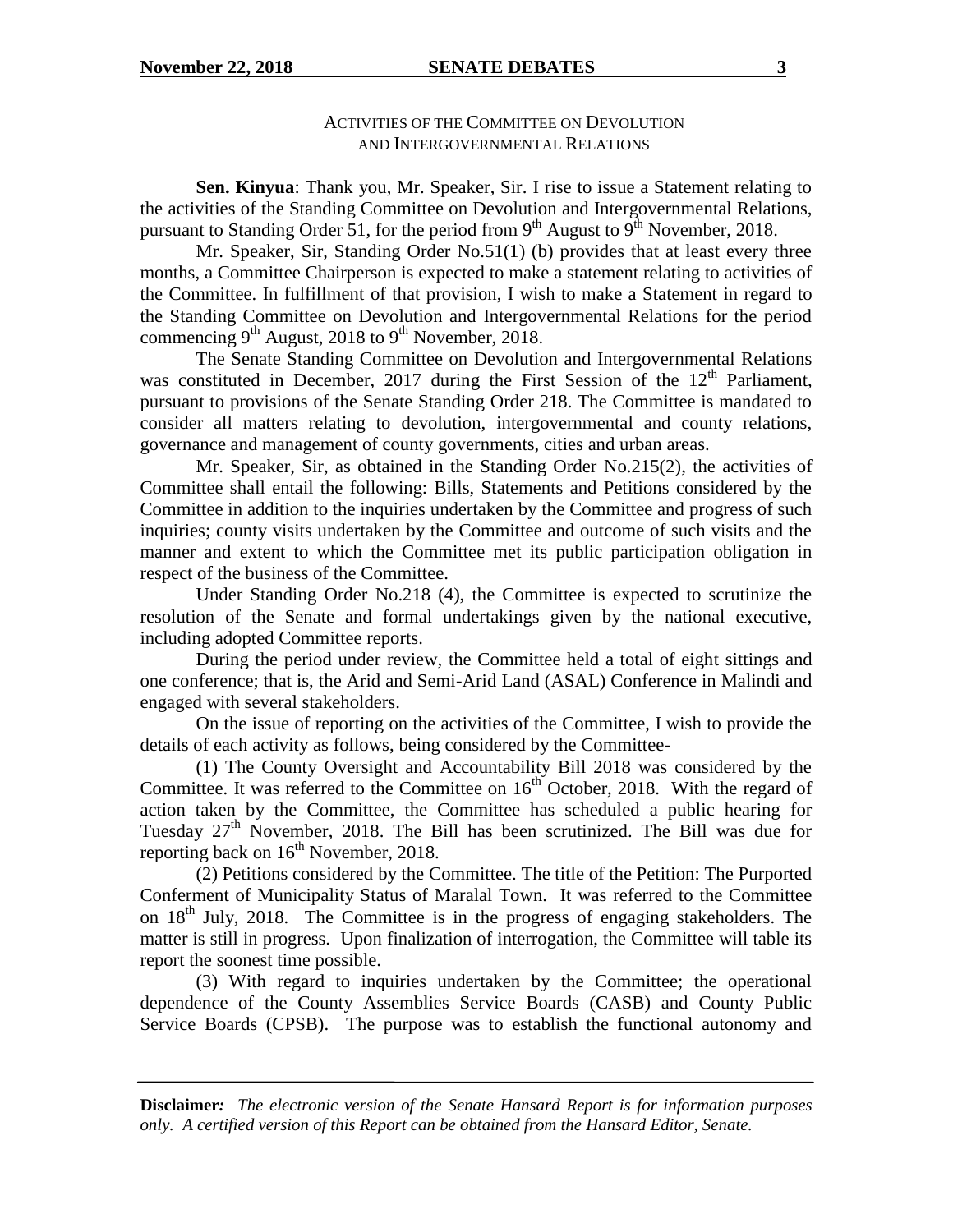dependence of the CASB and the CPSB. The Committee met and received views from the following stakeholders-

- (a) The Public Service Commission;
- (b) The Council of Governors; and,
- (c) The National Consultative Forum of County Public Service Board, Uasin Gishu and County Public Service Board County Assemblies Forum.

The inquiry was completed.

The Committee has shared with the Directorate of Legal Services the proposal to develop a legislative proposal to strengthen professionalism in counties and functional autonomy of the service boards.

Aware of the wave of leadership wrangles in the county assemblies, the Committee met and received views from the following stakeholders with a view to handling these management wrangles-

- (a) The Speaker of Nyandarua County Assembly.
- (b) We were to meet the Governor for Nyandarua County who promised to come, but did not make it though he promised to come on Tuesday, next week.
- (c) We have met with the County Assemblies Forum and MCAs. The purpose of the inquiry was based on on-going wrangles. Upon the completion of the inquiry, the Committee will provide direction.

(4) With regard to public participation, the Committee tried the option of advertisement and dailies in meeting its public participation obligation during the reporting period. The Committee also received written memoranda as well as oral submission during public hearing within Parliament Buildings.

The Committee undertook county visits to Kakamega, Bungoma and Busia. There were no statements that were referred to this Committee during the period under review.

I have signed the report as the Chairman of the Committee on Devolution and Intergovernmental Relations.

**The Speaker** (Sen. Lusaka): Thank you, Mr. Chairman. Since I do not see any interest, let us get reports from the Chairperson, Standing Committee, Sen. Mutula Kilonzo Jnr.

**Sen. Mutula Kilonzo Jnr:** Mr. Speaker, Sir, I am not quite certain because this is the first time we are dealing with this matter. Impeachment of speakers would have fallen squarely under the Committee headed by Sen. Kinyua. Therefore, I would have expected a statement to say that the Committee has intervened in the impeachment of Speakers of county assemblies to try and find a method of stopping the impeachments and resolving the disputes. May be those are the actives that I thought would come to our attention because it is something that has been bothering the assemblies and is of concern. I have heard pronouncements outside there by various leaders. I thought the Committee will take a lead on it.

**Sen. Wetangula:** On a point of order, Mr. Speaker, Sir.

**The Speaker** (Sen. Lusaka): What is your point of Order, Sen. Wetangula?

**Sen. Wetangula:** Mr. Speaker, Sir, our Standing Orders prohibit this House from interfering with proceedings and activities in other Parliaments, including the county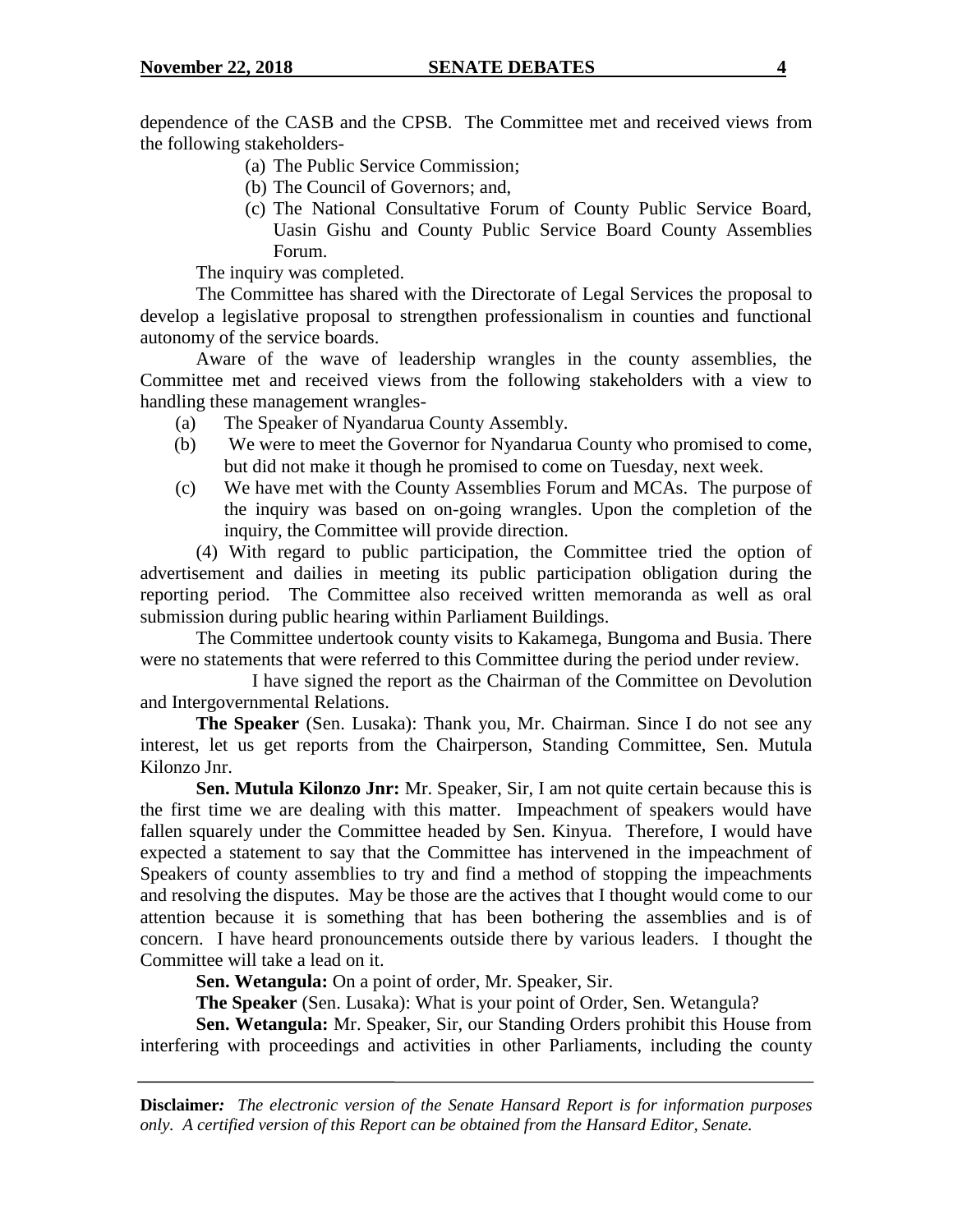assemblies. It is not right, in my view, for a Committee of this House, or a Member of this House, or anybody associated with this House, to attempt to micro-manage the management of county assemblies. The on-goings in the assemblies between the assemblers and their speakers is not the business of this House or its Committees. I want a direction from the Chair.

The Speaker of the National Assembly of Kenya is not protected by any law. The Speaker of the Senate of Kenya is also not protected by any law. Further, the speakers of the assemblies of the 47 counties are not protected by any law. Under what law is the Committee purporting to engage in assembly activities in matters of either arguments, or disputes or both, between the speakers of the assemblies and their members? This amounts to interference of the proceedings of those assemblies which is prohibited by our own Standing Orders. This micro-managing and the big brother syndrome should not be encouraged.

The protection and conduct of any speaker of the House, including yourself, is entirely dependent on your chemistry with the House and how you manage the affairs of the House. That remains the law.

**The Speaker** (Hon. Lusaka): Before I hand it over to the Chairperson to respond because the question is directed to him, I can see an intervention from Sen. Mutula Kilonzo Jnr.

**Sen. Mutual Kilonzo Jnr:** Mr. Speaker, Sir, I also want to be very clear about this because your seat and the rest of the speakers is at the pleasure of Members. I do not think we can get into that.

When county assemblies are doing their budgets, particularly ceilings, they come to us and insist on increments. The Chairperson of the Committee on Finance and Budget is here and they increased the budget by "x" billions of shillings this financial year. Is it a question of funding, so that we understand whether it is for purposes of running the assemblies?

There is an issue of deputy speakers. As we sit here today, the three courts have determined that we have no position of deputy speaker in any assembly. Therefore, there are underlying issues. The question is not whether Members of the County Assembly (MCAs) can impeach a speaker, that is not something we can interfere with. That should be left to MCAs to decide. If they want elect a speaker every month, that is their business.

The other features as to whether, for example, the County Assembly of Machakos should be denied funds for salaries of MCAs because the governor does not want them to be paid; that sort of issue is what I expect the Committee of Devolution and Intergovernmental Relations to deal with and brief the Senate, and by and large, the country.

**The Speaker** (Sen. Lusaka): So, Mr. Chairman, as you respond, I hope you will be alive to Standing Order No.96.

What is your request, Sen. Mary Yiane Seneta?

**Sen. Seneta:** Mr. Speaker, Sir, my request is on the Standing Committee's mandate as per the Standing Orders. When you look at the Committee on Devolution and Intergovernmental Relations, then going by the request by Sen. Wetangula, you need to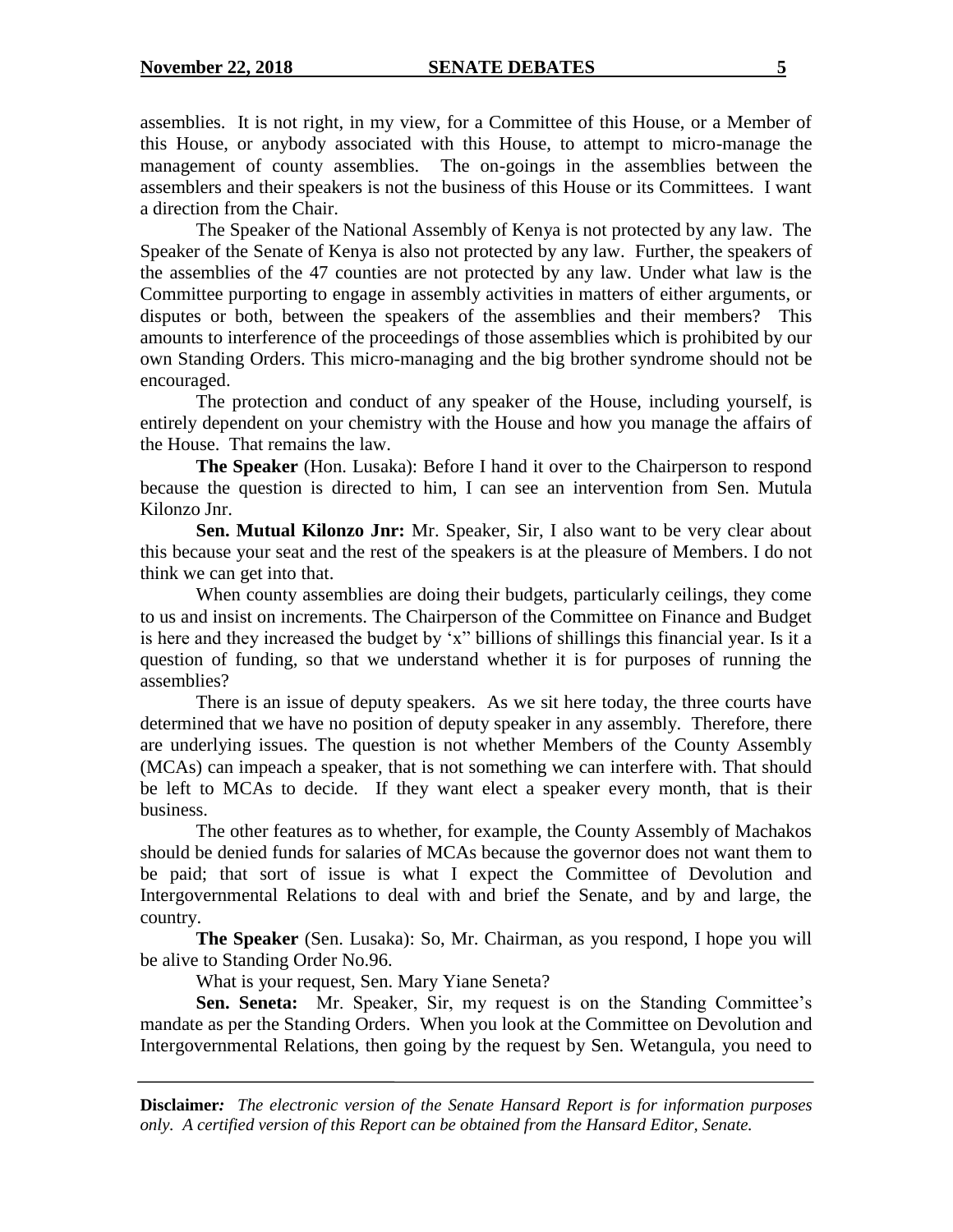look at the meaning of the "Inter-county relations, governance and management of county governments, cities, towns and urban areas within the mandate of the Committee on Devolution and Intergovernmental Relations." Our Standing Orders give the committees of this House the mandate to consider all matters relating to devolution, intergovernmental and inter-county relations, governance and management of county governments.

I need your direction on what inter-county relations, governance and management means if it does not mean the county assemblies and the relationship between the arms of the county government.

**Sen. Wetangula**: On a point of order, Mr. Speaker, Sir.

**The Speaker** (Hon. Lusaka): What is your point of order, Sen. Wetangula?

**Sen. Wetangula**: Mr. Speaker, Sir, my understanding of the distinguished Sen. Seneta is that she is indirectly challenging what I said. For avoidance of doubt, I want to read to the House Standing Order No.96(5) which is so succinctly clear that we do not need to look at anything else. It says-

"It shall be out of order for a Senator to criticize or call to question, the proceedings in the National Assembly, a County Assembly or the Speaker"s ruling in the National Assembly but any debate may be allowed on structures and roles of County Assemblies or the National Assembly."

Therefore, the argument that I have placed before the House is strongly fortified by Standing Order No.96(5).

This House or any of its Committees or any of its Members cannot criticize or bring into question the proceedings of the National Assembly or the County Assembly. If an assembly decides that they do not want their Speaker, it is not our business to micromanage them. If the National Assembly wants to impeach their Speaker today, the Senate cannot call them to order. This is because the Speakers are elected by the various individual Houses and it is those Houses that relate to the Speaker and not anybody else.

**The Speaker** (Hon. Lusaka): Mr. Chairperson, respond to the point raised by Sen. Wetangula taking into account Standing Order No.96(5), which he has quoted.

**Sen. Kinyua**: Mr. Speaker, Sir, I have read it and I also want to read it. It says that-

"It shall be out of order for a Senator to criticize or call to question, the proceedings in the National Assembly, a County Assembly or the Speaker"s Ruling in the National Assembly but any debate may be allowed on structures and roles of County Assemblies or the National Assembly."

I want to clarify to him that the mandate of my Committee is clearly written in the Second Schedule of the Standing Orders which says that the Committee on Devolution and Intergovernmental Relations is-

> "To consider all matters relating to devolution, intergovernmental and inter-county relations, governance and management of the county governments, cities, towns and urban areas."

Therefore, when we call the Speaker of Nyandarua County Assembly, we are questioning what is happening in Nyandarua. That was not the ruling of the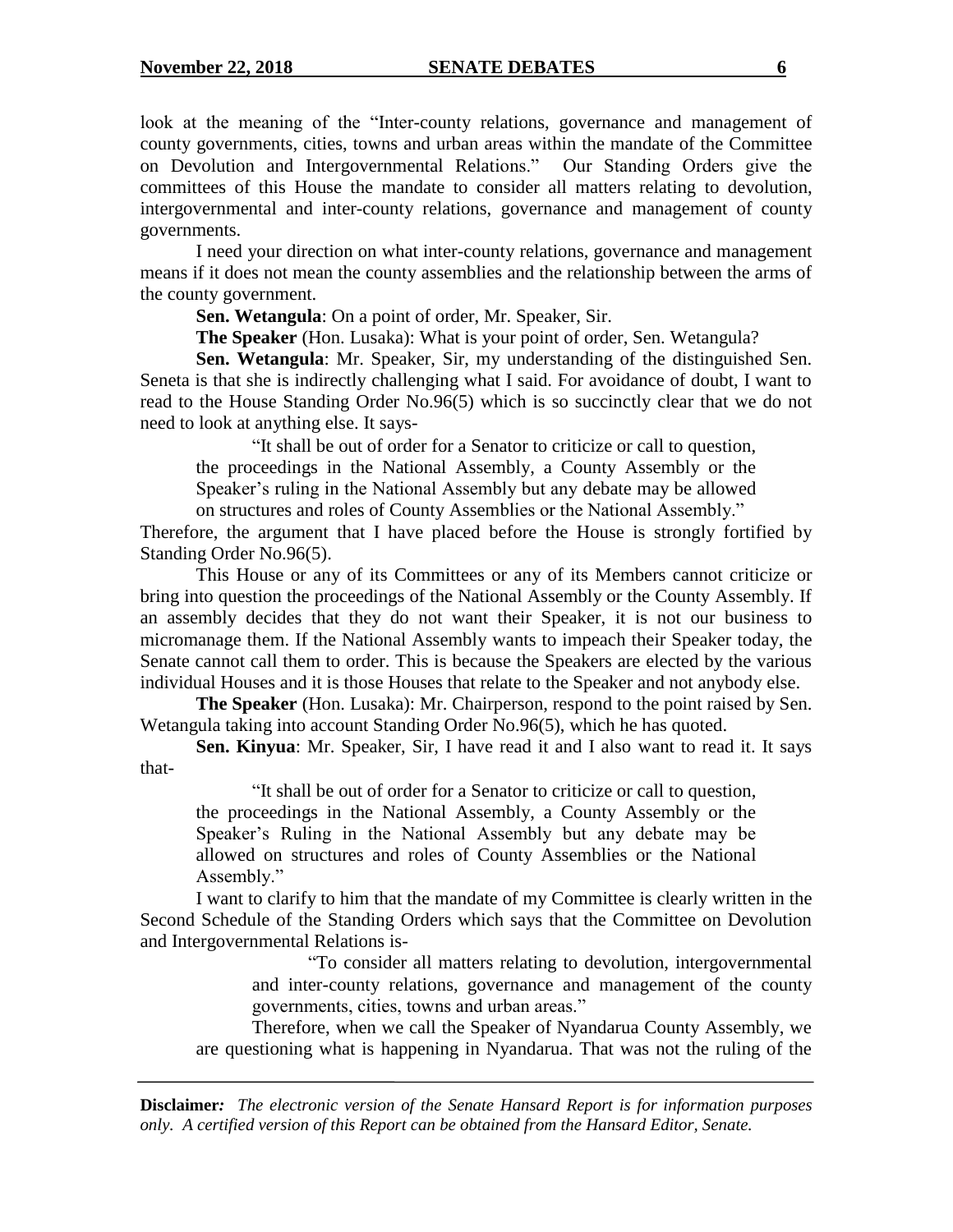Speaker and we were not interfering. The information that we got is that the Members of County Assembly (MCA"s) did not have a mace. They conducted their activity outside the precincts of the Assembly, and it has nothing to do with the activity as you have mentioned in Standing Order No.96(5). We did our duty as a Committee.

Mr. Speaker, Sir, I want your ruling on what is county relations, government and management of the county government.

**The Senate Majority Leader** (Sen. Murkomen): Mr. Speaker, Sir, I was following the debate as I was coming here. This is a matter that is dear to my heart because I was the first Chairperson of the Committee on Devolution and Intergovernmental Relations. I want to add my voice on the whether or not we can discuss or even call into question decisions of county assemblies.

In my reading of Standing Order No. 96(5), there is a difference between decisions that have been rendered by county assemblies and decisions or deliberations that are still pending in the county assemblies. Interpretation of Standing Order No.96(5) must be in consonance with Article 96 of the Constitution which gives us the responsibility to oversight counties and county governments. Since the Constitution is supreme, we must always call into question decisions of the county governments whether it is the executive or the assembly.

We oversight county assemblies, hence my reading of Article 96 of the Constitution harmonized with Standing Order No.96(5) would mean that we should hold our horses if something is pending in the county assemblies. But once a decision has been rendered in the county assemblies, it is the responsibility of the Senate to call into question or to intervene.

Secondly, the Committee on Devolution and Intergovernmental Relations would be abdicating their responsibility of leadership if they are to wait for chaos to get to a point where it cannot be handled for them to make a decision as to whether to intervene or not. When I was the Chairperson, we summoned Isiolo County Assembly and Isiolo County Executive who all came. We started the process of mediation and found an amicable solution. We must allow our Committee to use that latitude. I also brought the Salaries and Remuneration Commission (SRC) and county assemblies together. It is not written in the text that we can intervene in such situations but such is the unwritten norms that we can establish to ensure that the jurisdiction of this House is not curtailed in finding a solution as an institution of leadership in the country.

I stand with the Committee, and we must allow the Committee to proceed in widening the mandate of the Senate and providing leadership where we are needed.

**Sen. (Eng.) Maina**: Thank you, Mr. Speaker, Sir. I rise not to quote the necessary paragraphs in the Standing Order but I rise to say that the Senate has the overall responsibility on the functions and the orderly framework of counties. Truly, the Committee on Devolution and Intergovernmental Relations must step in, on behalf of this House, to either advice, revoke or correct. In future, I would even want them to reprimand.

We should not restrict our overall mandate, as the Senate, because we are responsible for ensuring that devolution takes effect. Some of us get extremely disturbed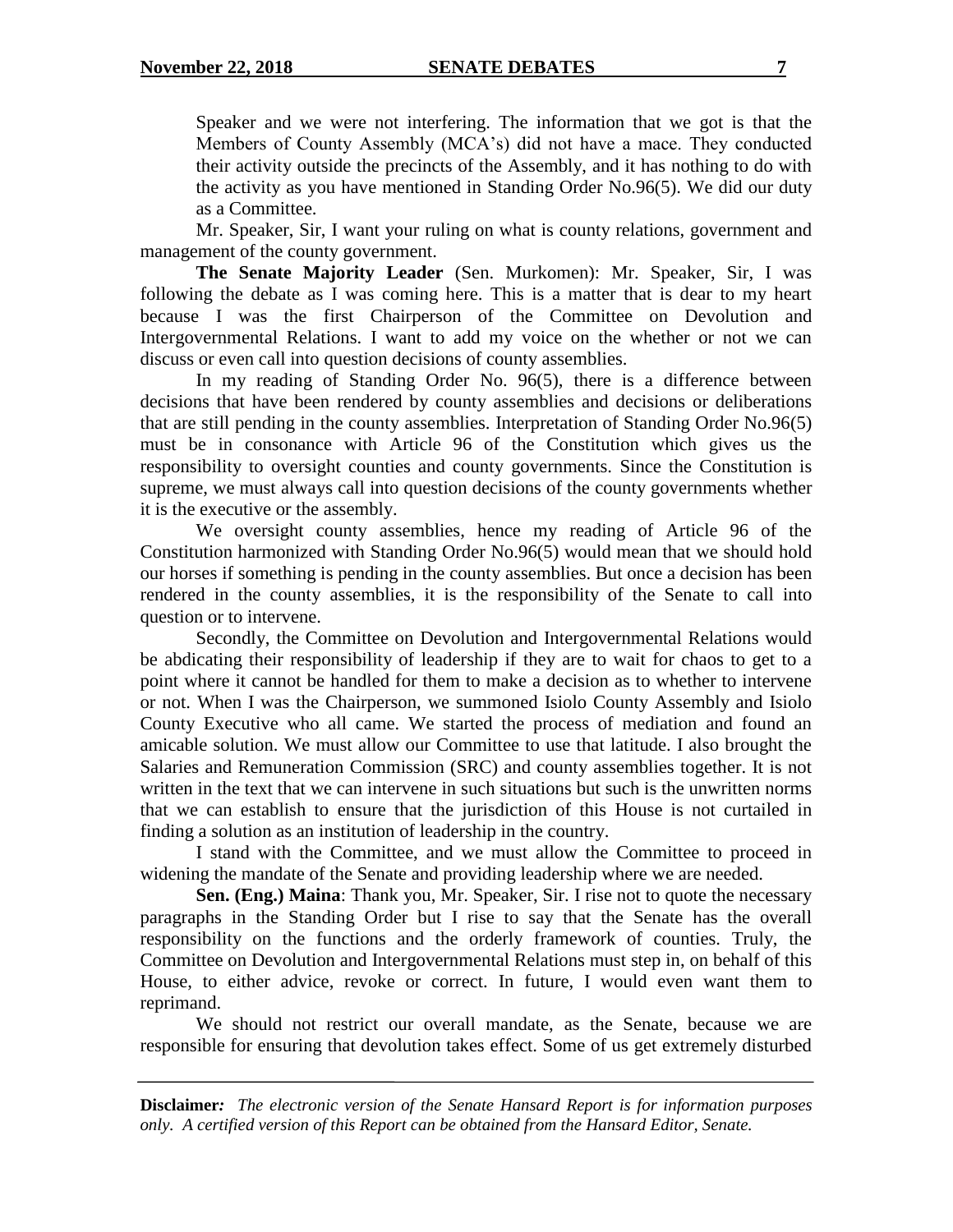when we get to know of the things that are happening in counties yet we seem docile. Resources are being wasted and stolen, and we seem not to be doing anything. Instead, we come here to quote a certain paragraph in the Standing Order saying that this does not concern us. We are leaders who are elected and we have a mandate over counties to ensure that the people of this country enjoy the services that were envisaged in the Constitution. The Constitution did not envisage a county with either rogue MCA"s or a governor who behaves like a chieftain.

Therefore, I beg you not to be restricted in your ruling. The law is not there to create seedlings of injustices; it is there to ensure there is a just way of getting things done.

> **Sen. Wetangula:** On a point of order, Mr. Speaker, Sir. **The Speaker** (Hon. Lusaka): What is your point of order, Sen. Wetangula?

**Sen. (Eng.) Maina**: Mr. Speaker, Sir, he is on it again.

### *(Laughter)*

**Sen. Wetangula**: Mr. Speaker, Sir, listening to my distinguished tycoon friend from Nyeri, one would have thought that he was addressing a chief"s *baraza.*

**Sen. (Eng.) Maina**: On a point of order, Mr. Speaker, Sir.

**The Speaker** (Hon. Lusaka): What is your point of order, Sen. (Eng.) Maina?

**Sen. (Eng.) Maina**: Mr. Speaker, Sir, this is the fourth time the person I thought was a friend in the past has made this statement. If he loves me so much and wants me to be a tycoon, he should go to church and pray for me for a whole night. He should not come here to ridicule me.

**The Senate Majority Leader** (Sen. Murkomen): On a point of order, Mr. Speaker, Sir.

**The Speaker** (Hon. Lusaka): What is your point of order, Sen. Murkomen?

**The Senate Majority Leader** (Sen. Murkomen): Mr. Speaker, Sir, is Sen. Wetangula in order to call this House a chief"s *baraza* and you a chief? If this House is reduced to a chief"s *baraza*, it means you are a chief. Is he in order?

**The Speaker** (Hon. Lusaka): Sen. Wetangula is out of order to refer this House to a chief"s *baraza*. This is because the hon. Senator for Nyeri was addressing the House and not a chief"s *baraza*.

**Sen. Wetangula:** Mr. Speaker, Sir, English is a very difficult language. However, I have always prided in Sen. Murkomen as being reasonably schooled to understand a few things.

Mr. Speaker, Sir, I am not prosecuting an argument on any specific assembly. As the Speaker of this House, you have a cardinal constitutional duty to deliver rulings for posterity.

Article 96 that Sen. Murkomen has quoted is right in the context he quoted. However, it is given meaning through Article 124. The Constitution goes on to say that Houses of Parliament shall operate under Standing Orders. Therefore, Standing Orders are creatures of the Constitution and cannot be held *ultra vires* the Constitution. It is a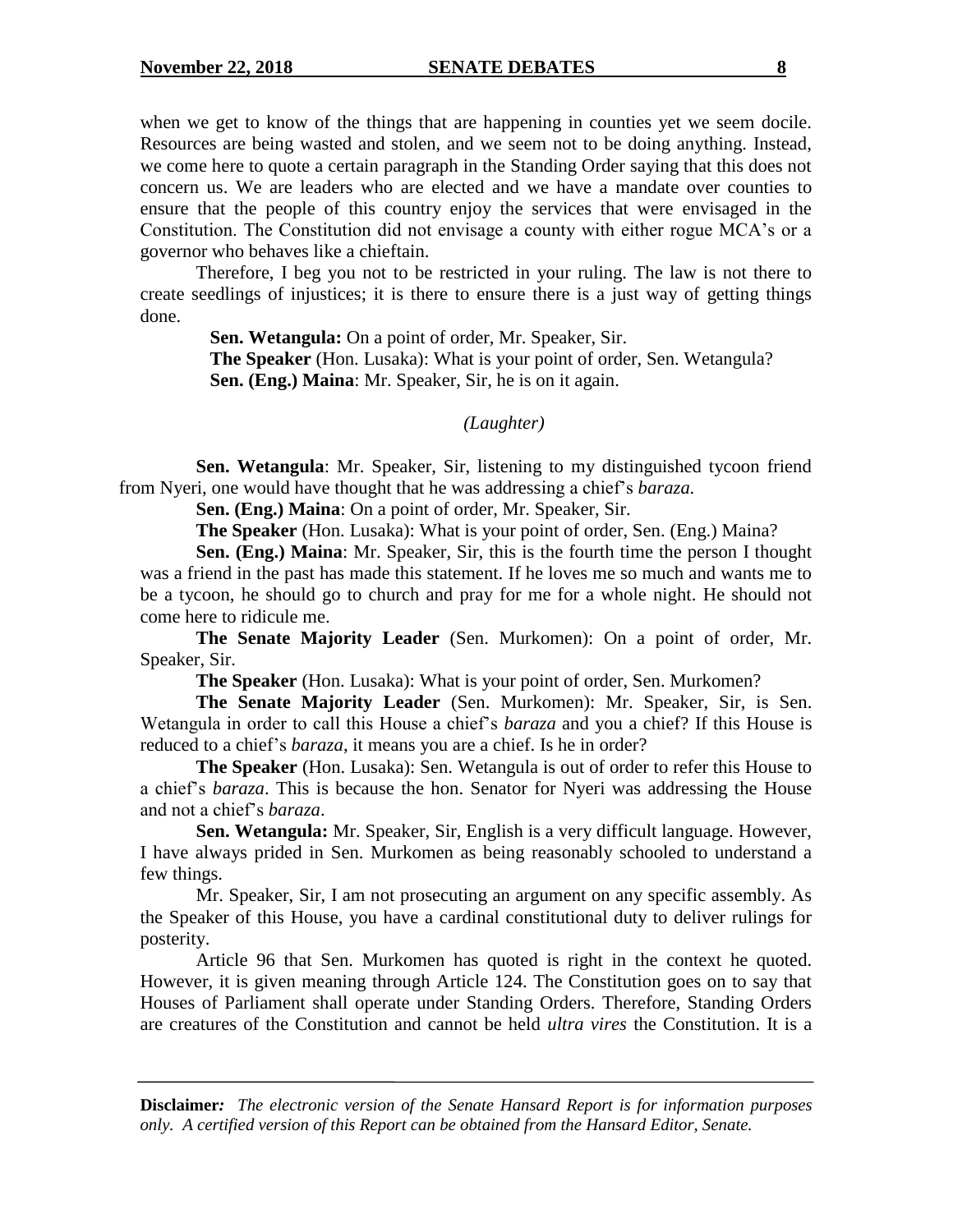creature of the Constitution and its constitutionality is guaranteed to the extent that it is what guides us to act constitutionally.

Mr. Speaker, Sir, having said that, I have not said that we cannot oversight county governments. In fact, we engage them in terms of financial probity, in situations where the national Government is oppressing them and in terms of passing their allocations. In fact, it is this House that gave county assemblies independence from the county executive. At the beginning, county assemblies were an appendage of the county executive. County governors determined the budgets of the assembly. We fought so hard in the last Parliament to give them independence.

I urge you not to lose sight of the fact that we can engage the assemblies in many things. However, we cannot, as a House, under the Constitution of Kenya, 2010 or any law micromanage their conduct. I listened to the Chairman very carefully and he alluded to the conflicts going on between assemblers and their speakers. I have gone out of my way to talk to the Chairman of the County Assembly Speaker"s Forum and asked him what he exactly wants. I have also engaged Sen. Murkomen.

Mr. Speaker, Sir, the Speaker of the Senate does not have any law or a Standing Order that protects him if he loses favour with the House. That is the same thing with the National Assembly. Therefore, this House has no authority in law or in fact. We will be overreaching ourselves and you must make this clear to us and the future Senate that we cannot micromanage the assemblies in their relationship with their speakers. That is the only narrow point I am arguing. I am not saying that we cannot engage them and tell them to be of good behaviour because we can do it informally even without the law. It is only on that specific point. Otherwise, we should bring a law that says that the Speaker of the Senate and the Speaker of the National Assembly should enjoy security of tenure. However, that is not found anywhere in the world. We should look at comparable jurisdictions. That is the point I want you to make clear for the future.

Mr. Speaker, Sir, I am not arguing that you should give us a ruling here and now. Please, do a reasoned ruling that will be for posterity.

**The Speaker** (Hon. Lusaka): Hon. Members, I have listened to the Chair and the arguments put by hon. Members. The Committee is in the process of compiling a report which it is yet to present to this House. My ruling is that as the Committee makes the report to present to the House and as it continues with its business, it should take cognizant of Article 96 on the issues that have been raised. We must also be conscious not to reduce our mandate as a Senate because anything that eats into our mandate and what we are supposed to do will also be against the House. Therefore, as the Committee prepares the report, it should take that into account. When it gives us the final report, it should make sure that the issues that have been raised under Standing Order No. 96(5) are brought on board so that we are able to continue as a House.

Next Statement!

#### ACTIVITIES OF THE COMMITTEE ON EDUCATION

**Sen. (Dr.) Langat:** Thank you, Mr. Speaker, Sir, for giving me this opportunity to make this particular Statement.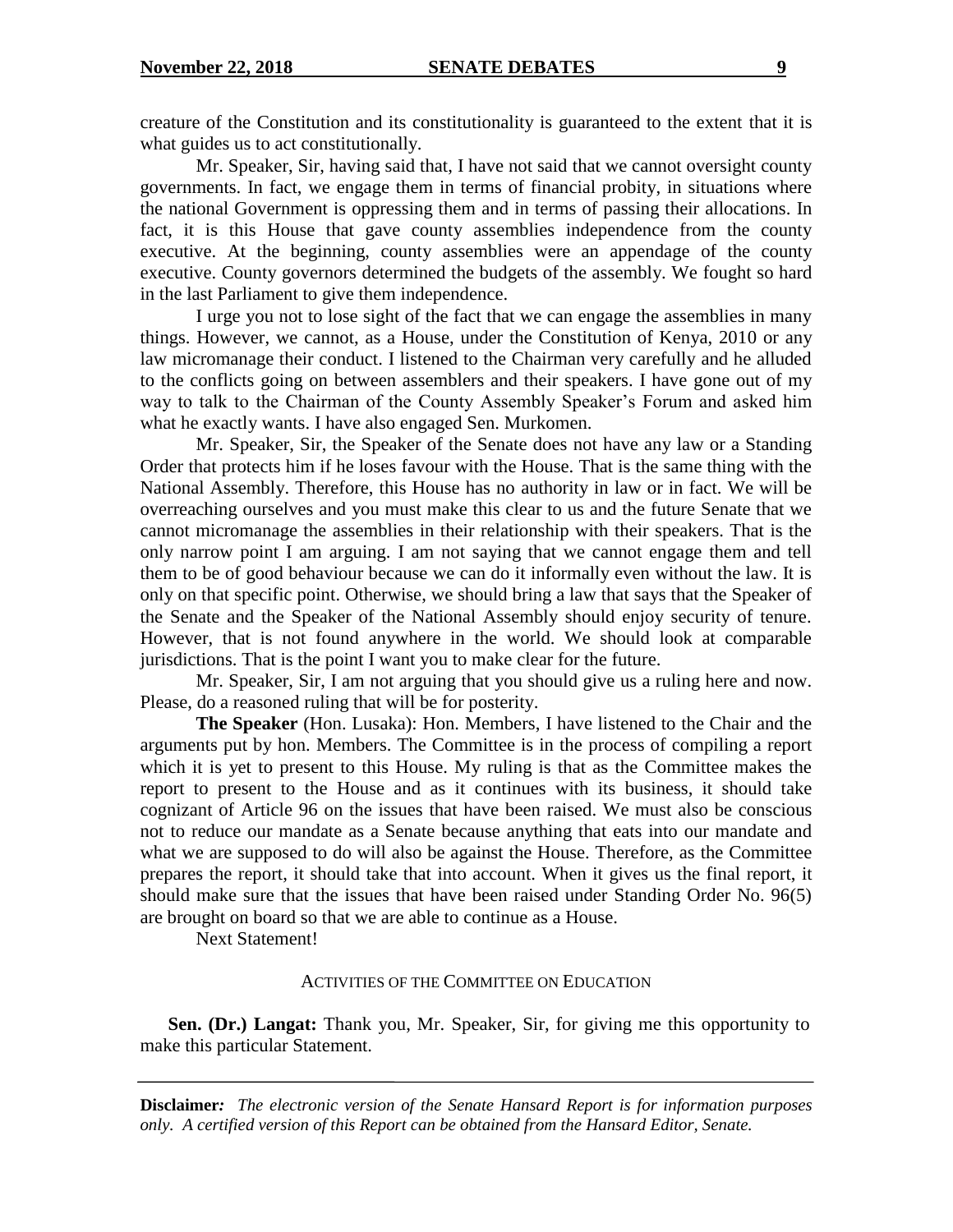Mr. Speaker, Sir, Standing Order No.51(1)(b) provides that at least every three months, a Committee Chairperson is expected to make a Statement relating to activities of the Committee.

In fulfillment of that provision, I wish to make a Statement with regard to the Standing Committee on Education for the period commencing  $9<sup>th</sup>$  August, 2018 to  $9<sup>th</sup>$ November, 2018.

Mr. Speaker, Sir, the Senate Standing Committee on Education was constituted in December, 2017 during the First Session of the Twelfth Parliament pursuant to the provisions of Senate Standing Order No.218. The Committee is mandated to consider all matters relating to education and training.

Mr. Speaker, Sir, as outlined in Standing Order No.215(2), the activities of the Committee shall entail the following-

- (1) Bills considered by the Committee;
- (2) Statements considered by the Committee;
- (3) Petitions considered by the Committee;
- (4) Inquiries undertaken by the Committee and progress of any such inquiry;
- (5) Any county visits undertaken by the Committee and the outcome of such visits;
- (6) The manner and the extent to which the Committee met its public participation obligations in respect of the business of the Committee; and,
- (7) Under Standing Order No.218(4), the Committee is expected to scrutinize the resolutions of the Senate and formal undertakings given by the National Executive.

Mr. Speaker, Sir, during the period under review, the Committee has held a total of 12 sittings and engaged with several stakeholders. The Committee did not hold any retreat within the period under review.

Mr. Speaker, Sir, on reporting on the activities of the Committee, I wish to provide details of each activity in the table below.

# **1. BILL CONSIDERED BY THE COMMITTEE**

| NO. | <b>TITLE</b>                                            | <b>DATE REFERRED TO</b><br><b>THE COMMITTEE</b> | <b>ACTION TAKEN BY</b><br><b>THE COMMITTEE</b>                                                        | <b>STATUS</b>                                                                                                                                                                                                                                              |
|-----|---------------------------------------------------------|-------------------------------------------------|-------------------------------------------------------------------------------------------------------|------------------------------------------------------------------------------------------------------------------------------------------------------------------------------------------------------------------------------------------------------------|
|     | Early<br>County<br>Childhood<br>Education<br>Bill, 2018 | $26th$ September, 2018                          | The Committee held<br><sub>a</sub><br>public hearing on the Bill<br>on 19 <sup>th</sup> October, 2018 | The Committee has<br>had three meetings<br>consider<br>the<br>to<br>stakeholders<br>input<br>on $19th$ October,<br>2018, when we had<br>a Public hearing<br>and on $13th$ and $15th$<br>October, 2018, for<br>consideration of the<br>stakeholders' input. |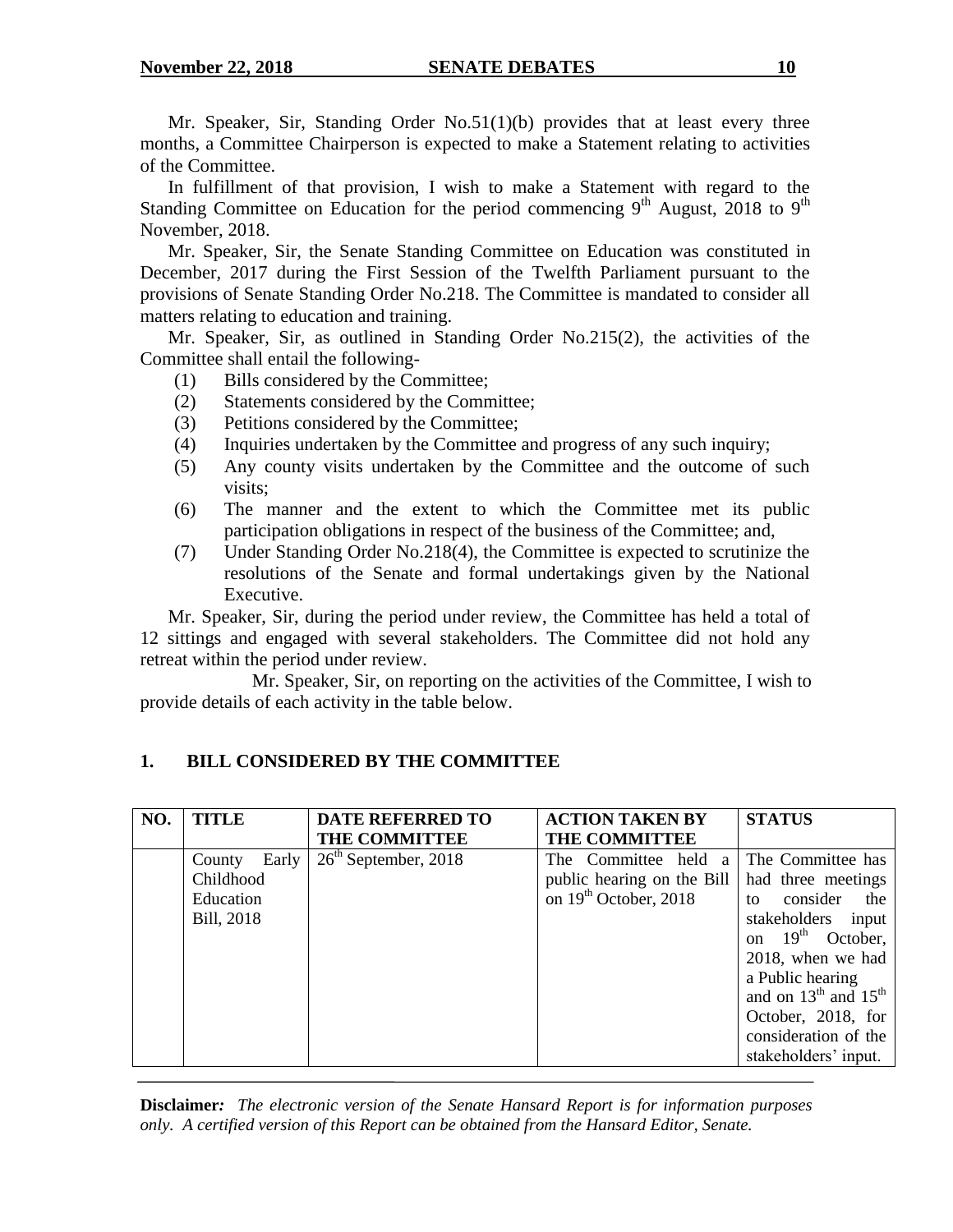Mr. Speaker, Sir, it will be remembered that the Early Childhood Education Bill, 2018, had gone to the level of Presidential assent in the previous House, but it was overtaken by events and returned to this House. This Bill now has to go through the Second and Third Reading. I request that it is given priority, because it has been appearing here and we have not allocated time for it. I, therefore, request that it be given an opportunity on Tuesday next week so that it goes through the Second and Third Reading.

# 2. **LEGISLATIVE PROPOSALS PROCESSED BY THE COMMITTEE**

| NO. | TITLE                | <b>DATE REFERRED</b><br><b>TO THE</b> | BY<br><b>ACTION</b><br><b>TAKEN</b><br>THE COMMITTEE | <b>STATUS</b>       |
|-----|----------------------|---------------------------------------|------------------------------------------------------|---------------------|
|     |                      | <b>COMMITTEE</b>                      |                                                      |                     |
|     | Motion on the Status | $1st$ August, 2018                    | The Committee invited the                            | The Committee       |
|     | of Education in the  |                                       | Cabinet Secretary for                                | will undertake a    |
|     | Northern Eastern     |                                       | Education, Amb. (Dr.)                                | visit<br>site<br>in |
|     | Kenya                |                                       | Amina Mohammed, who                                  | 2019,<br>January,   |
|     |                      |                                       | gave the Ministry's position                         | after recess.       |
|     |                      |                                       | on the matter.                                       |                     |

# **3. STATEMENTS CONSIDERED BY THE COMMITTEE**

| NO. | TITLE               | <b>DATE REFERRED</b> | <b>ACTION</b><br><b>TAKEN</b><br>BY | <b>STATUS</b>         |
|-----|---------------------|----------------------|-------------------------------------|-----------------------|
|     |                     | <b>TO THE</b>        | <b>THE COMMITTEE</b>                |                       |
|     |                     | <b>COMMITTEE</b>     |                                     |                       |
|     | Award of            | $2nd$ October, 2018  | The Committee wrote to the          | The response has      |
|     | scholarships by the |                      | Cabinet Secretary for the           | not been received.    |
|     | Ministry of         |                      | Ministry of Education to            | The<br>Committee      |
|     | <b>Education</b> to |                      | give the status on the same.        | secretariat has been  |
|     | Kenyan students     |                      |                                     | sending reminders     |
|     | studying outside    |                      |                                     | Cabinet<br>the<br>tΩ  |
|     | the country in      |                      |                                     | office<br>Secretary's |
|     | undergraduate and   |                      |                                     | avail<br>the<br>to    |
|     | post graduate       |                      |                                     | response.             |
|     | levels.             |                      |                                     | Ministry<br>has       |
|     |                     |                      |                                     | promised to do so     |
|     |                     |                      |                                     | in the first week of  |
|     |                     |                      |                                     | January.              |
|     |                     |                      |                                     |                       |
|     |                     |                      |                                     |                       |
|     |                     |                      |                                     |                       |
|     |                     |                      |                                     |                       |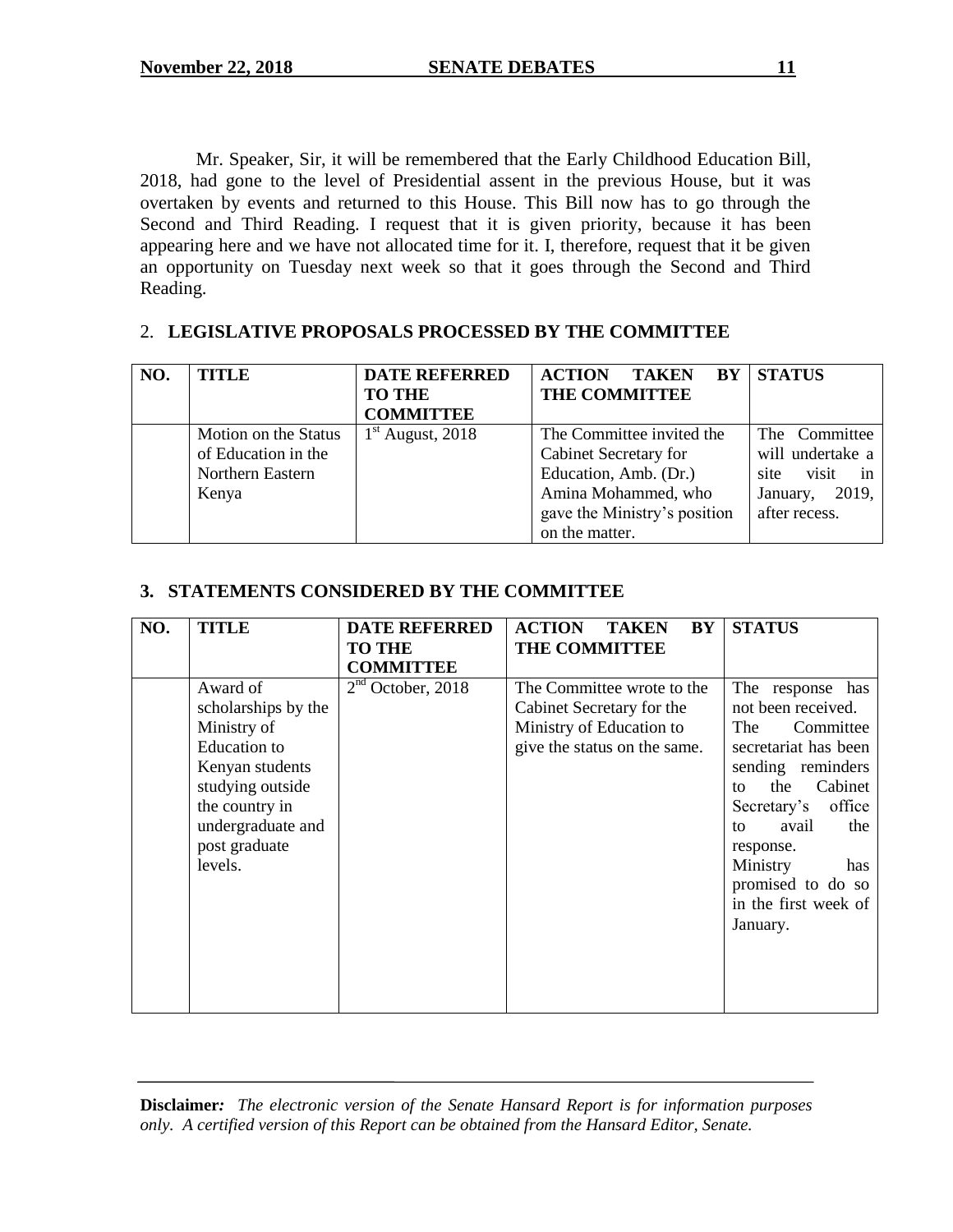# **4. PETITIONS CONSIDERED BY THE COMMITTEE**

| NO. | <b>TITLE</b>                                                                                                                         | <b>DATE REFERRED</b>    | <b>ACTION</b><br><b>TAKEN</b>                                               | <b>STATUS</b>                                                                                                                      | <b>REMARKS</b>                                                                                                                                                      |
|-----|--------------------------------------------------------------------------------------------------------------------------------------|-------------------------|-----------------------------------------------------------------------------|------------------------------------------------------------------------------------------------------------------------------------|---------------------------------------------------------------------------------------------------------------------------------------------------------------------|
|     |                                                                                                                                      | <b>THE</b><br><b>TO</b> | <b>BY</b><br><b>THE</b>                                                     |                                                                                                                                    |                                                                                                                                                                     |
|     |                                                                                                                                      | <b>COMMITTEE</b>        | <b>COMMITTEE</b>                                                            |                                                                                                                                    |                                                                                                                                                                     |
|     | The plight and<br>welfare of<br>non-local<br>teachers<br>employed by<br>the Teachers<br>Service<br>Commission<br>(TSC)<br>working in | $28th$ March, 2018      | The Committee<br>adopted the Report<br>on 25 <sup>th</sup> October,<br>2018 | The Report<br>received<br>approval for<br>tabling by the<br>Speaker. The<br>Petition was<br>tabled on $14th$<br>November,<br>2018. | The Petition was<br>jointly<br>considered by<br>the Standing<br>Committee on<br>Education and<br>that of National<br>Security,<br>Defence and<br>Foreign            |
|     | Mandera<br>County<br>The<br>Protection of<br>the Abasuba<br>language,<br>culture and<br>heritage                                     | $19th$ June, 2018       | The Committee<br>adopted the Report<br>in October, 2018                     | The Report<br>was tabled on<br>$7th$ November,<br>2018, and<br>copy of the<br>Report sent to<br>the<br>petitioners.                | Relations.<br>The Petition was<br>jointly<br>considered by<br>the Standing<br>Committee on<br><b>Education</b> and<br>Committee on<br>Labour and<br>Social Welfare. |

# **5. INQUIRIES UNDERTAKEN BY THE COMMITTEE**

Mr. Speaker, Sir, the Committee did not handle any inquiries within the period under review*.*

# **6. COUNTY VISITS UNDERTAKEN BY THE COMMITTEE**

| NO. | <b>OBJECTIV</b><br>E/<br><b>PURPOSE</b><br><b>OF VISIT</b> | <b>DATES</b><br><b>UNDERTAKEN</b> | <b>COUNTIES</b><br><b>VISITED</b> | <b>INSTITUTIONS/</b><br><b>PERSONS</b><br><b>ENGAGED</b> | <b>KEY FINDINGS</b>                  | <b>REMARKS</b>           |
|-----|------------------------------------------------------------|-----------------------------------|-----------------------------------|----------------------------------------------------------|--------------------------------------|--------------------------|
|     | The Senate<br>week<br>in                                   | 27 <sup>th</sup><br>September,    | <b>Uasin Gishu</b>                | Kimalel<br><b>Primary School</b>                         | 1. Most schools<br>had challenges of | The County<br>Government |
|     | Uasin<br>Gishu                                             | 2018                              |                                   | <b>ECDE</b> Centre                                       | infrastructure.<br>During the visit, | had supported<br>the     |
|     | County                                                     |                                   |                                   | <b>Rift Valley</b><br><b>Technical Training</b>          | we were able to<br>advise the Uasin  | development of<br>the    |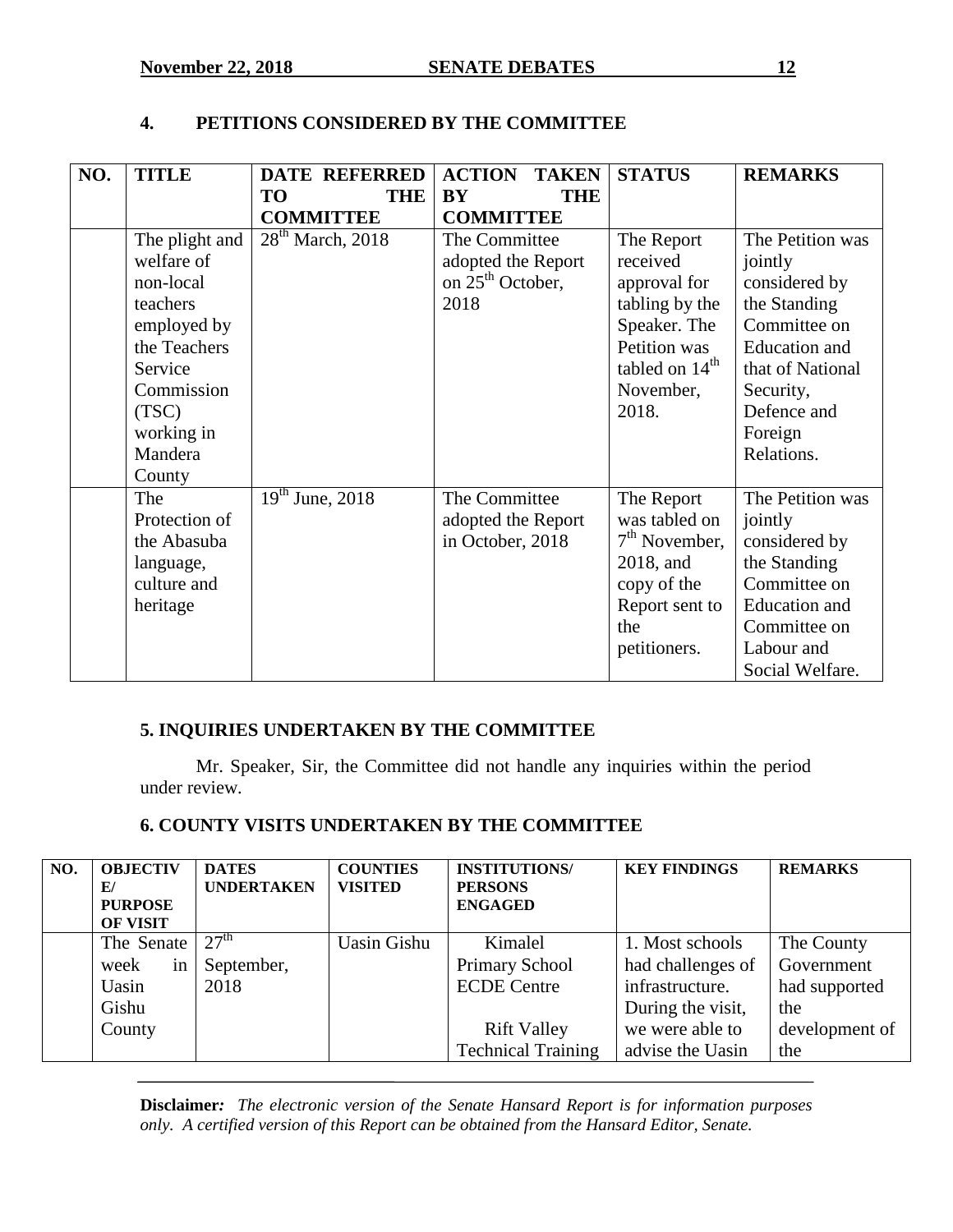|  | Institute                  | <b>Gishu County</b> | infrastructure  |
|--|----------------------------|---------------------|-----------------|
|  |                            | Government          | even though it  |
|  | Kapsoya School             | accordingly.        | was still below |
|  | for the Hearing            |                     | the expected    |
|  | Impaired.                  |                     | level.          |
|  | <b>Eldoret School</b>      |                     |                 |
|  | for the Mentally           |                     |                 |
|  | Handicapped                |                     |                 |
|  |                            |                     |                 |
|  | 5. Iloilo Integrated       |                     |                 |
|  | <b>School for Learners</b> |                     |                 |
|  | with Albinism              |                     |                 |

# **7. SCRUTINY OF RESOLUTIONS OF SENATE STANDING ORDER 218(4)**

| N <sub>O</sub> | <b>TITLE</b>        | <b>DATE WHEN</b><br><b>THE MOTION</b>     | <b>DATE WHEN THE</b><br><b>RESOLUTION WAS</b> | <b>ACTION TAKEN</b><br><b>BY</b><br><b>THE</b> | <b>STATUS</b> |
|----------------|---------------------|-------------------------------------------|-----------------------------------------------|------------------------------------------------|---------------|
|                |                     | <b>WAS PASSED BY</b><br><b>THE SENATE</b> | <b>CONVEYED TO</b><br><b>THE RELEVANT</b>     | <b>COMMITTEE</b>                               |               |
|                |                     |                                           | <b>AUTHORITY</b>                              |                                                |               |
|                |                     | Motion on the $1st$ August, 2018          | The Committee invited The Committee is        |                                                |               |
|                | of<br><b>Status</b> |                                           | the CS for Education,                         | to undertake a site                            |               |
|                | Education in        |                                           | Amb. (Dr.) Amina                              | visit in January                               |               |
|                | North Eastern       |                                           | Mohammed, who gave                            | 2019.                                          |               |
|                | Kenya               |                                           | the Ministry's position                       |                                                |               |
|                |                     |                                           | on the matter.                                |                                                |               |
|                |                     |                                           | The Report is ready for                       |                                                |               |
|                |                     |                                           | tabling.                                      |                                                |               |

### **8. PUBLIC PARTICIPATION**

On 19<sup>th</sup> October, 2018, the Committee invited the public to give their views on the County Early Childhood Development Education Bill, 2018, by putting an advert in the local dailies and also sending letters to key stakeholders in the ECDE sector.

The Committee also invited the public to send written memoranda to the Clerk of Senate on the same Bill. A total of 15 stakeholders, which included both individuals and institutions, gave their submissions. The methods used worked. However, it would have been better to use local language radio FM stations such as Kass, Inooro, Ramogi *et cetera* to publicize the Bill. This would have enabled more public participation on the Bill.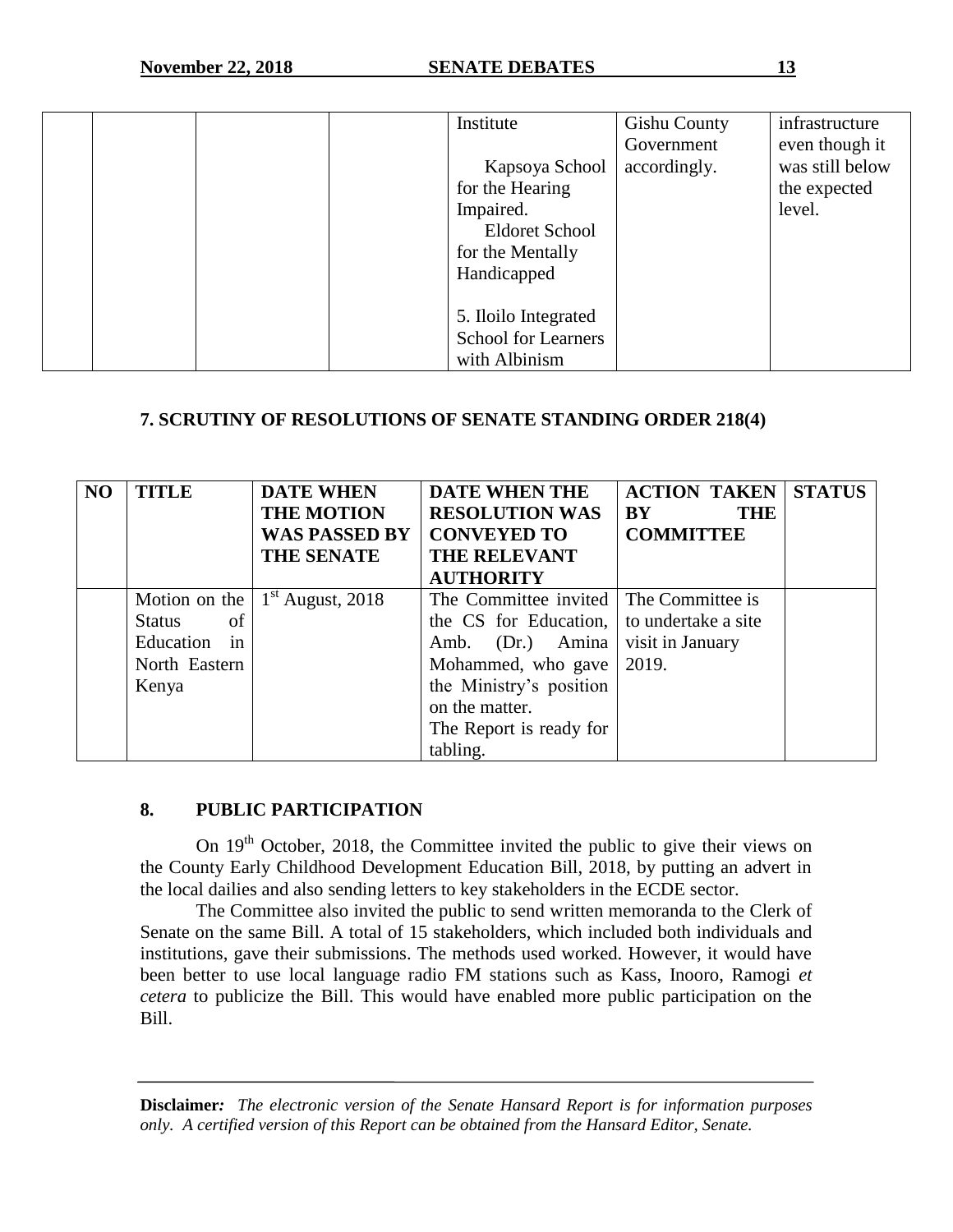# **9. STAKEHOLDER ENGAGEMENTS**

| NO | <b>NAME OF</b>           | <b>PURPOSE/</b>           | <b>DATE</b><br>(S)          | <b>KEY ISSUES</b>        | <b>REMARKS</b>   |
|----|--------------------------|---------------------------|-----------------------------|--------------------------|------------------|
|    | <b>STAKEHOLDER</b>       | <b>OBJECTIVE</b>          | <b>ENGAGED</b>              | <b>ARISING</b>           |                  |
|    | Kenya Institute of       | Discuss the new           | 7 <sup>th</sup><br>August,  | Inadequate public        | There is need    |
|    | Curriculum               | competence based          | 2018                        | participation was        | to engage all    |
|    | Development              | curriculum which is       |                             | undertaken by the        | key              |
|    | (KICD). We               | crucial at this time      |                             | KICD when                | stakeholders to  |
|    | managed to get Dr.       | because it is supposed to |                             | developing the           | have them buy    |
|    | Julius Jwan, the Chief   | be rolled out next year.  |                             | curriculum.              | into the new     |
|    | <b>Executive Officer</b> |                           |                             | Majority of teachers     | curriculum and   |
|    | (CEO)                    |                           |                             | were ill prepared for    | also train       |
|    |                          |                           |                             | the teaching of the      | teachers on this |
|    |                          |                           |                             | new curriculum.          | new              |
|    |                          |                           |                             | Around 80 per cent of    | curriculum.      |
|    |                          |                           |                             | teachers are not         |                  |
|    |                          |                           |                             | prepared to roll out the |                  |
|    |                          |                           |                             | curriculum.              |                  |
|    | Amb. (Dr.) Amina         | Discuss the Ministry      | 4 <sup>th</sup><br>October, | Ministry of Education    |                  |
|    | Mohammed, Cabinet        | of Education's position   | 2018                        | was committed to         |                  |
|    | Secretary for            | on the status of          |                             | promoting indigenous     |                  |
|    | Ministry of              | Education in the same     |                             | languages in schools     |                  |
|    | Education.               | curriculum.               |                             | including the Pre-       |                  |
|    |                          | Discuss the               |                             | Primary and Primary      |                  |
|    |                          | Protection of the         |                             | School by -              |                  |
|    |                          | Abasuba language,         |                             | a)Ensuring that the      |                  |
|    |                          | culture and heritage      |                             | language spoken by       |                  |
|    |                          | Petition. The Cabinet     |                             | majority in the          |                  |
|    |                          | Secretary was to apprise  |                             | captured area of the     |                  |
|    |                          | the Committee on what     |                             | schools and in           |                  |
|    |                          | the Ministry was doing    |                             | cosmopolitan areas,      |                  |
|    |                          | to preserve endangered    |                             | the language is          |                  |
|    |                          | languages in the country. |                             | Kiswahili,               |                  |
|    |                          |                           |                             | b) Enabling the child    |                  |
|    |                          |                           |                             | to develop               |                  |
|    |                          |                           |                             | understanding and        |                  |
|    |                          |                           |                             | appreciation of his/her  |                  |
|    |                          |                           |                             | culture and              |                  |
|    |                          |                           |                             | environment.             |                  |
|    |                          |                           |                             |                          |                  |
|    |                          |                           |                             |                          |                  |
|    |                          |                           |                             |                          |                  |
|    |                          |                           |                             |                          |                  |
|    |                          |                           |                             |                          |                  |
|    |                          |                           |                             |                          |                  |

Mr. Speaker, Sir, allow me to briefly mention some challenges and recommendations.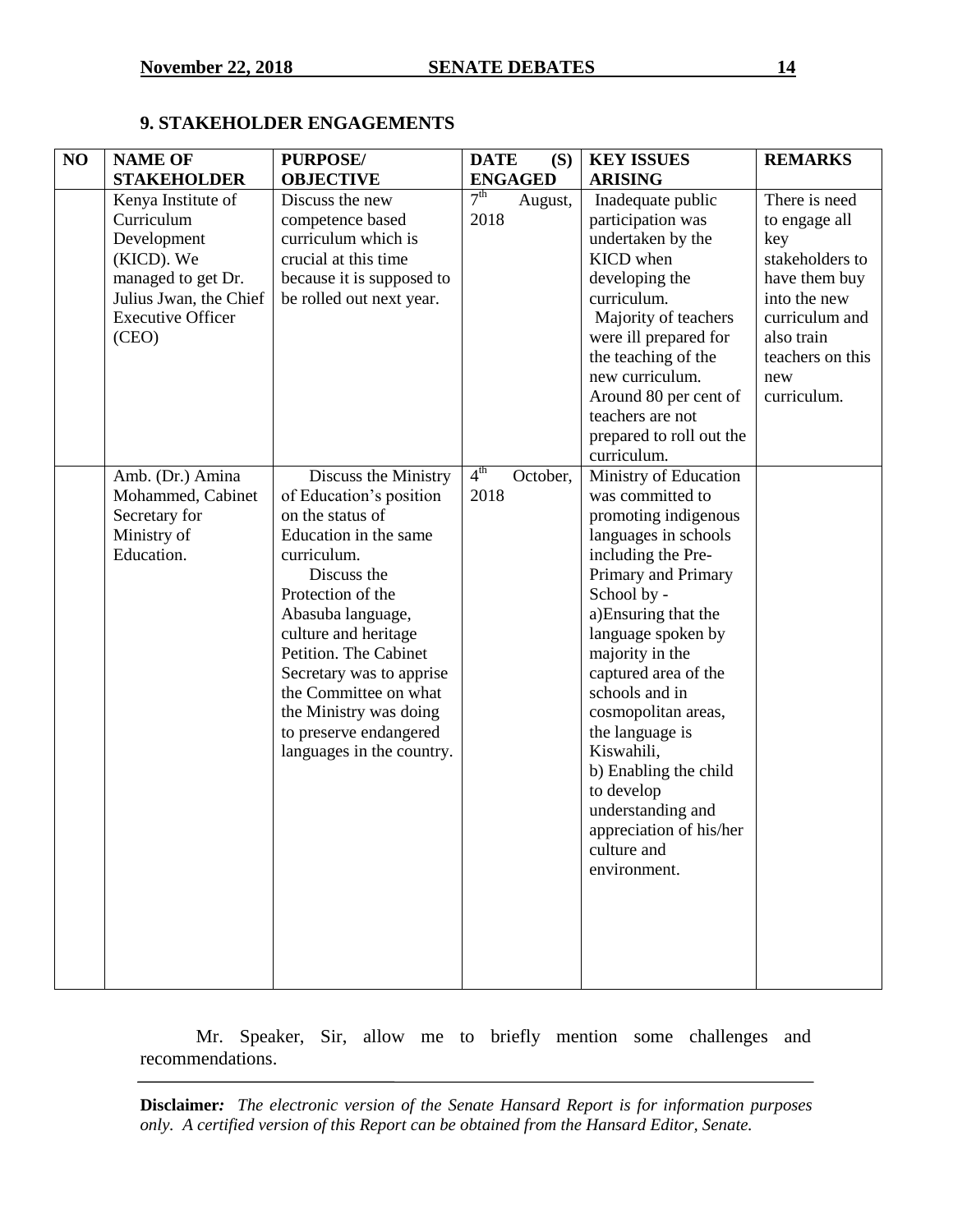# **10. CHALLENGES AND RECOMMENDATIONS**

| No.              | <b>Challenge</b>                                                                                                                                                                                                                     | <b>Recommendation(s)</b>                                                                                                                                                                                                                                                                                                                   |
|------------------|--------------------------------------------------------------------------------------------------------------------------------------------------------------------------------------------------------------------------------------|--------------------------------------------------------------------------------------------------------------------------------------------------------------------------------------------------------------------------------------------------------------------------------------------------------------------------------------------|
| 1.               | Inability to dispense with the petitions                                                                                                                                                                                             | More time should be allocated for processing                                                                                                                                                                                                                                                                                               |
|                  | within their legislative time frame.                                                                                                                                                                                                 | of Petitions especially for Joint Committees,                                                                                                                                                                                                                                                                                              |
|                  |                                                                                                                                                                                                                                      | from three months to five months.                                                                                                                                                                                                                                                                                                          |
| 2.               | The challenge experienced in Joint<br>Committees of executing petitions<br>within the provided timelines.                                                                                                                            | Referring petitions to Joint Committees<br>should be discouraged as much as possible as<br>they were seen as part of the reason why the                                                                                                                                                                                                    |
|                  |                                                                                                                                                                                                                                      | timelines for the two petitions lapsed.<br>If a Committee has seventy percent (70%)<br>of its mandate touching on a petition, it should<br>be allowed to handle it solely. They can invite<br>any other Committee whose mandate has been<br>touched on to a lesser percentage for a session<br>to hear their views or to give their input. |
| 3.               | Members of the Committee being<br>involved in other Committees, which<br>affected their commitment to the work<br>of the Committee on Education. This<br>is particularly for Members engaged in<br>several <i>ad hoc</i> Committees. | Reduction or minimizing creation of ad hoc<br>Committees.                                                                                                                                                                                                                                                                                  |
| $\overline{4}$ . | Shortage of Committee rooms leading<br>to cancellation and rescheduling of<br>meetings. Sometimes we had to hold<br>crucial meetings in the Senate lounge,<br>where we sometimes experienced<br>some interference.                   | Reduction/minimizing creation of ad hoc<br>Committees and Committees to stick to the<br>sitting schedules and rooms allocated to them.                                                                                                                                                                                                     |
| 5.               | Shortage of funds to engage in non-<br>local committee engagements.                                                                                                                                                                  | The Treasury ought to reallocate more funds<br>for foreign engagements from the local budget<br>allocation which is often more than the foreign<br>allocation.                                                                                                                                                                             |

Mr. Speaker, Sir, the Treasury should avoid assumptions and perceptions that when we are engaged in foreign countries, they are just for the sake of it. However, this House benefits a lot from these foreign engagements. We could quote instances where, for example, our Committee visited Canada on vocational training.

We borrowed a lot of information and cooperative knowledge from countries which had succeeded. When we went to that particular conference, we believed that students in this country had negative attitude towards engaging themselves in vocational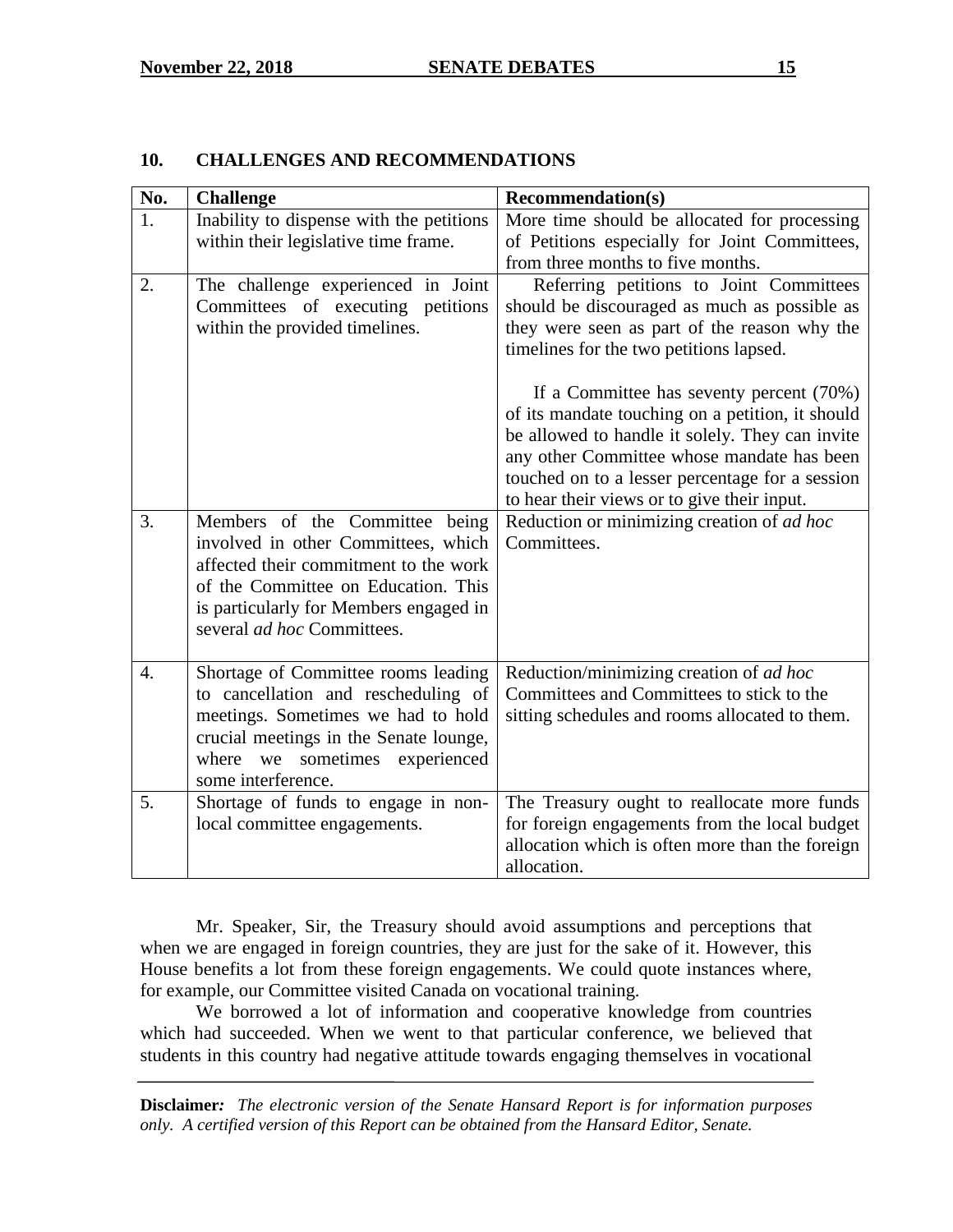training but when we arrived in Canada, we were able to understand that the greatest hindrance that used to hinder students from engaging in vocational training in other countries was not attitude as such, but financial constraints.

When we came back to our country, we advised the policy makers in the Ministry of Education, particularly, on vocational training, and, this year, we have registered tremendous growth in enrolment of students in vocational training, particularly, when the Ministry provided capitation of Kshs30,000 to every student that goes to Technical and Vocational Education and Training Authority (TVETA) colleges. We also advised the Higher Education Loans Board (HELB) to increase the allocation that they have been giving to the TVETA colleges. It was increased from Kshs15,000 to Kshs40,000. The fruits of the same have been realised. The report from the Ministry of Education this time round is that the intake tripled in the last year. So, most of the institutions, for example, Kabete Technical Institute reported that last the enrolment was 5,000 students but this year it is 12,000. In Eldoret Polytechnic, it was 8,000 but it is now around 18,000. So, it has borne fruits.

Foreign trips are not necessary for tours. Through foreign trips, we learnt from what other countries comparatively have done to succeed in some policies. We engaged our country into the same. It can lead to success. So, it is our request that the national Treasury reconsider allocation of more funding to foreign engagements.

Mr. Speaker, Sir, this is our statement. As the Chairperson, I am very happy that we have presented it. Thank you very much.

**The Speaker** (Hon. Lusaka): Thank you, Mr. Chairman. I do not see any interest in the Statement.

We will defer the statement on energy because the Chairperson says he is not ready.

#### ACTIVITIES OF THE COMMITTEE ON ENERGY

#### *(Statement deferred)*

Let us get a report from the Chairperson of the Standing Committee on Agriculture, Livestock and Fisheries who is ready.

#### ACTIVITIES OF THE COMMITTEE ON AGRICULTURE, LIVESTOCK AND FISHERIES

**Sen. (Dr.) Lelegwe:** Mr. Speaker, Sir, this is a statement relating to the activities of the Senate Standing Committee on Agriculture, Livestock and Fisheries pursuant to Standing Order No.51 for the period  $9<sup>th</sup>$  August, 2018 to  $9<sup>th</sup>$  November, 2018.

Mr. Speaker, Standing Order No.51(1)(b) provides that at least, every three months, a Committee Chairperson is expected to make a statement relating to activities of the Committee. In fulfilment of those provisions, I wish to make a statement with regard to the Standing Committee on Agriculture, Livestock and Fisheries for the period commencing  $9^{th}$  August, 2018 to  $9^{th}$  November, 2018.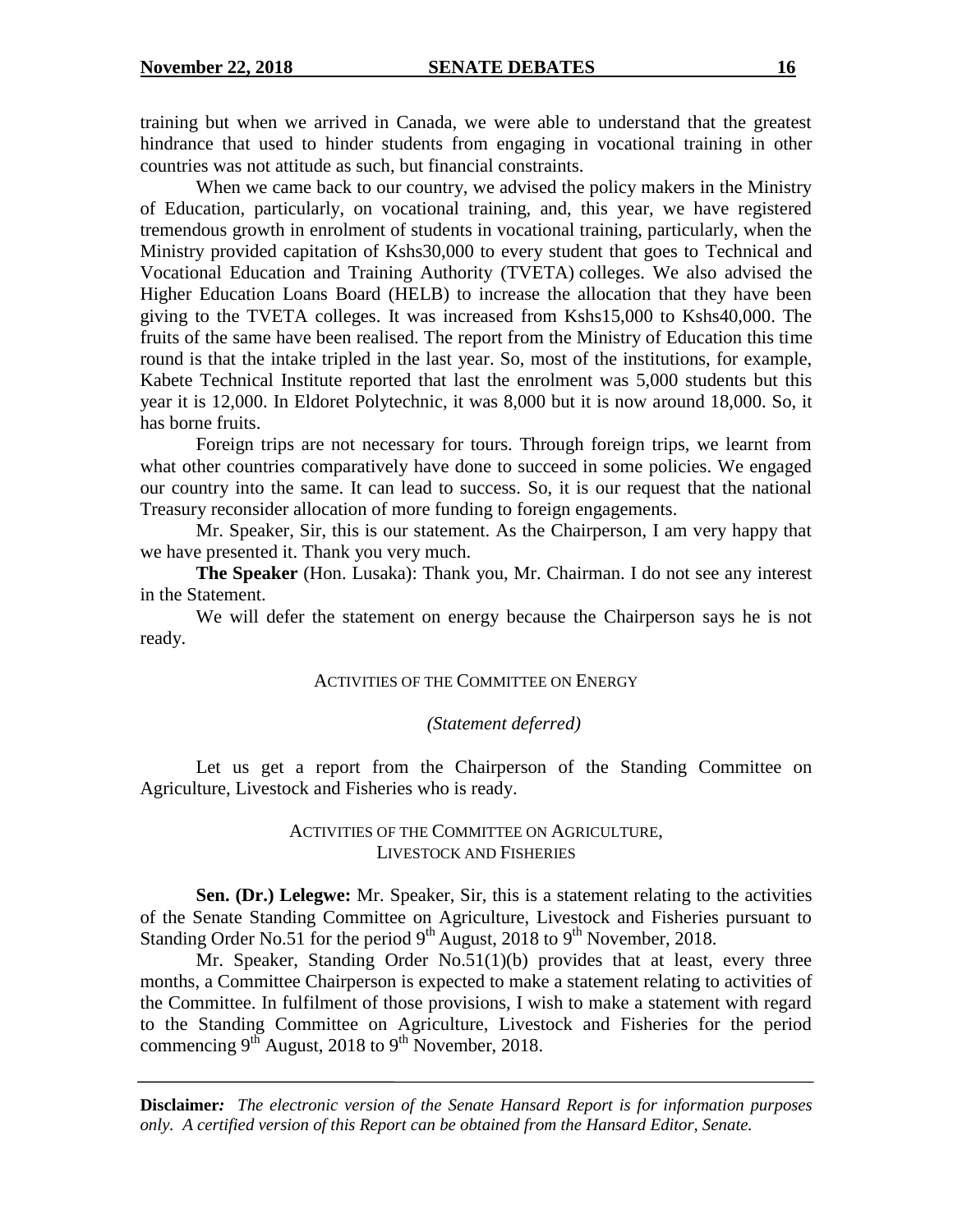Mr. Speaker, the Senate Standing Committee on Agriculture, Livestock and Fisheries was constituted in December, 2017 during the First Session of the Twelfth Parliament.

Pursuant to the provisions of the Senate Standing Order No.218, the Committee is mandated to consider all matters relating to agriculture, irrigation, livestock, fisheries development and veterinary services.

Mr. Speaker, as outlined in Standing Order No.215(2), the activities of the Committee shall entail the following-

(1) Bills considered by the Committee.

- (2) Statements considered by the Committee.
- (3) Petitions considered by the Committee.
- (4) Inquiries undertaken by the Committee, and progress of any such inquiry.
- (5) Any county visits undertaken by the Committee and the outcome of such visits and the manner and the extent to which the Committee meet its public participation obligations in regard of the business of the Committee.
- (6) Under Standing Order No.218(4), the Committee is expected to scrutinise the resolutions of the Senate and formal undertakings given by the national Executive, including, adopted Committee reports.

Mr. Speaker, during the period under review, the Committee held a total of eight sittings. I would like to note that during the recess period, from  $10^{th}$  August, 2018 to  $10^{th}$ September, 2018, the Committee gave that time for Members to meet with their constituents.

Mr. Speaker, reporting on the activities of the Committee, I wish to provide the details of such activities as follows-

(1) Bills considered by the Committee

The Irrigation Bill (National Assembly Bill No.46 of 2017).

It is an Act of Parliament to provide for the development, management and regulation of irrigation to support sustainable food security and social economic development in Kenya. Public participation on the Bill was conducted on Tuesday, 30<sup>th</sup> May, 2018. The Bill is currently in progress waiting for the Committee of the Whole.

Mr. Speaker, Sir, during the period in question, the Committee held a meeting with the Cabinet Secretary for Agriculture, Livestock and Fisheries to get further amendments on the Bill. You may recall that during the Second Reading on  $26<sup>th</sup>$  July, 2018, Senators raised issues with the Bill not being devolved enough. On Tuesday,  $11<sup>th</sup>$ September, 2018, during the breakfast meeting held at the Intercontinental Hotel, the Cabinet Secretary discussed the Bill further with Senators.

The Committee is currently preparing amendments in line with the engagements with the Cabinet Secretary for Agriculture, Livestock and Fisheries during the breakfast meeting with the Senators.

*(Senators consulted loudly)*

**The Speaker** (Hon. Lusaka): Members, let us consult in low tones.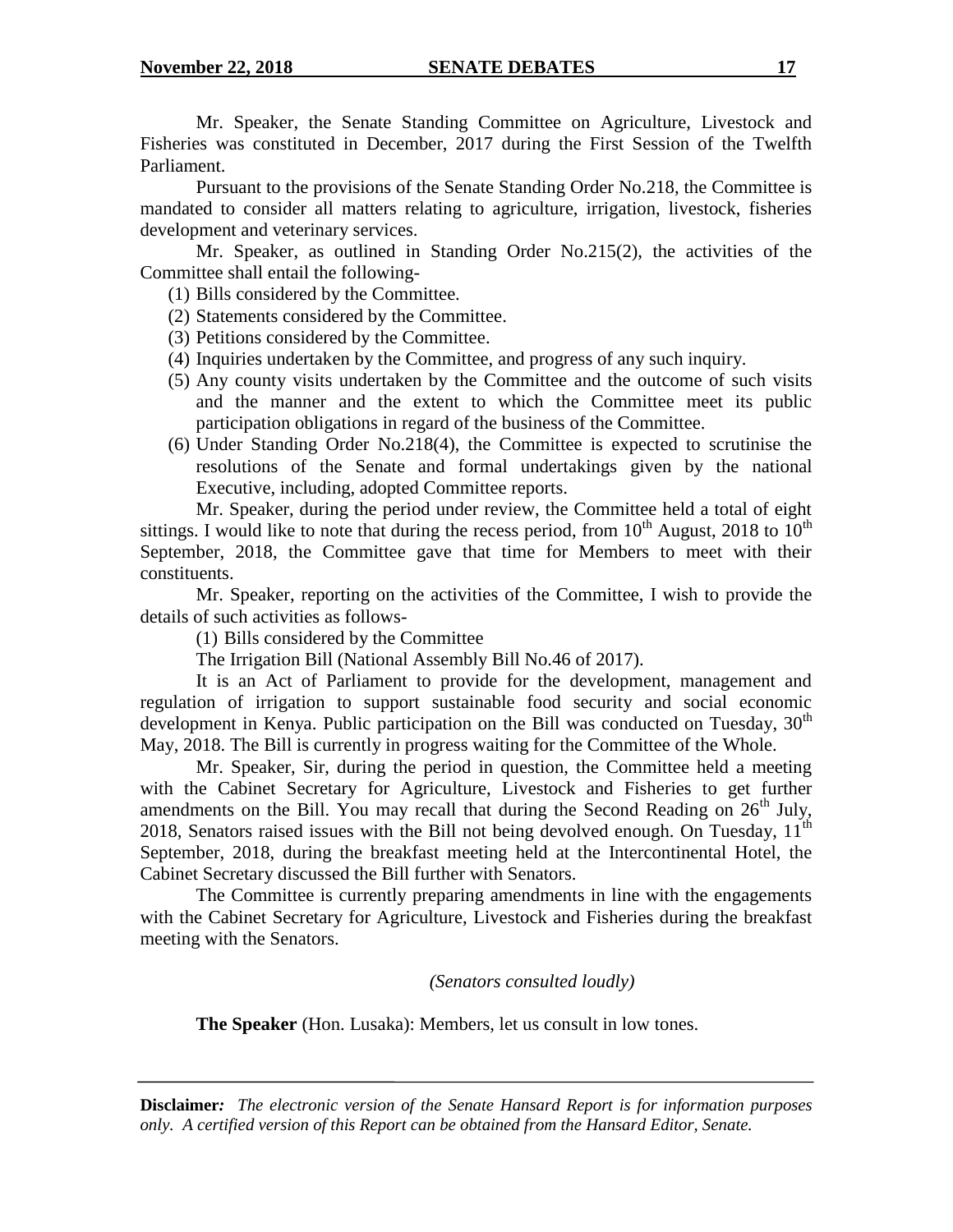**Sen. (Dr.) Lelegwe:** Mr. Speaker, Sir, this will be presented during the Committee of the Whole.

(1) Statements considered by the Committee

The Committee is currently reviewing a statement on the management of the Kenya Meat Commission (KMC). On  $6<sup>th</sup>$  November, 2018, the Committee visited the KMC. I would like to report that during this visit, livestock farmers met the Committee and informed us that they had not been paid for the last two years for livestock delivered. The Committee also met with KMC workers who indicated that they too were having challenges working for the KMC.

Following the visit, the Committee resolved to invite the Cabinet Secretary for Agriculture, Livestock and Fisheries to discuss the issues raised. The meeting with the Cabinet Secretary is scheduled for Wednesday,  $28<sup>th</sup>$  November, 2018. Following that meeting, the Committee will have follow-up visits to the KMC on the following-

| NO | <b>TITLE</b>                                                                                                                                                            | <b>DATE</b><br><b>REFERRED</b><br><b>TO</b><br><b>THE</b><br><b>COMMITTEE</b> | <b>ACTION</b><br><b>TAKEN</b><br><b>BY</b><br>THE COMMITTEE                                                                                                                 | <b>STATUS</b>                         | <b>REMARKS</b> |
|----|-------------------------------------------------------------------------------------------------------------------------------------------------------------------------|-------------------------------------------------------------------------------|-----------------------------------------------------------------------------------------------------------------------------------------------------------------------------|---------------------------------------|----------------|
|    | Management of<br>the Kenya Meat<br>Commission<br>(KMC)                                                                                                                  | $26th$ September, 2018                                                        | sit KMC<br>Awaiting meeting with CS<br>Agriculture                                                                                                                          | Under<br>Considerati<br>$_{\rm on}$   |                |
|    | Hazardous<br>Ipomoea weed<br>which has<br>invaded<br>agricultural land<br>in Kajiado<br>County                                                                          | $20th$ September, 2018                                                        | is<br>Matter<br>under<br>This<br>is a<br>consideration.<br>affair<br>County<br>since<br>Agriculture is devolved. The<br>Committee intend to visit<br>Kajiado on this matter | Under<br>Considerati<br><sub>on</sub> |                |
|    | Recurring<br>invasion by army<br>worms in the<br>grain<br>growing regions<br>of Kenya namely;<br>Trans Nzoia,<br>Nandi, Bomet,<br>Kitale and<br>Central Kenya<br>areas. | $26th$ September, 2018                                                        | tter is under Consideration                                                                                                                                                 | Under<br>Considerati<br><sub>on</sub> |                |

(1) The Petitions considered by the Committee

The Committee has received one petition. The petition focuses on the plight of coffee, tea and macadamia nuts. The petitioners want the Senate to come up with a legislation relating to cash crops, that will protect farmers from middlemen and establish guaranteed minimum returns (GMR). The Committee is still considering the petition.

(2) Inquiries undertaken by the Committee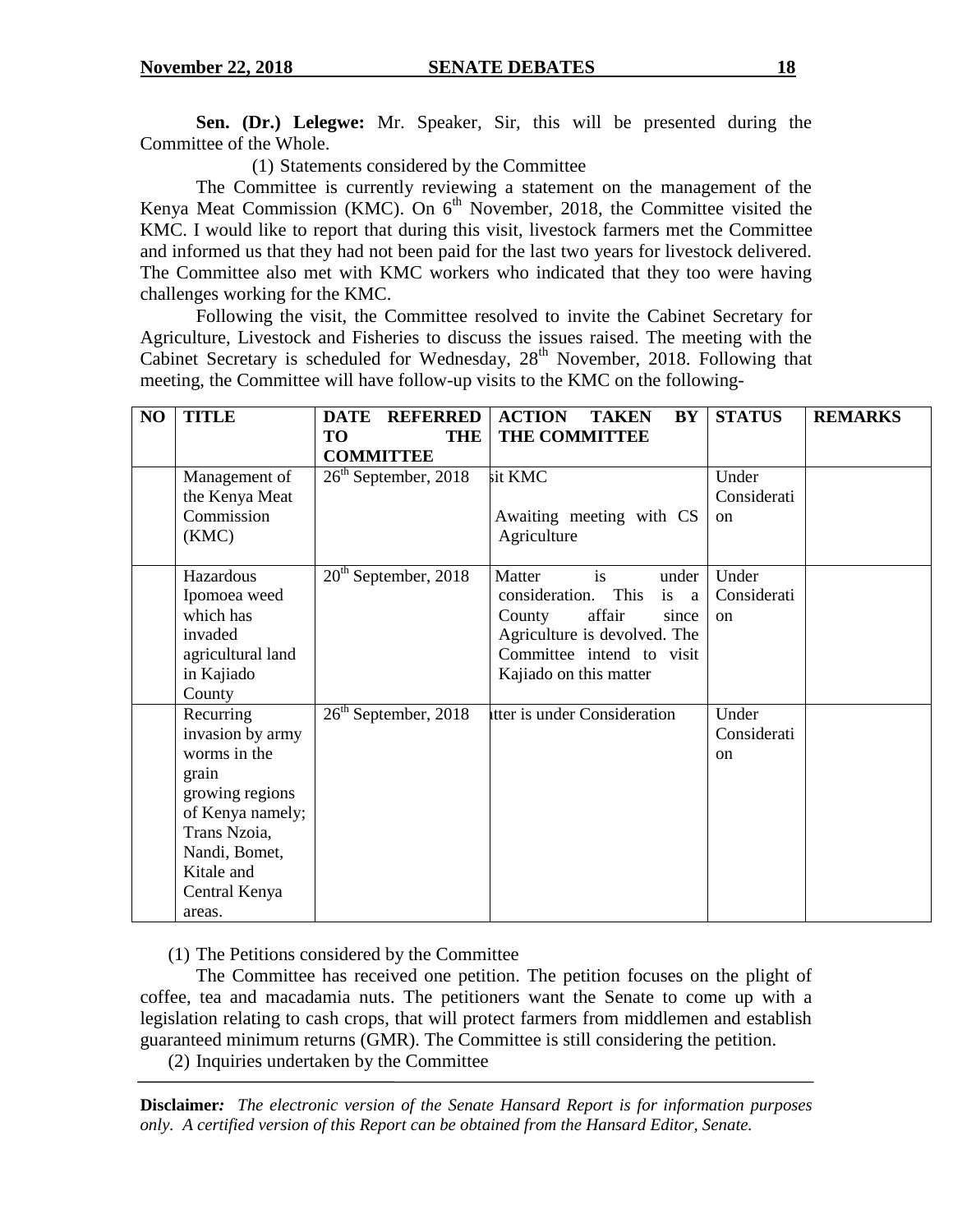Mr. Speaker, Sir, during this period, the Committee has undertaken a number of inquiries-

(i) The Committee visited the Kenya Veterinary Vaccines Production Institute (KEVEVAPI) which is classified as a commercial and strategic Government parastatal whose mandate is to manufacture animal vaccines. The aim of the visit was to establish the challenges facing KEVEVAPI and how the Senate can assist them. Kenyan beef is currently banned from the European Union (EU) market due to the foot and mouth disease. Vision 2030 seeks to establish five disease free zones that will help to lift the ban.

The quality of the vaccines manufactured will determine of the diseases will be eradicated. Some of the challenges facing Kenya Veterinary Vaccines Production Institute (KEVEVAPI) that the Committee identified were-

(a) The Committee was informed that KEVEVAPI has lost most of its land in Embakasi due to land grabbing. The Committee was informed that they are currently in court over the grabbed land.

(b) The Committee was also informed of an aging plant which affects the production of high-quality vaccines. KEVEVAPI has been operating under a legal notice and there is need for a legislation or an Act of Parliament where KEVEVAPI will be anchored. Following the meetings with KEVEVAPI, it was resolved that KEVEVAPI writes to the Committee informing Members of their needs and ways in which the Committee can assist.

The Committee met with the Implementation Committee of the Presidential Coffee Task Force. The aim of the meeting was to inquire about progress made in the implementation of the Coffee Task Force Recommendations. The Committee was informed that the Implementation Committee is coming up with regulations that will govern coffee exchange.

The Committee was informed that the Implementation Committee is considered when it comes to budget and they have not actualised most of the recommendations that the task force came up with.

Regarding county visits undertaken by the Committee, during this period, the Committee has not conducted any county visits. The Committee looks forward to making county visits in the near future.

I now want to talk about the challenges and recommendations. The Committee has raised concerns of the formation of an *ad hoc* committee which infringes on the Committee"s mandate. Other than that, the Committee has not faced any challenges. I, however, am glad to hear that as from yesterday, the Committee will have its full complement of Members with the nomination of Sen. Ochillo-Ayacko to the Committee.

I thank you, Mr. Speaker, Sir.

**The Speaker** (Hon. Lusaka): I do not see any interest to react on the presentation from the Chairperson of the Committee on Agriculture, Livestock and Fisheries. I now invite the Chairperson of the Committee on Finance and Budget.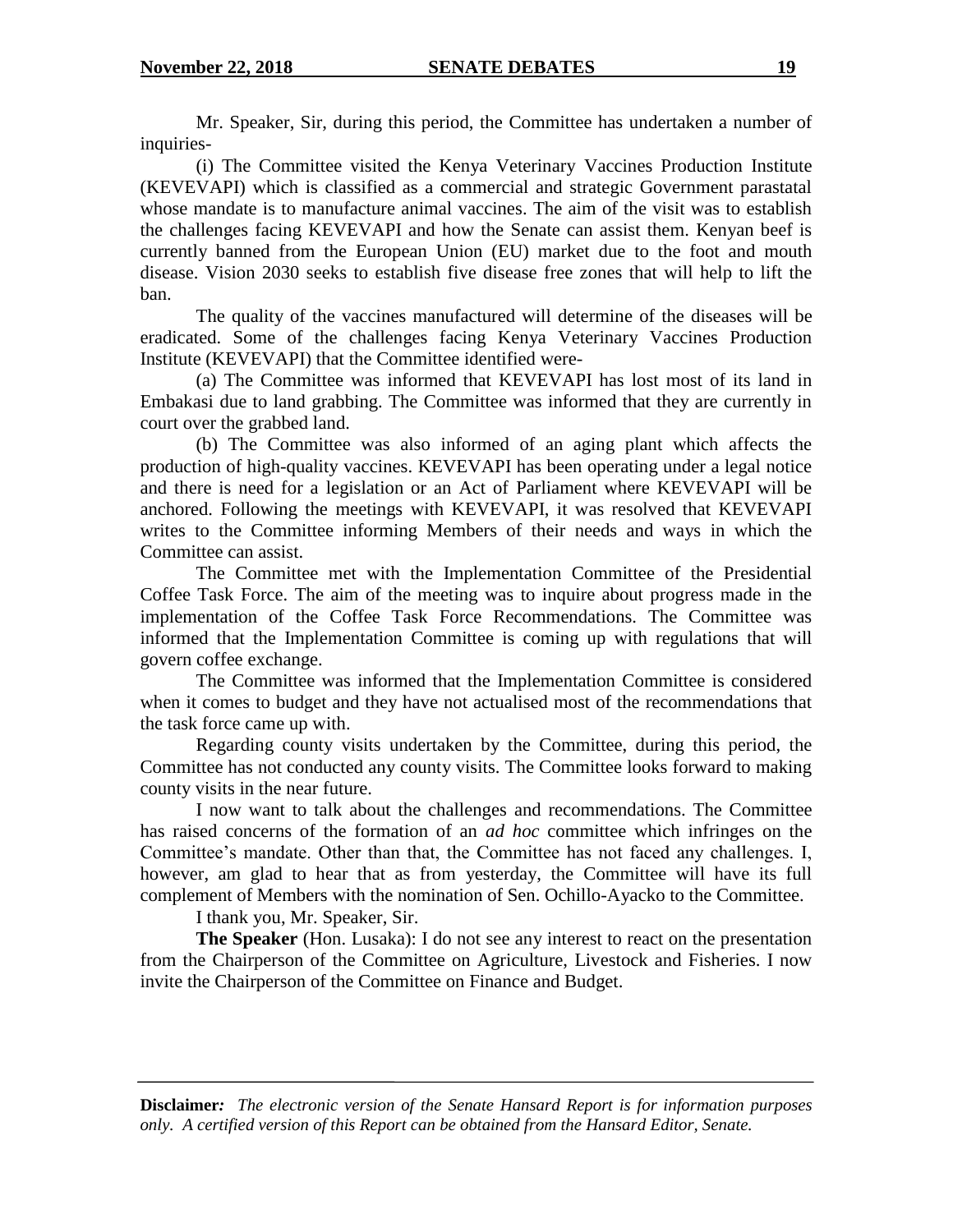#### ACTIVITIES OF THE COMMITTEE ON FINANCE AND BUDGET

**Sen. (Eng.) Mahamud:** Mr. Speaker, Sir, Standing Order No.51(1)(b) provides that at least once in every three months, a committee chairperson is expected to make a statement relating to the activities of the committee. In fulfillment of that provision, I wish to make a statement with regard to Standing Committee on Finance and Budget for the period commencing  $9^{th}$  August, 2018, to  $9^{th}$  November, 2018.

The Senate Standing Committee on Finance and Budget was constituted in December during the First Session of the Twelfth Parliament, pursuant to the provisions of the Public Finance Management (PFM) Act, Section 8, and Standing Order No.218 of the Senate Standing Orders. The Committees mandate is enumerated in the Standing Orders.

As outlined, Standing Order No.51(2) provides that-

"(2) A Statement made under paragraph (1) (b) shall include-

- (a) the Bills, statements and petitions considered by the Committee and the status of each;
- (b) any inquiries undertaken by the Committee and the progress of any such inquiry;
- (c) any county visits undertaken by the Committee and the outcome of such visits; and
- (d) the manner and extent to which the Committee met its public participation obligations in respect of the business of the Committee."

Under Standing Order No.218(4), the Committee is expected to scrutinise the resolutions of the Senate, including adopted Committee reports, petitions and formal undertakings given by the national Executive. During the period under review, the Committee has held a total of 15 sittings and engaged with several stakeholders.

To report on activities of the Committee, I wish to provide details of each activity as follows. Regarding Bills, the Committee considered The County Wards Development Equalisation Fund (Senate Bills No.5 of 2018). Following extensive and intensive consultations, the Committee, on  $4<sup>th</sup>$  October, 2018, recommended that the Bill be redrafted and republished. I know that the Bill has been republished and is now awaiting concurrence of the two Speakers before it is tabled for First Reading. It will be introduced in the House as soon as possible.

The other one that was considered was The Public Private Partnerships (Amendment) Bill (National Assembly Bills No.52 of 2017). We had a public hearing and engaged stakeholders and the report of the Committee was adopted and tabled in the Senate. I am happy to report that this Bill has gone up to the Third Reading.

The third one is The County Allocation of Revenue (Amendment) Bill (Senate Bills No.29 of 2018) which was referred to the Committee on  $24<sup>th</sup>$  October, 2018. We held a public hearing on  $7<sup>th</sup>$  November, 2018. The report is to be tabled but the Bill has gone through the Third Reading.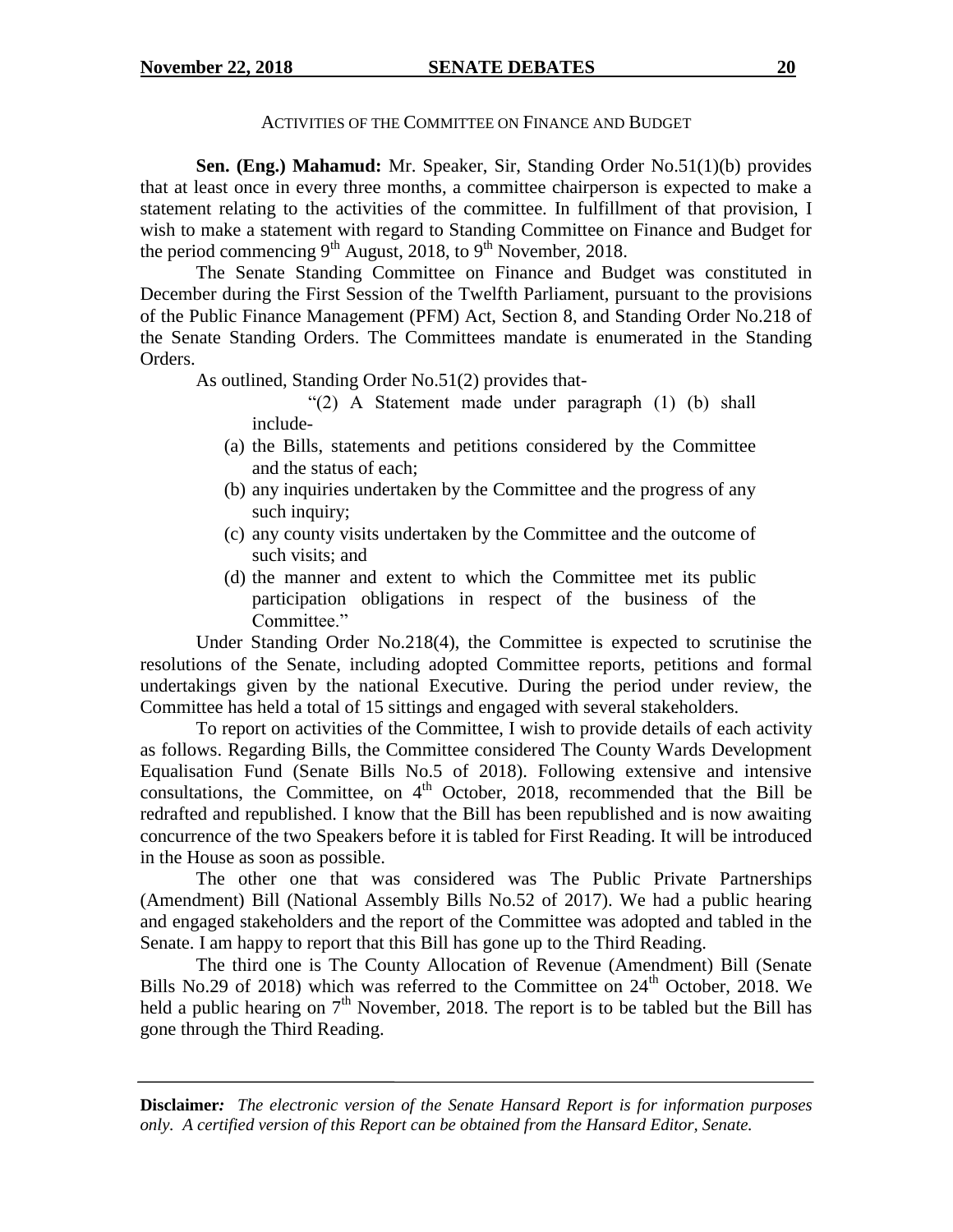Concerning legislative processes by the Committee, during the period, no legislative proposal was referred to the Committee for scrutiny.

Regarding statements considered by the Committee, we received two statements. One was on implementation status of the Commission on Revenue Allocation (CRA) Circular, Ref, CRA/FA/01 VOL.2, regarding recommendations on county governments" recurrent expenditure ceilings for the year 2018. The response was provided during the preliminary sitting held on  $25<sup>th</sup>$  September, 2018.

The next statement that was requested by Sen. Moi, who wanted to know about county recurrent expenditure ceilings for Financial Year 2018/2019 was referred to the Committee on  $25<sup>th</sup>$  October, 2018. The Committee has scheduled a meeting with the Senator with the view to processing the Statement. In fact, we will meet the Senator next week.

#### *[The Speaker (Hon. Lusaka) left the Chair]*

*[The Temporary Speaker (Sen. (Prof.) Kamar) in the Chair]*

Mr. Speaker, Sir, I now want to talk about petitions that have been considered by the Committee. During the period under review---

**Sen. Cheruiyot:** On a point of order, Madam Temporary Speaker. I apologise to my Chairman for interrupting him. I just want to bring to his attention that while he was speaking, the Speaker changed and now we have a lady Speaker. He referred to you as Mr. Speaker.

**The Temporary Speaker** (Sen. (Prof.) Kamar): Thank you, Senator.

**Sen. (Eng.) Mahamud:** Much obliged.

Madam Temporary Speaker, concerning petitions that have been considered by the Committee, a petition was referred to the Committee on  $16<sup>th</sup>$  October, 2018, regarding the issuance of bank notes and coins so that visually impaired persons and blind people can use. The Committee invited the stakeholders for a meeting which did not take place since a key person, who is the Governor of the Central Bank of Kenya (CBK) was not available. The petitioner has requested that the matter be considered from  $29<sup>th</sup>$  November, 2018. In fact, we are going to write a report from next week.

Concerning the inquiries undertaken by the Committee, the Committee carried an inquiry regarding county governments' infrastructure projects that comprise county executive headquarters offices, county assembly chambers and offices of county and state officer residences. This has raised concerns.

In fact, we did an inquiry and interrogated the matter with the view of providing guidelines. The Committee met with key stakeholders and the report is awaiting adoption by the Committee before being tabled in the Senate.

Madam Temporary Speaker, the sixth item is county visits undertaken by the Committee during the period. The Committee has not been able to conduct any county visits during the period under review. The seventh item is scrutiny of resolutions by the Senate under Standing Order 218 (4). At the date of the reporting, there were no resolutions requiring the Committee"s follow-up.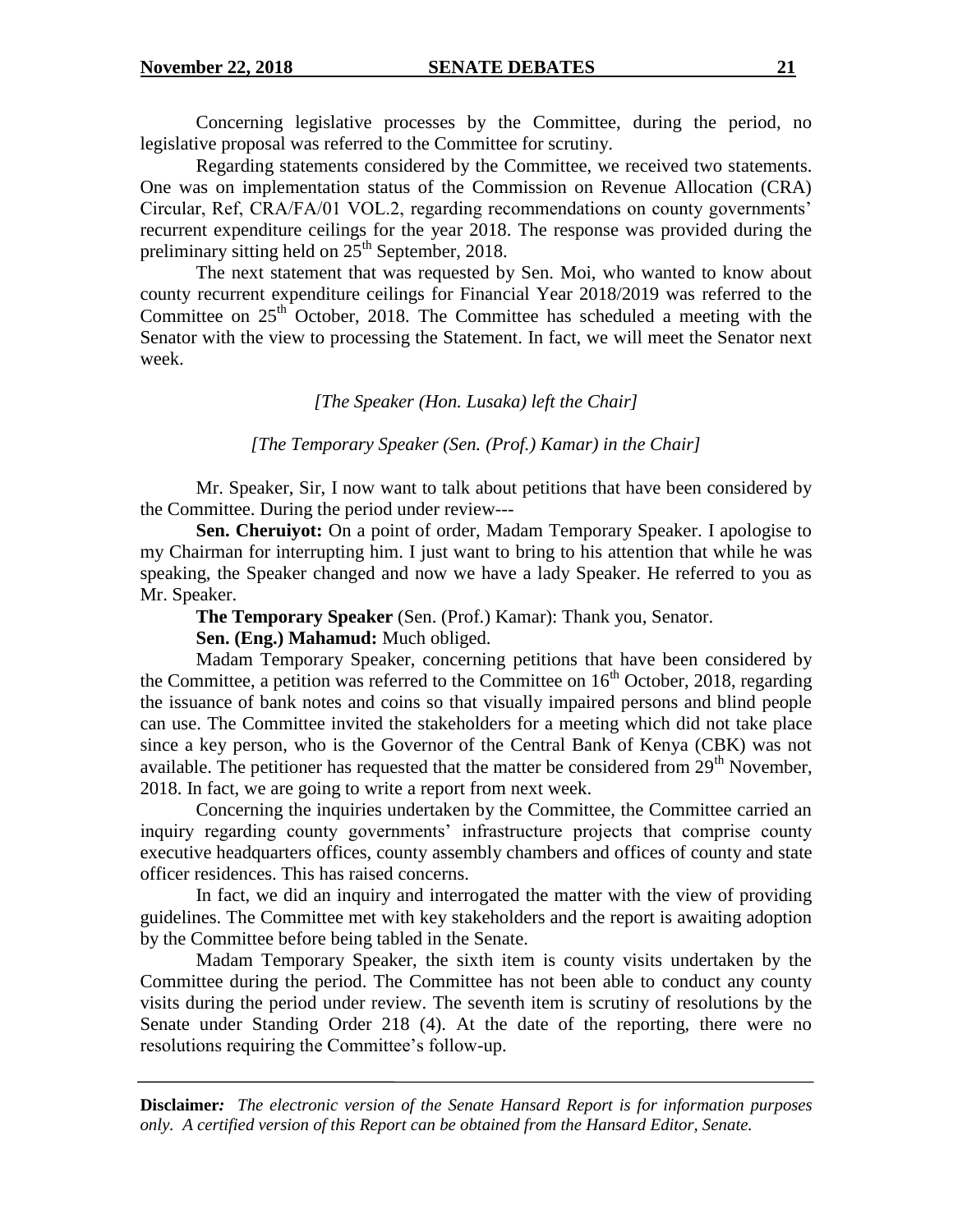On public participation, the Committee held two public hearings. In future, the Committee may consider holding such meetings outside Nairobi. We did several engagements with the National Treasury on the County Allocation of Revenue (Amendment) Bill, 2018 on  $7<sup>th</sup>$  November, 2018. We engaged the Ministry of Transport, Infrastructure, Housing and Urban Development on the construction of projects of county headquarters, county assembly chambers and offices for speakers, governors and deputy speakers.

We also engaged with the Commission on Revenue Allocation regarding the County Allocation of Revenue (Amendment) Bill, 2018 deliberations on 8<sup>th</sup> August, 2018. We also engaged with the Council of Governors on the County Allocation Revenue (Amendment) Bill, 2018 on  $27<sup>th</sup>$  September, 2018 and  $7<sup>th</sup>$  November, 2018. There were no serious challenges. The statements that were requested from us were requesting matters which related to the legislation of the House. Matters which had already been dealt by the House were referred to us. Nevertheless, we will discuss with the Members concerned.

Madam Temporary Speaker, I beg to submit.

**The Temporary Speaker** (Sen. (Prof.) Kamar): Thank you, Senator.

Hon. Senators, Statement (vi) by the Chairperson of the Committee on Health is deferred, as was requested earlier.

#### ACTIVITIES OF THE COMMITTEE ON HEALTH

#### *(Statement deferred)*

The next Statement pursuant to Standing Order 52(1) will be made by the Senate Majority Leader.

Deputy Senate Majority Leader, you may proceed.

#### **STATEMENT**

BUSINESS FOR THE WEEK COMMENCING TUESDAY,  $27<sup>TH</sup>$  NOVEMBER, 2018

**Sen. Dullo:** Thank you, Madam Temporary Speaker. Pursuant to Standing Order No.52(1), I hereby present to the Senate the business of the House for the week commencing Tuesday,  $27<sup>th</sup>$  November, 2018.

On Tuesday,  $27<sup>th</sup>$  November, 2018, the Senate Business Committee will meet to schedule the business of the Senate for the week. Subject to further direction by the Senate Business Committee, the Senate will on Tuesday,  $27<sup>th</sup>$  November, 2018, consider Bills scheduled for Second Reading and those at the Committee of the Whole. The Senate will also continue with consideration of business that will not be concluded in today's Order Paper.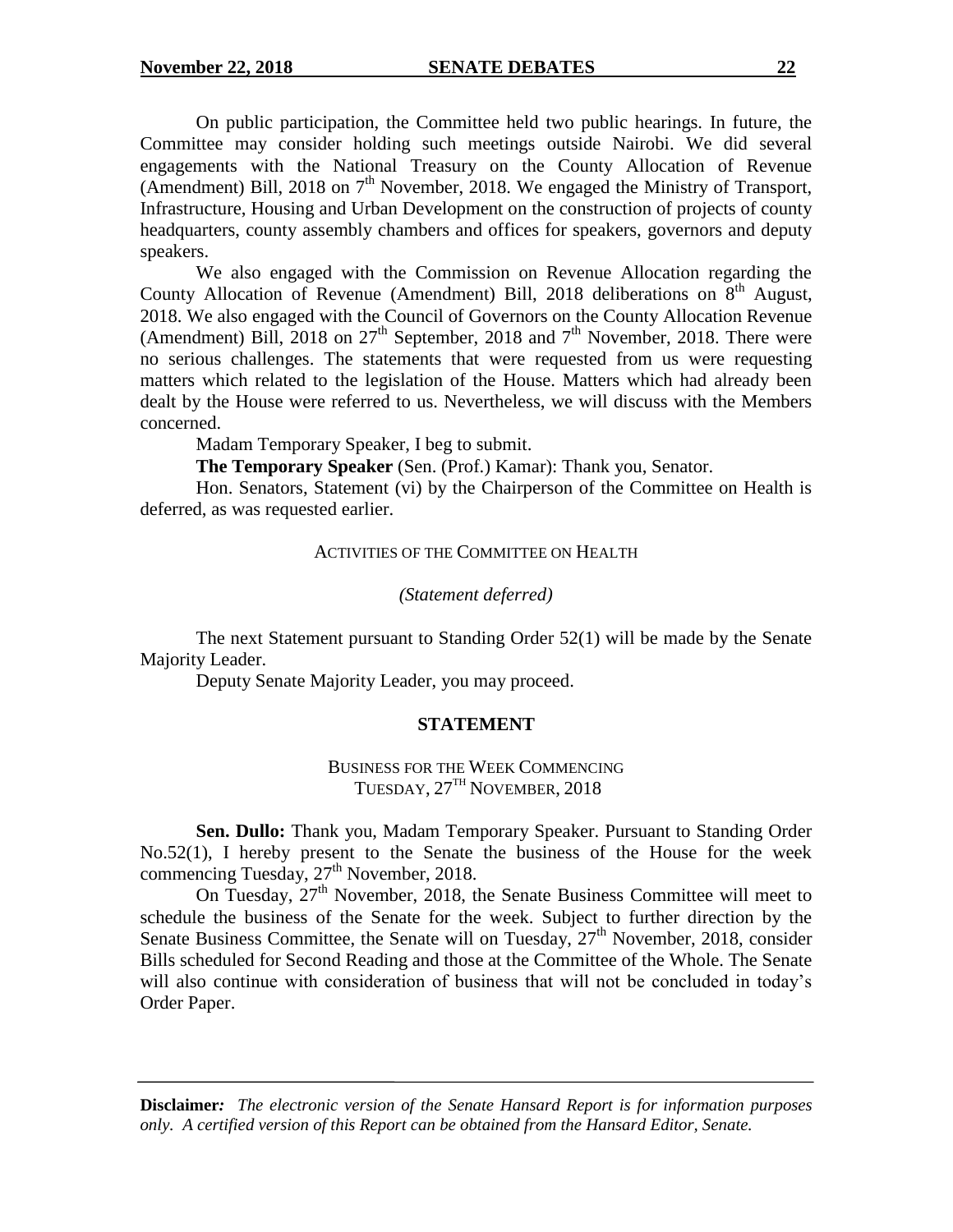On Wednesday,  $28^{th}$  November and Thursday  $29^{th}$  November, 2018, the Senate will consider business that will be not concluded on Tuesday and other business scheduled by the Senate Business Committee.

Madam Temporary Speaker, the following Bills are due for Second Reading stage-

- (1) The Local Content Bill (Senate Bill No.10 of 2018).
- (2) The County Statutory Instruments Bill (Senate Bills No.21 of 2018).
- (3) The Statutory Instruments (Amendment) Bill (Senate Bills No.25 of 2018).
- (4) The County Early Childhood Education Bill (Senate Bills No.26 of 2018).
- (5) The Preservation of Human Dignity and Enforcement of Economic and Social Rights Bill (Senate Bills No.27 of 2018).
- (6) The County Oversight and Accountability Bill (Senate Bills No.28 of 2018).

In addition, there are several Bills at the Committee of the Whole stage. I continue to urge Standing Committees to expedite consideration of the Bills referred to them and table reports in order for the House to effectively navigate the Committee stage on the said Bills. Likewise, I urge Standing Committees to expeditiously consider pending Petitions and table reports on them.

Madam Temporary Speaker, you will notice that the House has only two weeks left to the end of the Session in accordance to the Senate Calendar. Accordingly, the importance of transacting the aforementioned business within the remaining time cannot be gainsaid.

Pursuant to Standing Order 51(1) (b), a Committee Chairperson shall at least once in every three months make a Statement relating to the activities of the Committee on a day assigned by the Senate Business Committee. This provision came into force after the recent amendment of the Standing Orders on  $29<sup>th</sup>$  August, 2018. As such, the reporting for the first quarter is due.

In this regard, at its sitting held on Tuesday  $13<sup>th</sup>$  November, 2018, the Senate Business Committee considered and approved the schedule of reporting by the Committee Chairpersons to facilitate the aforementioned Statements. The approved schedule for reporting is attached to this Statement.

For next week, the following Committee Chairpersons shall make the Statements-

- (1) Committee on Information, Communication and Technology; Tuesday,  $27<sup>th</sup>$  November 2018.
- (2) Committee on Justice, Legal Affairs and Human Rights; Tuesday,  $27<sup>th</sup>$ November 2018.
- (3) Ad hoc Committee on Tea; Tuesday, 27<sup>th</sup> November 2018.
- (4) Committee on Labour and Social Welfare; Wednesday,  $28<sup>th</sup>$  November 2018.
- (5) Committee on Lands, Environment and Natural Resources; Wednesday, 28<sup>th</sup> November, 2018.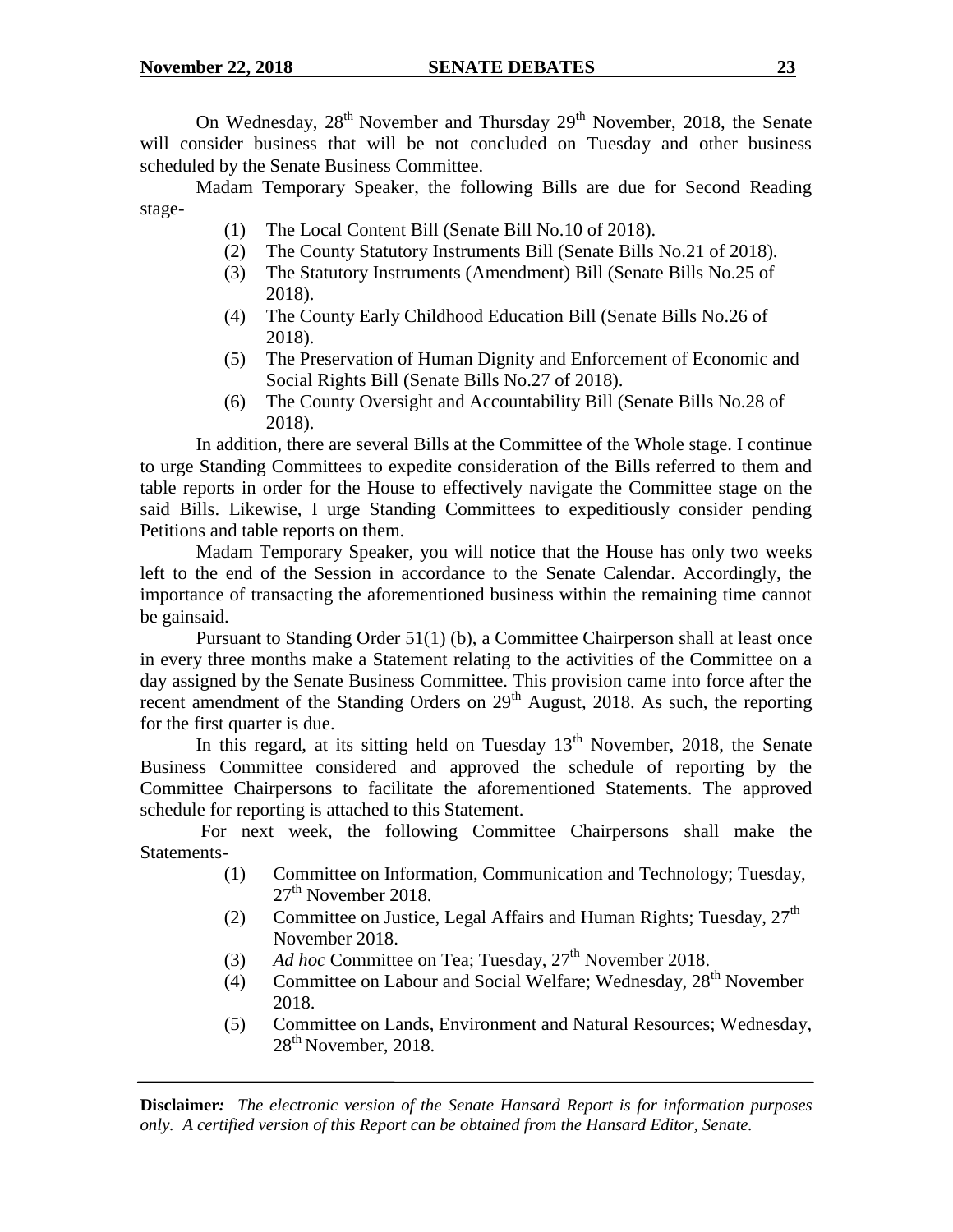- (6) Ad hoc Committee on Maize; Wednesday, 28<sup>th</sup> November 2018.
- (7) Committee on National Cohesion, Equal Opportunity and Regional Integration; Thursday, 29<sup>th</sup> November 2018.
- (8) Committee on National Security, Defence and Foreign Relations; Thursday, 29<sup>th</sup> November 2018.
- (9) Committee on Tourism, Trade and Industrialization; Thursday,  $29<sup>th</sup>$ November 2018

Madam Temporary Speaker, I thank you and here by lay the Statement on the Table of the House.

*(Sen. Dullo laid the document on the Table)*

**The Temporary Speaker** (Sen. (Prof.) Kamar): Thank you, Senator.

Hon. Senators, having consulted with the Chairperson of the Sessional Committee on County Public Accounts and Investments, I would like to reorganise the Orders as follows. We will skip Order Nos.8 and 9. We will come back to them later on. Next Order!

# **MOTIONS**

## ADOPTION OF CPAIC REPORT ON FINANCIAL OPERATIONS OF VARIOUS COUNTY EXECUTIVES

THAT, this House adopts the Report of the Sessional Committee on County Public Accounts and Investments on the inquiry into the Financial Operations of Kiambu, Busia, Kwale, Tana River, Trans Nzoia, Nyandarua, Migori, Kisumu, Samburu, Kericho, Bomet, Bungoma, Garissa, Isiolo, Kitui, Lamu, Makueni, Mandera, Marsabit, Meru, Mombasa, Nyamira, Taita-Taveta, Uasin Gishu, Vihiga and Wajir County Executives for the Financial Year 2013/2014 (1st July, 2013 – 30th June, 2014), laid on the Table of the House on Wednesday, 14th November, 2018.

### *(Motion deferred)*

### THE FIDUCIARY RISK REPORT OF CPAIC

THAT, this House adopts the Report of the Sessional Committee on County Public Accounts and Investments on Fiduciary Risk regarding issues raised by the Auditor General on public financial management by County Governments for Financial Years 2013/14–2015/16, laid on the Table of the House on Wednesday, 14th November, 2018.

*(Motion deferred)*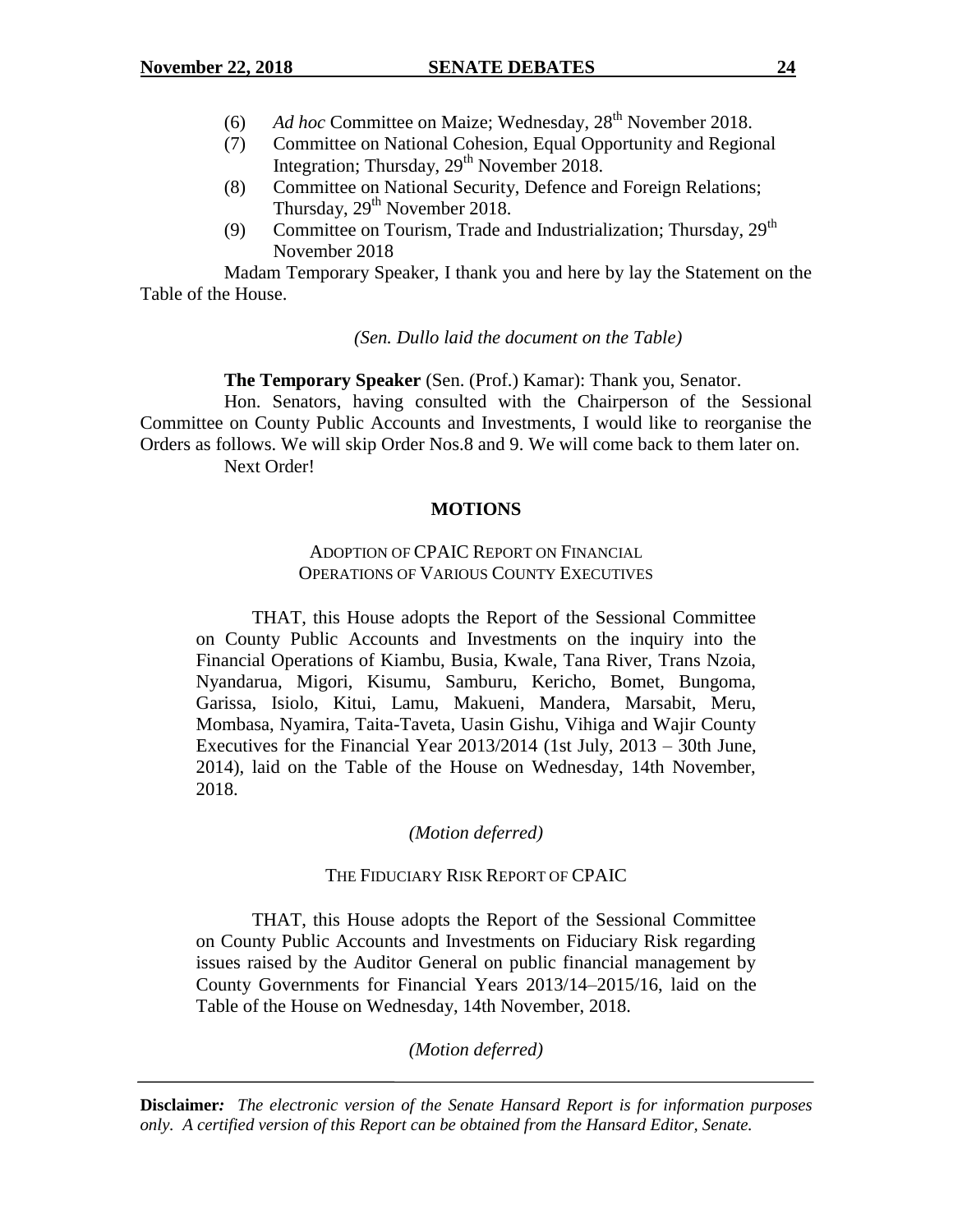**The Temporary Speaker** (Sen. (Prof.) Kamar): Next Order!

## ZERO RATING OF DUTY AND VAT ON LOCALLY MANUFACTURED SANITARY TOWELS

**Sen. Halake:** Madam Temporary Speaker, I beg to move the following Motion-

THAT, WHEREAS menstrual health management among women and girls in Kenya has been a major issue particularly for the low income earners with about 65 per cent of women and girls in the country who can barely afford sanitary towels each month;

AWARE that many girls and women are severely affected during menstrual cycle and are not able to consistently attend and concentrate in class and school work leading to poor performance;

FURTHER AWARE that if not handled appropriately, menstruation can cause infections of the urinary tract and pelvic inflammatory diseases as well as bad odour, soiled garments and embarrassment, ultimately leading to infringement on the girls' dignity and other health related complications;

COGNIZANT that menstrual health management is a health as well as an education issue and therefore a critical developmental hindrance in Kenya with statistics indicating that one in ten adolescent girls miss school and eventually, drop out of school due to menstruation-related issues;

RECOGNIZING menstrual hygiene and affordable access to menstrual hygiene products is inextricably linked to rights to health, sanitation, education and dignity among other rights;

NOTING that the Basic Education Act, No.14 of 2013 obligates the Government to provide free, sufficient and quality sanitary towels to every girl child registered and enrolled in a public basic education institution who has reached puberty;

CONCERNED that the cost of sanitary towels is too high and out of reach for many girls and women who are out of basic education institutions;

FURTHER CONCERNED that classifying and taxing raw materials for locally produced sanitary towels, as luxury items, is counterproductive to the Government policies on enhancing the manufacturing sector and distribution of sanitary towels to schools;

NOW THEREFORE, the Senate resolves that the Government-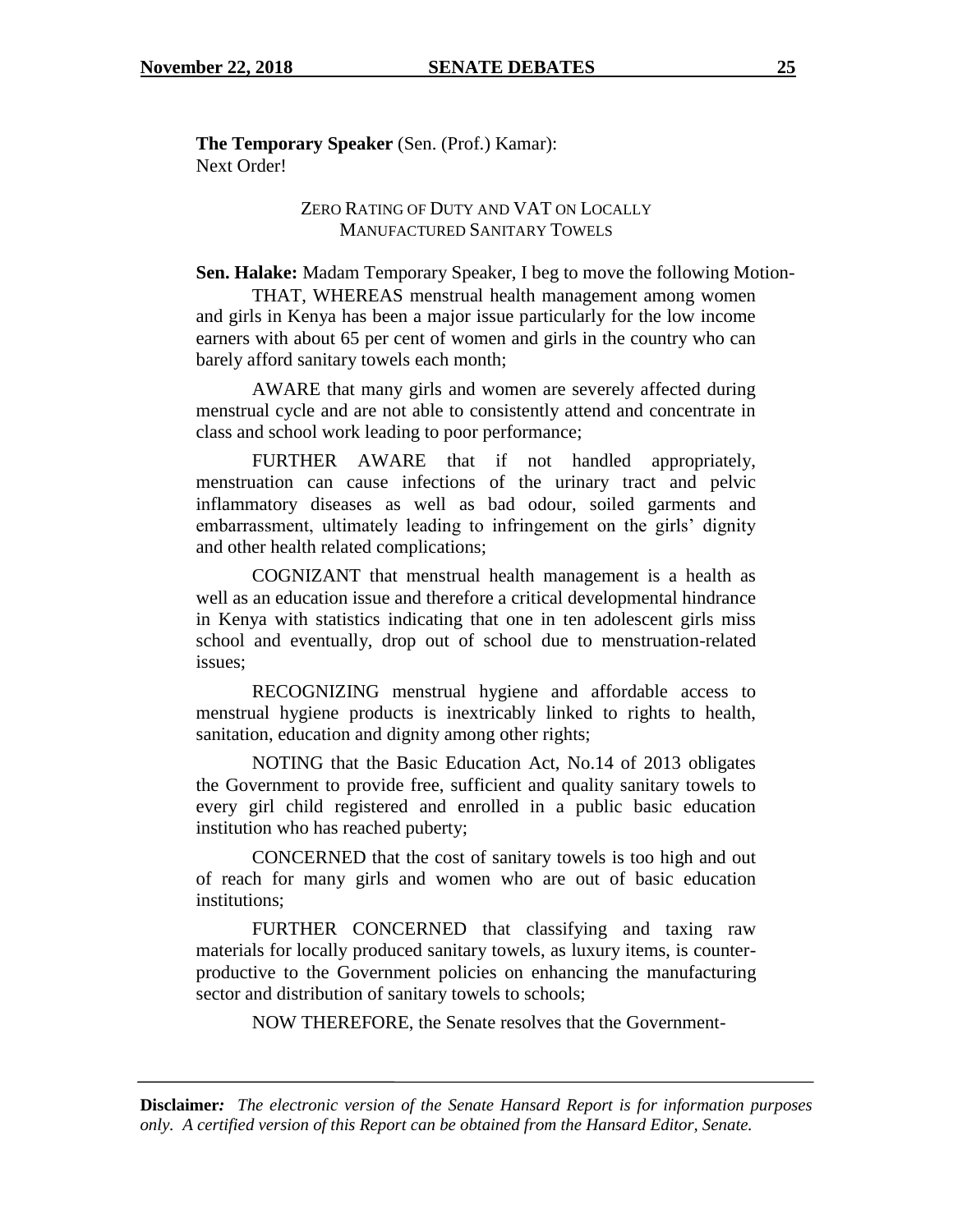(a) Prioritises gender sensitive budgeting as a way of addressing issues affecting women and girls; specifically menstrual health matters.

(b) Initiates measures to ensure zero rating of duty on raw materials used for locally manufactured sanitary towels and zero rating Value Added Tax (VAT) on locally manufactured sanitary towels, to ensure affordability for the many poor households in Kenya; and

(c) Advance further tax incentives to manufacturers for cheaper production of sanitary towels.

Madam Temporary Speaker, please allow me to elaborate a little bit on this issue. In our country, I realised local production of sanitary towels is taxed alongside luxury items.

Allow me to elaborate a little bit on what is called International Tampon Tax which is the umbrella term that describes the value added sales tax and other duties that are usually levied on luxury items that is then imposed on sanitary pads. Classifying menstrual hygiene products as luxury items is infringing on the rights of girls and women in this country. It also goes to show how our tax systems are punitive to women. How is it that something that happens involuntarily, a biological function of a woman"s body, is classified alongside other luxury items whereby it is taxed?

Please, allow me to now enumerate some of the taxes that are levied on menstrual hygiene products that are locally produced. There is something called perforated film which is what covers the cotton that goes in to the pads. The Harmonised System (HS) code or taxation code is 39211990. It attracts a duty of 25 per cent. Perforated PV top sheet again attracts duty of 25 per cent; non-woven type of pads, HS code 560391 attracts duty of 10 per cent; non-woven top sheets HS code 560311, attracts duty of 10 per cent. Siliconated paper HS code 4811990 attracts duty of nine per cent; release silicon paper, HS code 481151 10 per cent and the tissue 10 per cent. The pulp that is used to encase the pads luckily is not taxed. However, the super-absorbent polymer is taxed 10 per cent. The glue that is used to make the pad with the perforated top and bottom layers 25 per cent.

Some luxury items do not even attract that much. How is it that sanitary pads that are locally produced attract 25 per cent of duty on all the input material and 10 per cent for the cheapest material? This is a very unfair taxation regime. It goes to show how punitive it is to women. Tax regime needs to change for women to access these things locally.

Madam Temporary Speaker, it beats logic for us to become net importers of everything. How is it that we prefer importation over local production when this is very simple? In fact, I keep telling myself that it is very simple to make sanitary pads. One needs to arrange the cotton and put perforated film on it. However, why do we choose to import? Why do we do that? It points to some of the corrupt deals that go on in this country. This is because this country has become a net importer of everything, including tooth picks. This is because it is cheaper and somebody quickly gets cuts and converts the country into a net importer of everything.

Let me speak a little bit to the constitutional, public and individual interest of this Motion. In our context, our Constitution provides a great foundation for equalization where an entire Chapter Four is dedicated to the Bill of Rights.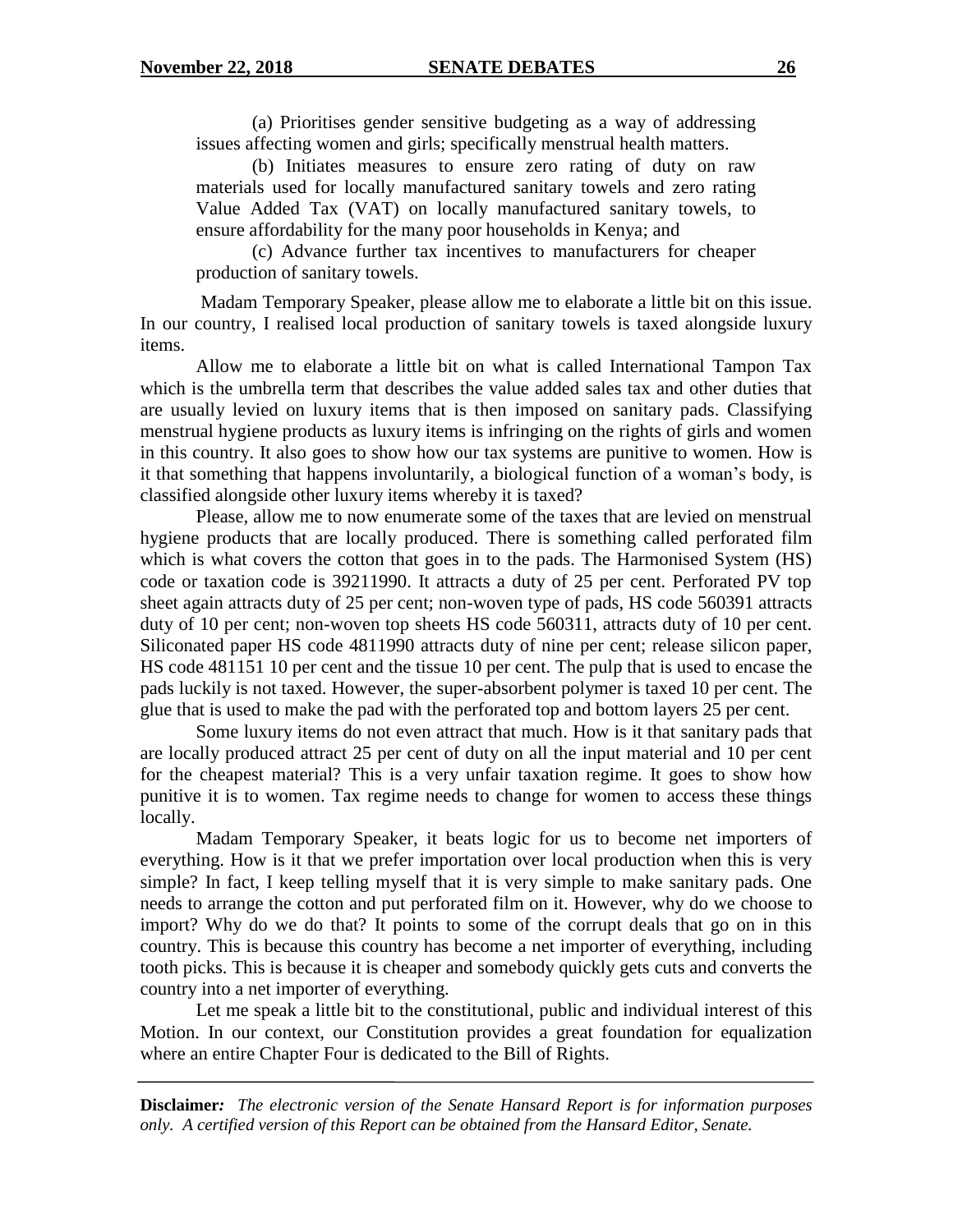We are speaking of the right of a woman to access sanitary towels, dignity and education. Lack of these items affects the education of a girl child. We are speaking of the right of a woman to work. This is because on the days that she cannot afford that sanitary pad, I am not sure that she will be able to work with dignity.

Our Constitution is very clear. Article 19 lists the objects of the rights and fundamental freedoms. Article 20 is about how to apply those fundamental freedoms and how to implement them. Articles 22 and 23 show us how to enforce those rights. Articles 24 to 27 states that equality and freedom from discrimination---

Please allow me to read this out directly. It states-

"Every person is equal before the law and has the right to equal protection and equal benefits of the law."

Madam Temporary Speaker, women and men have the right to equal treatment, including the right to equal opportunities in political, economic, cultural and social spheres in our country.

The State shall not discriminate directly or indirectly against any person on any ground be it race, sex, pregnancy, marital status, health status, ethnicity or social origins.

Putting these kinds of luxury taxation on sanitary pads for women on at levels, including economic, hampers access to education. Internationally, there is of course, a context under Universal Declaration of Human Rights as adopted by our country which is the foundational document. It states that all are equal before the law and entitled without any discrimination.

This taxation is discriminatory to women in Kenya, especially the 65 per cent who cannot afford and are not in public institutions where we are giving out the pads.

As a cultural matter tampon tax is a cultural discrimination against women. Menstruation is supposed to happen out of sight. It is a problem for the woman and she is the one to deal with it. That should not be the case.

Madam Temporary Speaker, it is very sad for us to know today that we have 10 per cent tax on the cotton and 25 per cent on the perforated polymer. In fact, if one adds they will be surprised at how expensive local production would be. We say that our big four agenda is about creating an enabling environment for the manufacturing sector. It is also about our agricultural sector. What are we talking about if we cannot get the basics of these?

Madam Temporary Speaker, in the recent months there have been activist around the world who have been prevailing upon the governments to get rid of tampon tax. I was privileged to be part of that campaign. I was very proud and I said that my country did not tax tampons. Little did I know that, yes, it does not tax importation. However, it taxes the more important part of it, which local production. Somebody pulled me aside and whispered in my ear. I had to go back on stage and apologise. In fact, we actually do the wrong thing in my country. It is worse because local production is taxed so highly. What does that mean?

It was very embarrassing for me to have praised my country by saying that since year 2014, we had zero rated our pads, when, in fact, it was only the importation of tampons that had been zero rated.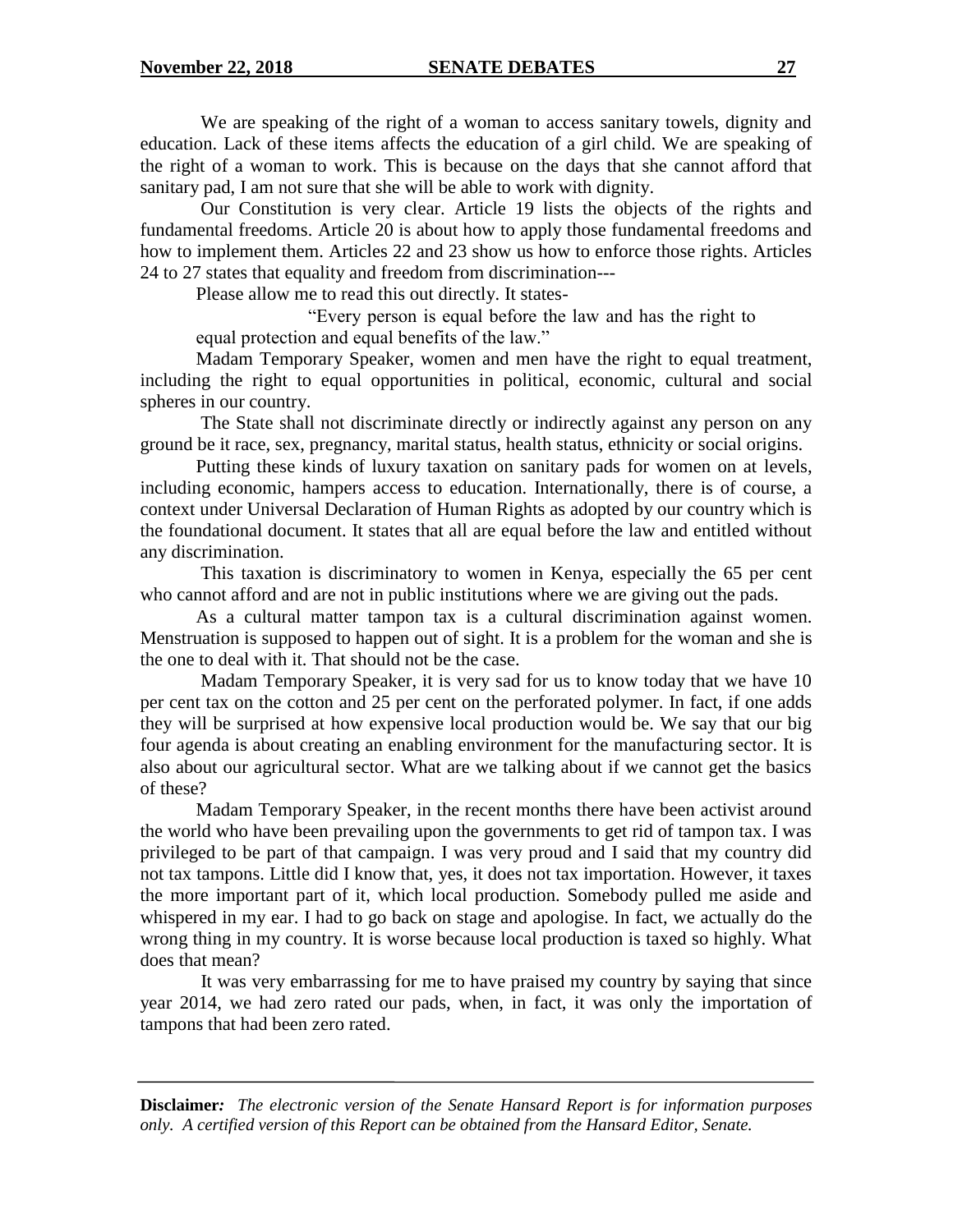Why would we choose to kill local production, manufacturing, local cotton growing belt and all these things in favour of importation? Just by zero rating local production, we would be ticking off a lot of the boxes which would then contribute to the Big Four Agenda?

Madam Temporary Speaker, many questions linger on this issue. Why would a product which women use because of their biology be taxed? Why would there be any confusion whether menstrual hygiene products are necessary or optional? Why would there be any confusion on whether tampons and sanitary pads for our girls and women are luxury or non-luxury items? Why should our bodies and our bodily function become a financial burden and a source of shame for us, as women of Kenya? Why is it that we choose to go and distribute these sanitary pads, and our girls line up to get them when, in fact, every mother would have wanted to buy them for their child?

Madam Temporary Speaker, we are not saying that we do not want our institutions to be given the sanitary pads; we are grateful for this gesture. However, a more sustainable approach is to ensure that local manufacturing and production of sanitary pads and other small items should be encouraged, even if we do not have big manufacturing capacity. This is because it would encourage farmers to grow cotton; it would also make sure that all the value chain of production is enabled. But, no, we choose to just import these items so that somebody can get some cut somewhere and our questions continue to linger.

Madam Temporary Speaker, this matter is very important because it points to discrimination based on gender and rights. Therefore, tax reforms should be undertaken, starting with the zero rating of taxes here and now. We cannot overstate the importance of good hygiene, affordable and accessible menstrual hygiene products which, as I said earlier, are linked to health, education, dignity, work and other rights. Eliminating taxes on menstrual hygiene products is consistent with the human right to be free from discrimination and other rights that flow from it.

Madam Temporary Speaker, you and others in this House are educationists, and so I do not wish to go into the rights to education, because you know them. I do not want to go into the rights to work and dignity, which should be afforded to the women of this country. However, beyond that, there is also the Big Four Agenda, as we said earlier. Why would we not get the link between local production that is made favorable, zero rated and connected to the other sectors of our economy that would then be boosted and catalyzed?

Madam Temporary Speaker, we have seen the country importing everything, from raw, low quality sugar and maize. You have been the Chairperson of the *ad hoc* Committee on Maize, what is going on? What is it that makes our country so attracted to importation as opposed to local production even for the most basic of things? Once again, if there is one thing that we must zero rate, it is the one thing that women have no choice in. We cannot opt out of bleeding every month, even if we wished to. Why is that going to be a source of burden and shame for those girls and women who cannot afford it? Do we think that by distributing sanitary pads in schools, we have solved problem? We have not even scratched the surface!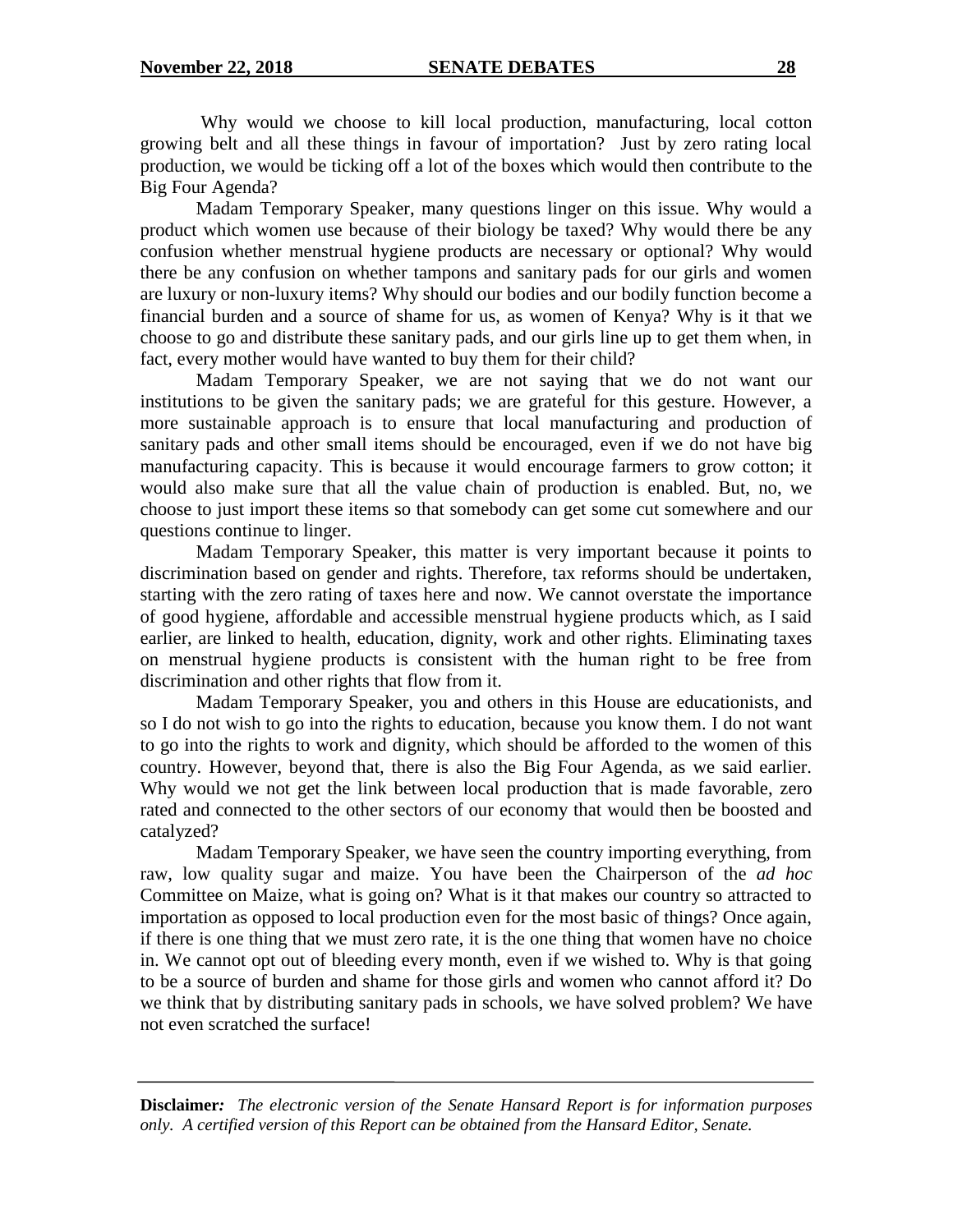Madam Temporary Speaker, just this month alone, 1.6 million children are going to get out of school, and half of those are women and girls who have attained the age of puberty. I am referring to the Standard Eight pupils and Form Four students. From the 1.6 million children, half of whom are girls, who is going to provide the sanitary pads for them in January? Therefore, we are not solving our problems; we are not finding sustainable solutions; we are making sure that we just favour imports rather than providing solutions to menstrual health issues, providing sanitary pads and making sure that the rights of a woman to have dignity, to go to school and afford sanitary pads are denied. We do not have a right to become the lords of poverty by distributing even the most basic and the most --- What should I say? This is something that should be given--- In fact, it should not be given. I would like to live in a country where everybody can afford a sanitary pad so that we are not posing for pictures with a sanitary pad that we are handing over to a girl in school.

Once again, do not get me wrong, Madam Temporary Speaker. I am grateful for the support that the Government is giving to our girls, but we must go beyond that. That cannot be the end to this story; we need to make sure we make everything in this country sustainable. We need to ensure that if there are needs for our girls, then there is a sustainable solution for it. This will be encouraging local production and providing a good environment where our manufacturers can produce good quality and affordable sanitary pads. It does not require any special training in law or in economics to understand that taxes on menstrual products is punitive to women, which means less money is left in the female consumers pocket. Moreover, there are several benefits to supporting and incentivizing local production of anything, especially sanitary pads.

Madam Temporary Speaker, local production would create employment. Similarly, there will be direct benefits to the local supply chain from packaging, printing, transportation to those companies that produce the glue and everything else. There would also be savings on foreign exchange market outflows because we are currently importing everything, which is haemorrhaging our country through foreign exchange market outflows arising from importation as opposed to enhanced foreign exchange market inflows if we were producing locally. It would encourage local investors and support the Buy Kenya, Build Kenya Initiative. It will also create a level playing field for local manufacturers" *vis-à-vis* the middlemen who import these items.

Madam Temporary Speaker, local manufacturing will also discourage dumping of sub-standard products in our country, because it is being done in our territory. We can go to the factories and make sure the right standards are put in place. That way, we will not be stuck with sub-standard goods that we do not know what to do with, or we will end up burning. Even burning them means that we are still losing through hemorrhaging, because the Dollar will have already flown out of this country.

Madam Temporary Speaker, I can go on and on, on this issue. The scenario has created a very unfair business environment and middlemen have now become the major-- - A few months ago, students would come to my office to look for jobs; but they now come with company registrations for me to get them tenders. They do not want to work anymore; and this is because we have become a "tendepreneuring" country since we import everything. They stopped bringing in curriculum vitae so that they can work and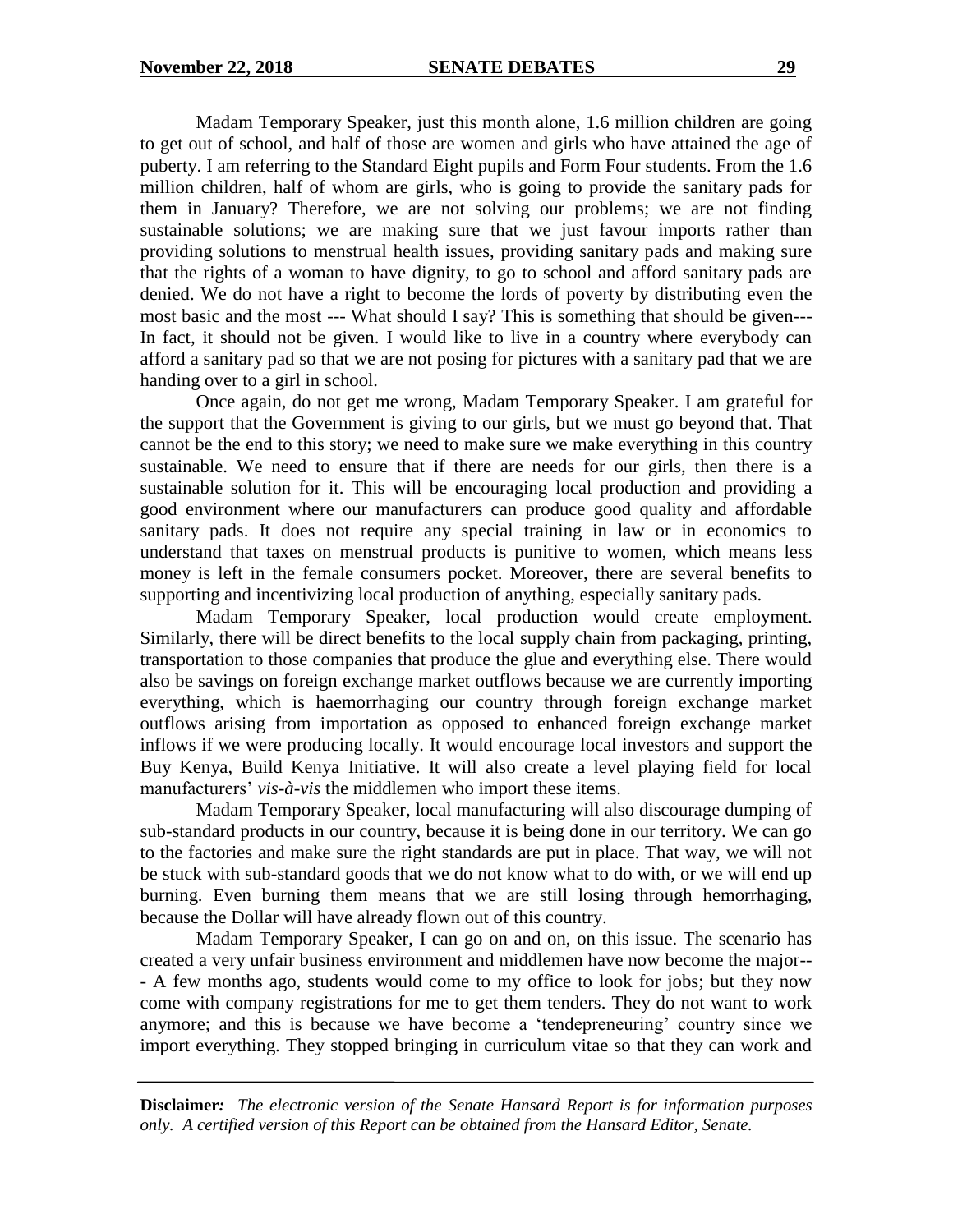started to bring company registrations so that they can ask you to find tenders for them. What are we doing?

In order to attain economic growth, the current scenario needs to change. We need to create a level playing field; we need to start bringing sanity to our economy. We need to ensure that our country has a lot of capacity. The human capacity in this country is next to none, but what are we doing? We are importing things that were probably done by dummies elsewhere. They are of bad quality, our own capacity is dying, we are not creating employment and this is repeated in every sector; in the sugar and maize sectors; you name it! Hon. Senators, I know this is something that you will support because it is just wrong on every level. As it is, even with the other sectors, it is wrong for a country like ours, with the resources that we have - be they human, infrastructural or institutional - to become a net importer of everything. However, to be a net importer of sanitary pads is unacceptable. It is simply unacceptable!

This Motion seeks to raise the pertinent issues on taxation of local manufacturers. In addition, we propose to amend the Value Added Tax Act but that is something that we will do as a substantive legislative piece. The remedies for this case are very easy just like it is for many things that ail our country. All the ordinary woman wants is repeal of this taxation. The Government should zero rate duty on all raw materials for sanitary towels in terms of Value Added Tax (VAT) and duty.

In some cases, you will find 25 per cent VAT and 25 per cent duty on some of these products. We should have zero rate VAT on all raw materials for sanitary towels. Sanitary towels are currently VAT exempt, the ones that are being imported moved to zero rate. Again, it is very simple. Taxing our periods is immoral at all levels, especially when it comes to the sustainable solution to managing our menstrual health. The message is simple; the Kenya Revenue Authority (KRA) should stop taxing our periods.

I thank you and I move this Motion. I would like to invite Sen. Kasanga to second the Motion.

**Sen. Kasanga**: Thank you, Madam Temporary Speaker, for this opportunity. Allow me to congratulate Sen. Halake for this Motion. I have been waiting for it for some time now.

I appreciate the fact that she has broken down the issues of taxation and how pads are made including the different layers which is something that most of us do not think about. It is sad to hear that pads are considered as a luxury item. Those who can afford them throw them in their shopping bags without thinking about the price and they continue with their lives. However, there is a girl out there who goes through the dread of having to expect her period every month. Two or three days towards her period, this girl goes into anxiety and three quarters of the reason for that is because she does not have sanitary pads to give her the dignity and the confidence to walk around. This is indeed a reality.

I had the honour of engaging 150 high school girls from Makueni during the International Day of the Girl Child and we invited them to talk about the Girl2 Leader Campaign, which we were launching at that time. We asked them to tell us about menstrual hygiene challenges that they encounter in their environment and to come up with solutions.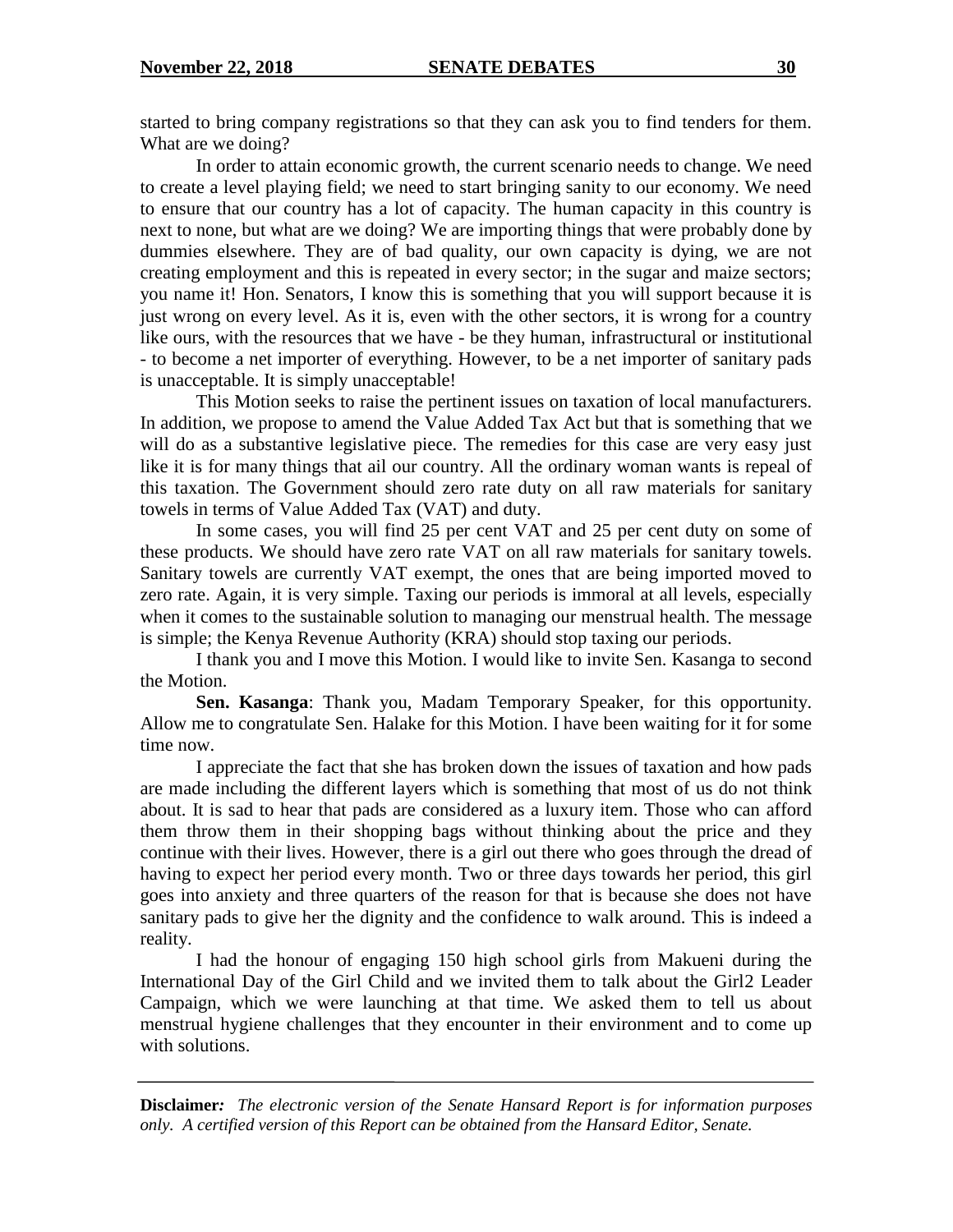At one point, I was embarrassed because the girls came up in the open and told us that we were not doing enough, as leaders, and that we do not understand what they, who cannot afford sanitary pads go through, when they are out there. Truly, it was embarrassing. It became clear that the Government sponsored programme for distributing sanitary pads had been politicized. In one instance, a girl told us how they have to queue in front of an office to report that their cycle has started so as to be given a pad and that they are either given one or two pads per day.

Where is the dignity when they have to declare that they are going through their menstrual cycle for them to be given a pad, actually one or two pads per day? Where is the dignity in that? Menstruation is not a choice. The people who make decisions on taxing such items and making them a luxury are forgetting that we do not choose to bleed. That is how we are created. If you would allow me, I would want more from this Motion. I am looking at it from the angle of the students that I engaged with. They had ideas on how to deal with the distribution.

First and foremost, sanitary pads need to be zero-rated. Women are half the population in this country and the question of whether we can afford the sanitary pads or not should not be in question. After all, you will find condom dispensers everywhere. Why can we not have sanitary pad dispensers everywhere for woman to have access to them? That was an idea that came from one of the students. They said that it is not just them who have the problems getting sanitary pads but even people at home. The day scholars who came for that function said that they hoped to take sanitary pads home because their mothers, cousins and aunties cannot afford to buy them. They hoped that the school or the Government programme can give them enough to take home. Clearly, there is a huge gap here.

This issue has to be pushed by Sen. Halake for it to go beyond zero rating sanitary pads; they should actually be free for our high school girls. Every school must have enough free sanitary pads for the girl child. They should not report so as to be given one pad per day. That is wrong. Sen. Halake has highlighted that this is a question of health and education. If you are going to be serious about educating and giving our girls the confidence that they need as equal citizens in this country, then the question of their menstrual health should not even be up for debate. I feel very strongly about this.

When I engaged those girls, I carried with me over 50 solutions towards this and decided to enquire about the sanitary programme that is there when I came back to Nairobi. Whereas we appreciate the milestones the Government has made, we also cannot hide from the fact that we are politicizing them. I do not see the beauty of posing for a picture with sanitary pads that we are giving. How can we celebrate that we are donating sanitary pads to a school as women? It is wrong. In my opinion, that is nothing to celebrate about. In fact, we should be doing it hiding under covers because we have been unable to give a sustainable solution towards menstrual health for our girls.

Sen. Kwamboka at one time had a Motion or was it a Statement about menstrual health for the women who live in the streets. The story had been highlighted in one of the local dailies and it was sad to know what our homeless women have to go through when they are on their menstrual cycle. If we have public dispensers for things like condoms, why can we not have public dispensers for menstrual health hygienic pads? As the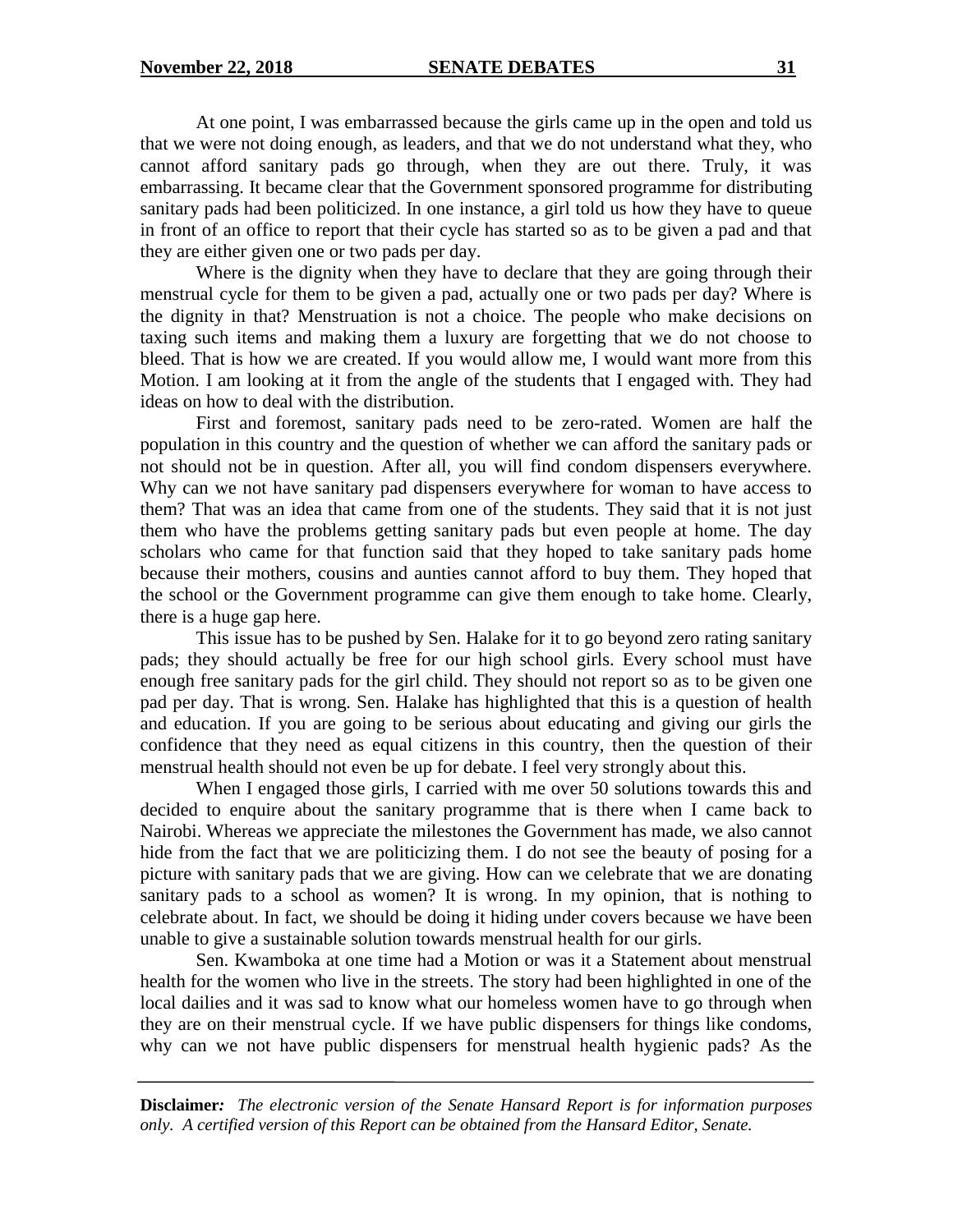Senator has said, they should not just be any pads but they should be pads of good quality because we do not want an influx of funny pads that cause women to have all sorts of ailments and diseases.

In as much as we are zero rating the manufacturing of pads, the Government has to come up with a clear programme to ensure that every girl child in primary and high school has free sanitary pads for them to go through their course of education with dignity and no worry. In fact, when I talked with those girls, I heard of a case where a male teacher was the one in charge of dishing out those sanitary pads.

Earlier this week we were debating on teenage pregnancies and how vulnerable our girls get, whether it is their male teachers or the citizenry around them. There was also a case, which I read in the newspaper, of a headmaster who dishes out these things. Since he knows the menstrual cycles of the girls, he is then able to catch them when he wants. He uses the sanitary pads as a pre-condition and sleeps with them. Therefore, you can see how girls get so vulnerable over things that are not their choices. As leaders, we have to remove these barriers to their future.

Madam Temporary Speaker, I second this Motion with my entire being and whole heart because it is frustrating, as a woman, that we live in a country where other women cannot access something as basic as a good quality sanitary pad. Even as we are push for local production, our students in both primary and secondary schools must get these sanitary pads for free. This is not choosing where they come from or their social status; sanitary pads in schools should be free and enough. The girls should not be told that they only have one pad per day. That is my prayer today.

Madam Temporary Speaker, I second this Motion and congratulate Sen. Halake for bringing it to the Floor of the House.

# *(Question proposed)*

**Sen. Seneta:** Thank you, Madam Temporary Speaker, for giving me a chance to add my voice to this important and timely Motion. From the outset, I want to congratulate my sister, Sen. Halake, for having thought deeply about this important and basic resource that is used by our girls and women from time to time.

Madam Temporary Speaker, this is not luxurious material, but a basic need. I am saying so because every other hour, day, week and month, every woman or girl thinks about this important resource. Sanitary towels are important to a woman. Without them, it affects our day to day life and even our thinking. When a girl approaches this menstrual period, she is always worried. When seated in the classroom or walking, she always thinks whether she is clean or going to be embarrassed. She is affected even psychologically.

Whenever the teacher is busy teaching and the boys are concentrating on what is being taught, this girl is thinking of going out of the classroom to check whether she is still is clean. This girl thinks about what she will use in the evening, how she smells and where she will hide the sanitary pad that she has already used. Therefore, many of our girls are affected even psychologically. This affects their performance.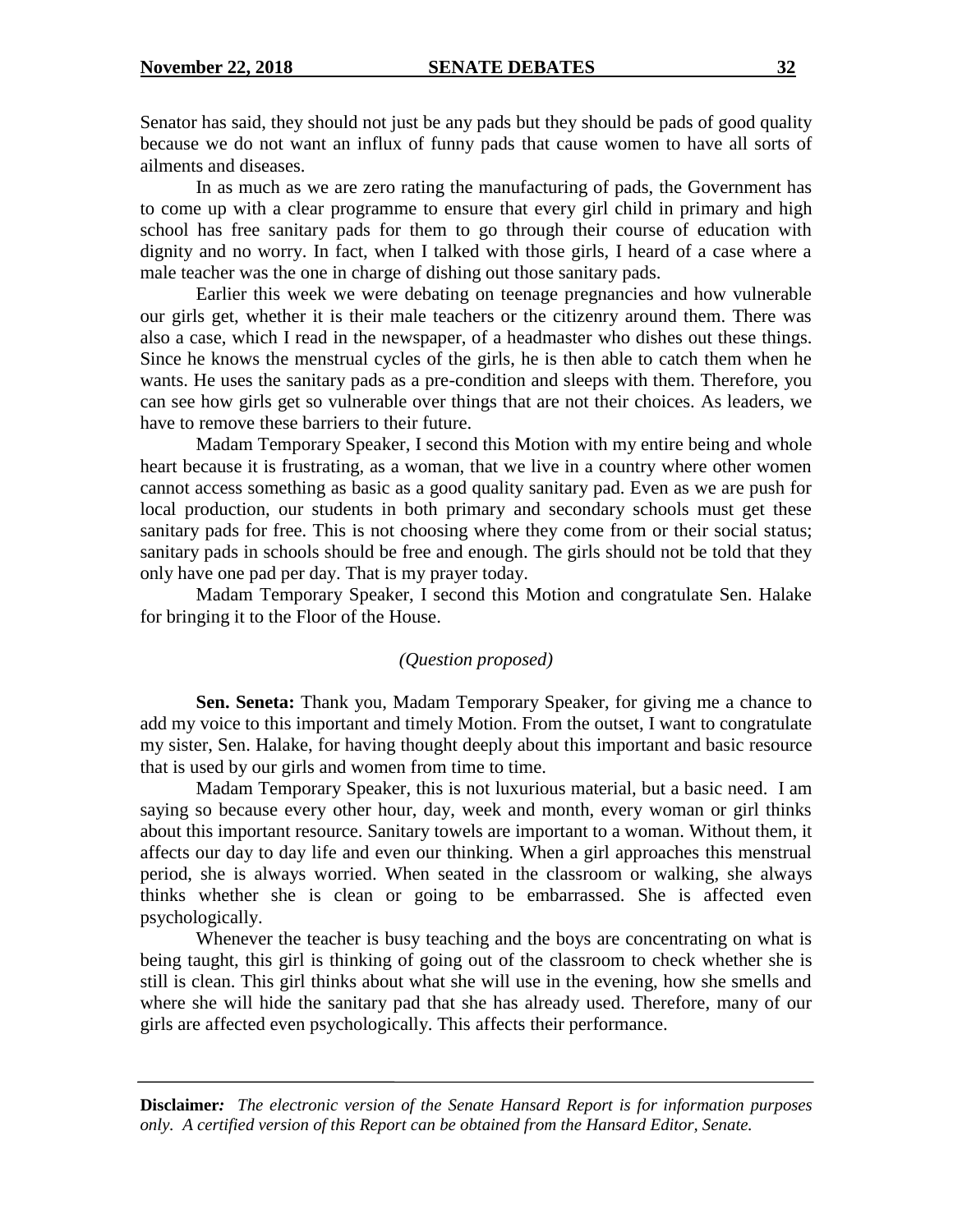Many of these girls miss schools every month for three days. Many of them do not concentrate or feel well for three days in a month. As you are aware, that the menstruation cycle has different impacts on different girls? There are those who feel sick. Some experience a lot of problems and do not feel well. The thought of not having a sanitary towel puts the girls in an awkward situation and has an impact on their performance.

Madam Temporary Speaker, we should not only think of affordable, but also quality and safe sanitary towels. A situation where our girls may not afford sanitary towels that are clean from the supermarket or shops will mean using any locally available material that can help them save the situation. Therefore, we should think about the safety and quality of these sanitary towels.

It is, therefore, important to zero-rate and exempt sanitary towels from Value Added Tax (VAT), especially the locally manufactured ones. I am happy that my sister here brought out all the things that are needed when manufacturing this important item. It needs a lot of different materials, which are highly taxed and also charged VAT, making them very expensive.

Therefore, if we zero-rate them, our manufacturers will be able to manufacture cheaper, quality and affordable products for many of our girls.

Madam Temporary Speaker, I support that the Government should not only zerorate the items that are used for manufacturing this very important item but also subsidize them for our local manufacturers. We should encourage our manufacturers to manufacture sanitary towels locally so that they are available everywhere.

Madam Temporary Speaker, in some parts of the country sanitary towels are not available in the shops. People cannot afford nor access them even if they have the money. Therefore, it is important for us to think of manufacturing sanitary towels locally so that we make them affordable and accessible to everyone. For example, just like Blue Band, sugar or maize flour is sold everywhere in small quantities, sanitary towels should also be available affordable in all quantities. For example, if a person needs a packet that contains two or three pieces of sanitary towels, they should get it. They should not only be sold in supermarkets where they are packed in four, eight or ten pieces and their prices are the same. Therefore, sanitary towels should be packed according to their affordability. If a person can afford, two, three or four pieces, they should be available everywhere.

Madam Temporary Speaker, the issue of making sanitary towels free for our girls is a very important thought from my sister Sen. Halake. Our girls in both primary and secondary schools should access free, quality and clean sanitary towels. We should also look at the quality of sanitary towels because some manufacturers make sanitary towels which are not of good quality yet they are still expensive.

*[The Temporary Speaker (Sen. (Prof.) Kamar) left the Chair]*

*[The Temporary Speaker (Sen. Pareno) in the Chair]*

Madam Temporary Speaker, I support this timely Motion by my sister Sen. Halake. However, she should think of bringing a Bill that can not only zero-rate and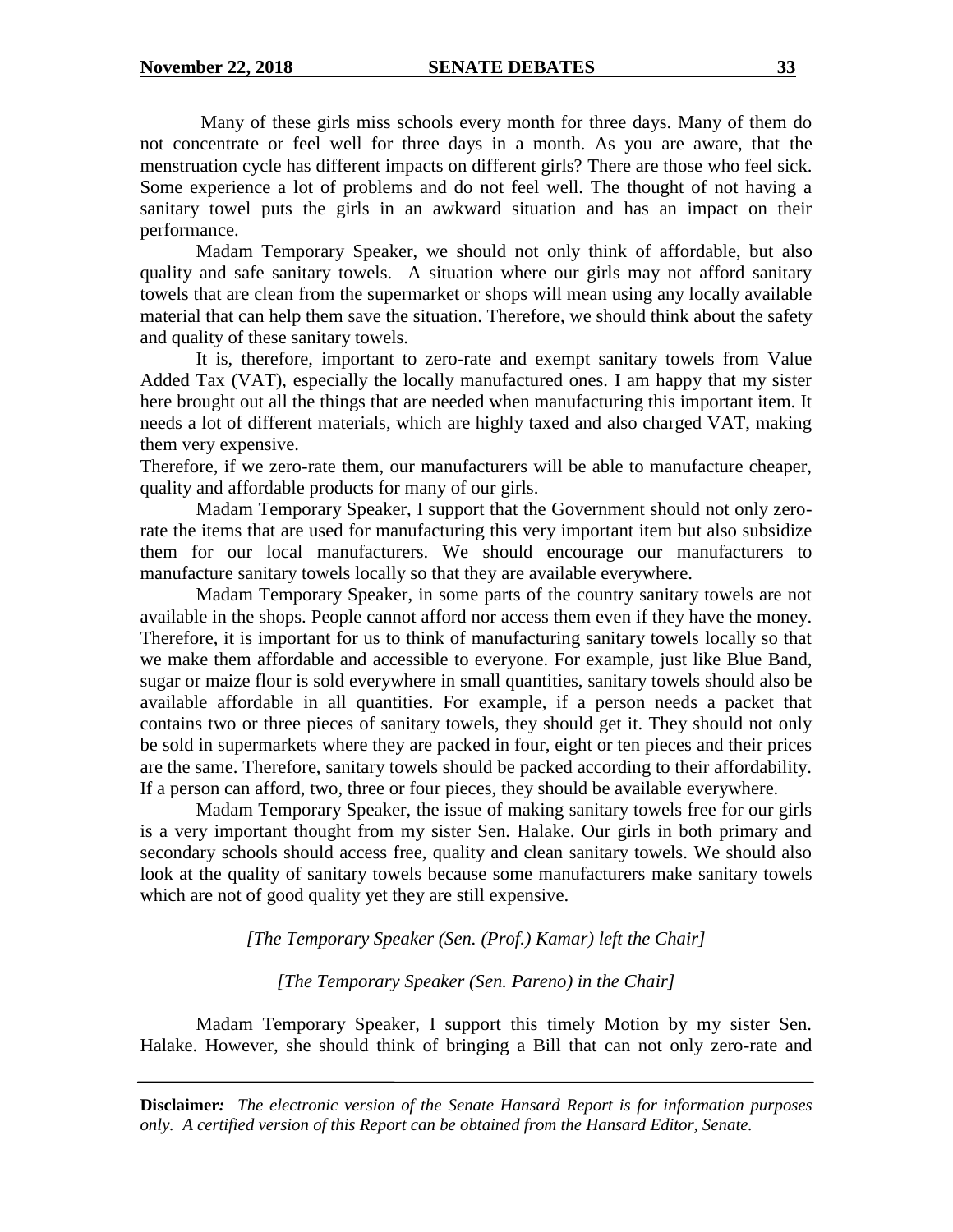exempt the materials from Value Added Tax (VAT) but also subsidize for the local manufacturers so that they can produce and sell cheaply to our institutions then the Government can give it freely to our girls.

**Sen. Kihika**: Thank you, Madam Temporary Speaker. I rise to support this extremely timely Motion which we should have had many months or years ago. The credit goes to our colleague, Sen. Halake, for highlighting this issue and bringing it to the Floor of this House. It is an extremely important and serious matter.

The data for this country is that the female population is about 52 per cent of Kenya"s population. Therefore, 52 per cent of our population is affected by this issue. Some may obviously be younger or a little past that but at some point in life, 52 per cent of our population will be affected by this issue. That is why I cannot support this Motion enough.

Madam Temporary Speaker, I have never had anybody put this issue this way. Therefore, I love to see what Sen. Halake has done in breaking down how discriminatory these taxes are in as far as gender is concerned. Like is said, 52 per cent of the female population of this country is affected by this very heavy taxation on sanitary towels.

As I listened to Sen. Halake, I am surprised to learn that when imported finished sanitary towels are brought from abroad, they are duty free and are exempted from VAT. However, when I look at the statistics that she has provided, the local manufacturer is extremely disadvantaged in this area. That is why they have to make their pads more expensive yet not everyone can afford the imported ones. Beyond that, there is a big population of Kenyans that cannot afford pads. This then gives rise to the issue of discrimination because they are disadvantaged in as far as their health is concerned.

Madam Temporary Speaker, I will repeat this for those who were listening but do not have an idea of the very heavy taxation on the materials that the local producers use to manufacture these sanitary towels. The perforated film that is used is taxed at a VAT of 16 per cent and duty of 25 per cent. The duty for perforated top and back sheet is 25 per cent and VAT is at 16 per cent. The duty for the non-woven material is 10 per cent and 16 per cent VAT. The duty for the silicon paper which is used by the manufacturers is taxed at 10 per cent and the VAT is at 16 per cent. The duty for the release silicon paper is 10 per cent and 16 per cent VAT. The duty for the tissue that is used for manufacturing sanitary towels is 10 per cent and 16 per cent VAT. The VAT for the fluff is 16 per cent. For the super absorbent polymer that they use in the manufacturing of these sanitary towels, you have a 10 per cent duty and 16 per cent VAT. The adhesive glue is at 25 per cent duty and the VAT is 16 per cent. I could go on, but that illustrates the big disadvantage that is to the local manufacturers. We import finished products from other countries duty free. They are exempt from the VAT.

One of the key pillars of the Jubilee Government in its Big Four Agenda is manufacturing. We cannot pay lip service by saying this country has a conducive environment for manufacturers yet we are importing everything. This sort of duty and VAT levied on sanitary towels is not encouraging local manufacturers.

I encourage my colleague Sen. Halake to develop this Motion into a Bill because the women and girls of this country have been disadvantaged for a very long time. It is time for us to correct that wrong by making sure that local manufacturers are not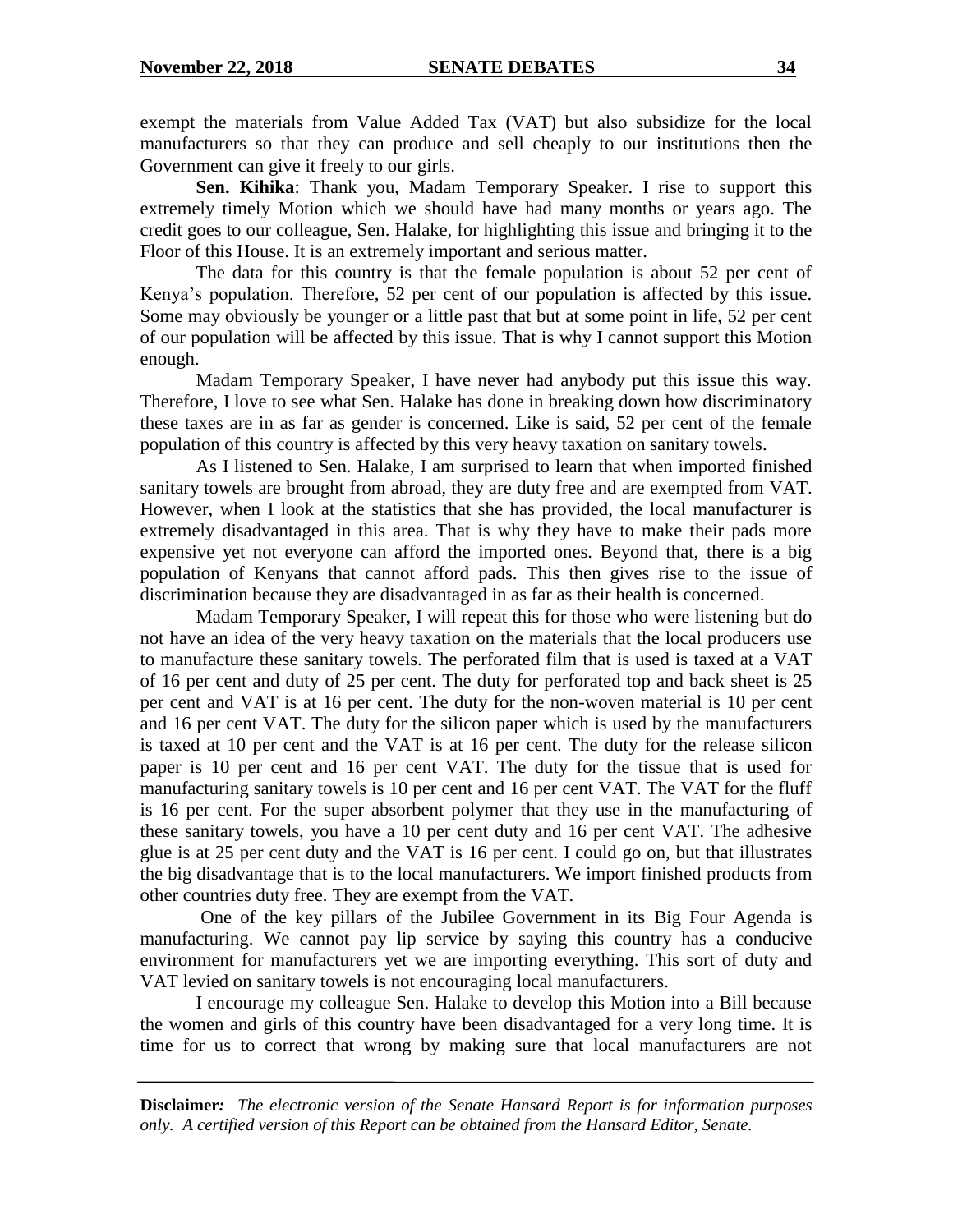disadvantaged by the importers. Yes, we are a democracy that is open to international trade and all those other big things, but we cannot do so unless we protect our local manufacturers. Otherwise, we just continue on what we have seen which is a lot of importing and almost a little or inconsequential exporting or even consumption of local goods in our country.

This is because in the cases now where you have the local manufacturers being able to put up factories and come up with the sanitary towels, then they are unable to compete with those who import these products because of this extremely unfair business environment that they face. Therefore, the best way would be for the Houses to amend the VAT law so that we can add the local manufactures of sanitary towels. This will ensure that they are on the list of the zero rates goods. Then they will be able to compete with whoever is importing these sorts of finished products.

In addition to that, when they do not have to pay these extreme taxes, duty that is so high, VAT and luxury taxes that are tucked onto what is needed to produce the sanitary towels, when they save on that by being zero rated, they are able to lower the cost of production. The cost of the sanitary towels in our shops will be at a lower cost. Therefore, as a country, we will have many women and girls being able to afford these sanitary towels and also allowing the economy to grow through the work of the manufacturers. We are creating jobs and making the sanitary towels affordable and accessible to the 52 per cent of the population that is in this country and that at one point or another we will require this.

It also breaks my heart when I read that in many of our areas, many families cannot afford sanitary towels and as such many of our girls miss many days of school when they have their monthly periods because they cannot go to school without this necessity. As we know, as grown women and for the men, their mothers, wives and sisters--- I mean, we are a country where the conversations around the menstrual period are not heard. They are very secret and shroud in mystery. You know, it is something that you do at your own time, space and it is hidden.

So these girls are not able to get up and go to school when they are experiencing this which happens, for those who are not aware, once a month and sometimes can be very heavy for many days at a time . When our girls miss school, they are disadvantaged.

Madam Temporary Speaker, let me address the issue of discrimination due to gender which we must stand up for and correct to make sure that it does not happen. Our girls must be in school. That is why I also support that our schools must be required to provide sanitary towels to all the girls and not just for a day, minute or one cycle, but consistently. If we are able to afford all this, I mean we can do the Standard Gauge Railway (SGR) but we cannot have our girls having free sanitary towels. We cannot continue having all that. We can do all these "elephant" projects that we are having. Everywhere we look we have big projects yet the basic needs of our girls are not being met. It cannot be one of those things where we say we have no money.

We have a wonderful advantage of having free primary and secondary education. So the next thing that we must do is to take care of free sanitary towels in our schools, so that our girls can access this. It is the law that everybody should be able to live a life of dignity and in our being able to have our girls afford or access this, not even afford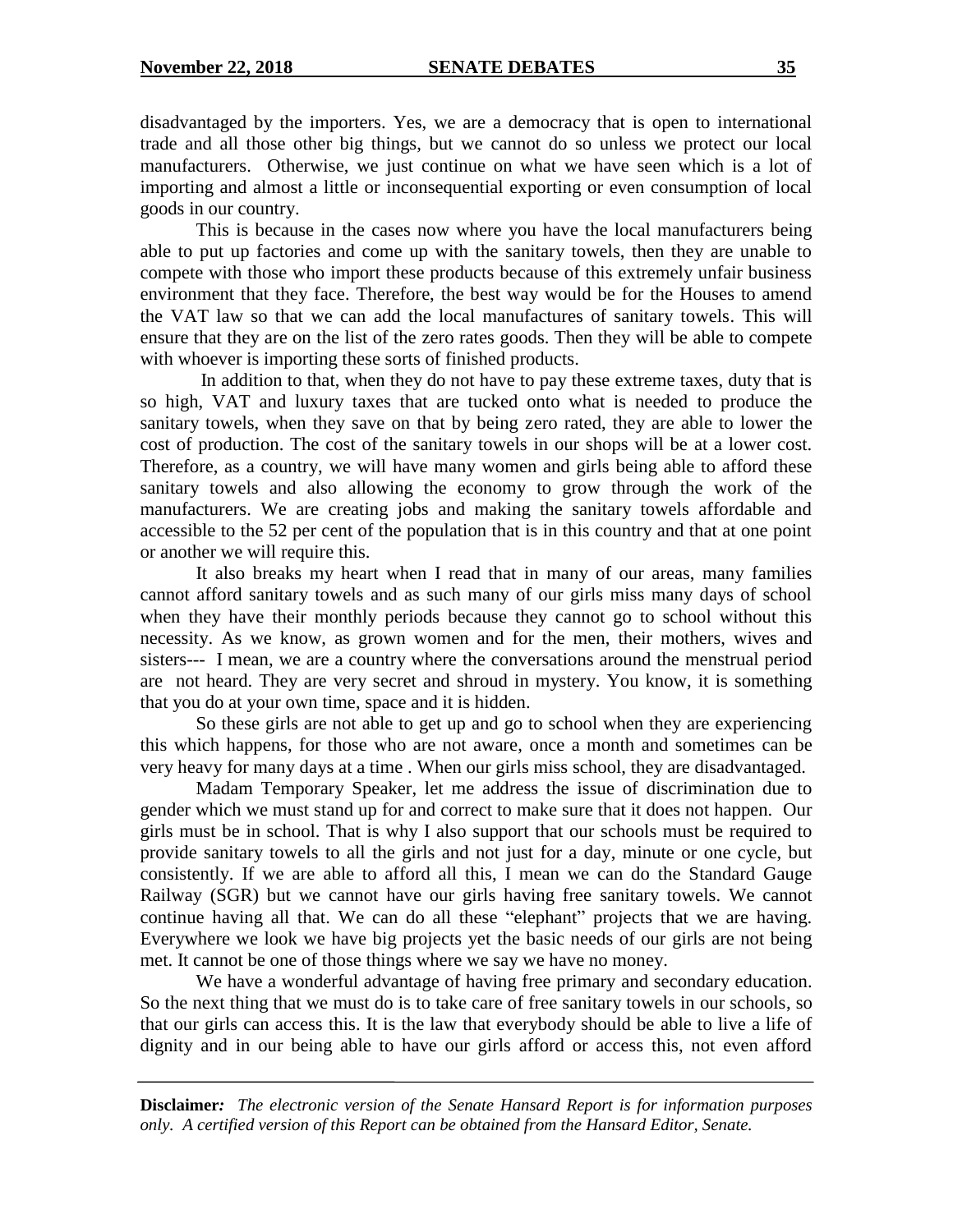because they must be provided for free, then we are able to give them the dignity that the law requires that we provide for our citizens. So it must be something that we do and it must be done now.

I thank Sen. Sen. Halake for bringing this Motion. Like I said, I cannot support it enough because I have never even looked at it like this. I was not aware if this is what was going on. However, we will work together to make sure that we are able to preserve the dignity and the right to work of our girls and women who are 52 per cent of the population of this country. Many of them are also disadvantaged even as far as getting jobs and the sort of wages they get. By at least lessening this burden, where we have our local manufacturers producing the pads, then our low income earners will be able to afford and access these pads. We can then make sure that they live their lives in dignity.

In conclusion, I whole heartedly support this Motion and add my voice to what some of my colleagues have said that this should become a Bill, so that we make sure it is not just persuasive Motion but a Bill that will require to be implemented. We will then amend the VAT law so that we can make sure that the local manufacturers of sanitary towels are included in the list of the zero rated goods in this republic.

Madam Temporary Speaker, I support.

**The Temporary Speaker** (Sen. Pareno): There being no other interventions I now call upon the Mover to reply.

**Sen. Halake**: Thank you, Madam Temporary Speaker. I beg to reply. I would like to thank my colleagues Sen. Kasanga for seconding this Motion very eloquently and for giving further ideas as to what we need to do with it. I would also like to thank Sen. Seneta who has brought in a very important angle of mental and psychological torture of our girls especially as they go through their menstrual cycle every month especially if they cannot access good quality and safe pads. She also brought in an angle which I had not thought about but which is important in the sense that in certain parts of this country, including where we come from, , sometimes because the cost of transporting these pads from the Port of Mombasa to the corners of Northern Kenya and the Maasai belt, people would rather bring in sugar and foodstuffs to sustain the families. The shops sometimes do not even have the sanitary pads because the cost of transportation is way too high. She is right, sometimes you go there and do not get any sanitary pads.

So I take note of all the things that my colleagues have said. Sen. Kihika, thank you, for pointing that out. All three Senators have said that this should be converted into a Bill. I will make sure that we consider that proposal because we need to make sure that we have substantive legislation that will ensure that our country takes this issue very seriously and executes it appropriately.

Madam Temporary Speaker, Sen. Kihika has articulated the issue around affordable sanitary pads and the dignity of our children. This is a matter of dignity and the rights to a dignified existence by our girls and women. Therefore, issues of discrimination have been articulated very well by Sen. Seneta as well as Sen. Kihika. I will make sure, either alone or collectively with others, that we explore options for this to be converted into a Bill. This substantive legislation will make sure that we compel our country to ensure that our children get access to these products and that our women live and work in dignity and get a good quality of life.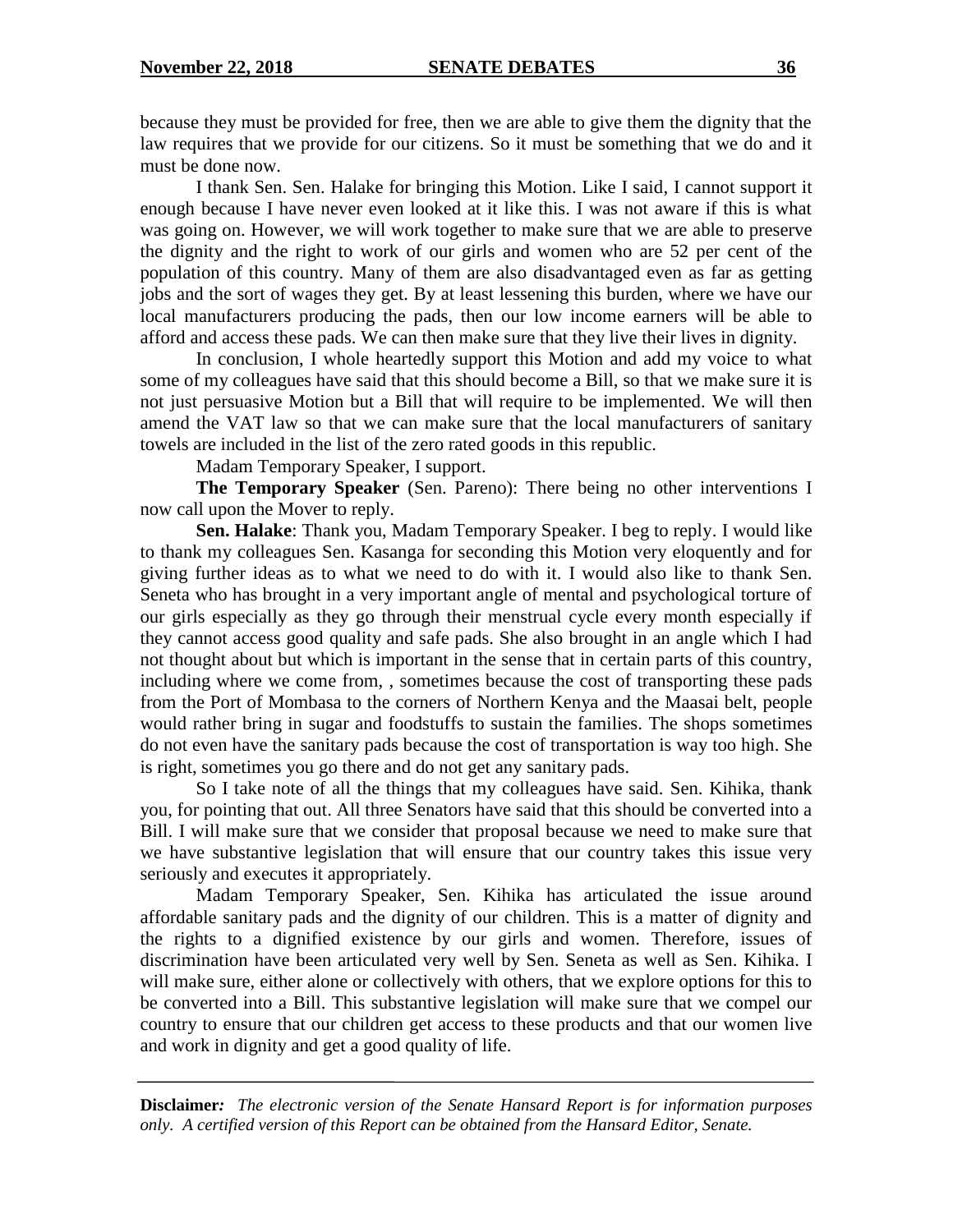I thank my colleague Senators who have contributed to this Motion. I have taken note of all the invaluable contributions and input that you have provided. As you can see, Sen. Kihika went through each aspect. In fact, I even forgot to enumerate the VAT aspect. What I remembered to include when moving the Motion was just the duty that was being charged. She has, however, highlighted both the VAT and duty; and when you combine the two, it is no wonder then that 65 per cent of our women cannot access the most basic commodity over which they have no control, but just to use it.

Thank you, hon. Senators, for your support. I will take on board all your input and great ideas. I look forward to working with you to make sure that our children, girls and ourselves, as women, access these commodities in a dignified manner. I also hope to count on your support to work on our tax regime, which is very punitive. They are not only punitive on sanitary products, but on many things that people have no control over, starting with sanitary products. We will, therefore, make sure that our taxation is gender sensitive; it is sensitive to vulnerable people and all other people, including Persons with Disabilities (PwDs), as we go forward.

Thank you, Madam Temporary Speaker. I beg to reply.

**The Temporary Speaker** (Sen. Pareno): Hon. Senators, I note that this is a matter that does not affect counties. I will, therefore, proceed to put the question.

#### *(Question put and agreed to)*

Hon. Senators, we had earlier re-arranged our Order Paper, and I would want us to now go back to Order No.8.

#### **MOTION**

#### ADOPTION OF CPAIC REPORT ON FINANCIAL OPERATIONS OF VARIOUS COUNTY EXECUTIVES FOR THE FY 2013/2014

THAT, this House adopts the Report of the Sessional Committee on County Public Accounts and Investments on the inquiry into the Financial Operations of Kiambu, Busia, Kwale, Tana River, Trans Nzoia, Nyandarua, Migori, Kisumu, Samburu, Kericho, Bomet, Bungoma, Garissa, Isiolo, Kitui, Lamu, Makueni, Mandera, Marsabit, Meru, Mombasa, Nyamira, Taita Taveta, Uasin Gishu, Vihiga and Wajir County Executives for the Financial Year 2013/2014 ( $1<sup>st</sup>$  July, 2013 to 30<sup>th</sup> June, 2014), laid on the Table of the House on Wednesday,  $14<sup>th</sup>$  November, 2018.

Hon. Senators, I am informed that the Mover is not available to move this Motion. This Motion is, therefore, deferred.

*(Motion deferred)*

Next Order.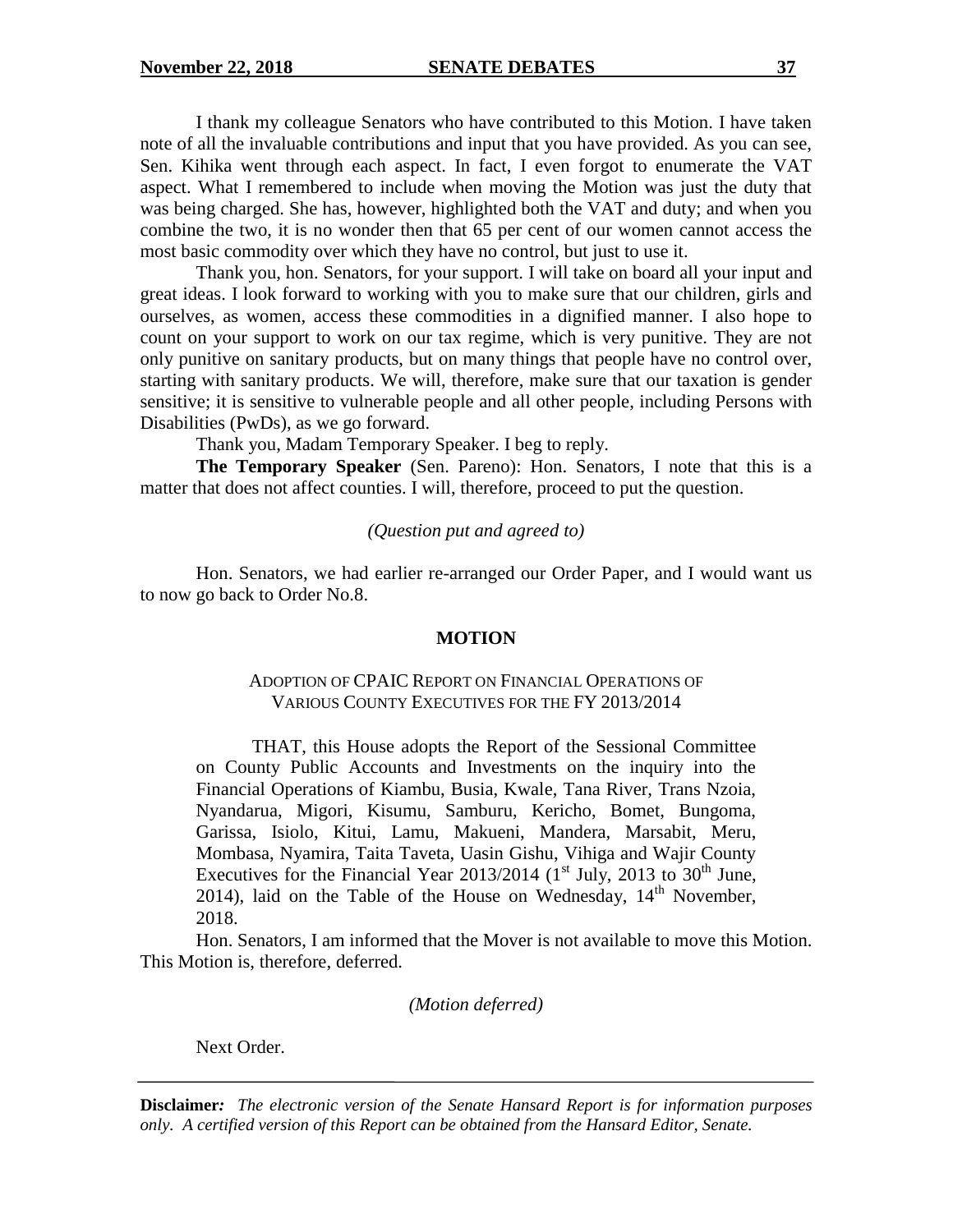#### **MOTION**

#### ADOPTION OF CPAIC REPORT ON FIDUCIARY RISK REGARDING ISSUES RAISED BY THE AUDITOR-GENERAL

THAT, this House adopts the Report of the Sessional Committee on County Public Accounts and Investments on Fiduciary Risk regarding issues raised by the Auditor-General on public financial management by County Governments for Financial Years 2013/14 to 2015/16, laid on the Table of the House on Wednesday, 14<sup>th</sup> November, 2018. The Motion will face the same fate. It is, therefore, deferred.

#### *(Motion deferred)*

Hon. Senators, it looks like for the rest of the Business of the House that is, Orders No. 11, 12, 13, 14, 15, 16, 17 and 18 , we will not be able to transact them because the Movers are not in. For the one of Sen. Kihika, which is Order No.12, after consultation, we will not be able to handle it. The rest of the business of the House is, therefore, deferred.

#### **MOTIONS**

#### NOTING OF REPORT OF THE SIXTH ORDINARY SESSION OF THE FOURTH PAN-AFRICAN PARLIAMENT

THAT, this House notes the Report of the Sixth Ordinary Session of the Fourth Pan- African Parliament held in Midrand, South Africa, from  $7<sup>th</sup>$  to 18<sup>th</sup> May, 2018, laid on the Table of the House on Tuesday, 24<sup>th</sup> July, 2018.

#### *(Motion deferred)*

#### NOTING OF REPORT OF THE 138TH ASSEMBLY OF IPU AND RELATED MEETINGS

THAT, this House notes the Report of the 138th Assembly of the Inter -Parliamentary Union (IPU) and related meetings held in Geneva, Switzerland from  $22<sup>nd</sup>$  -28<sup>th</sup> March, 2018, laid on the Table of the Senate on Thursday,  $21<sup>st</sup>$  June, 2018.

*(Motion deferred)*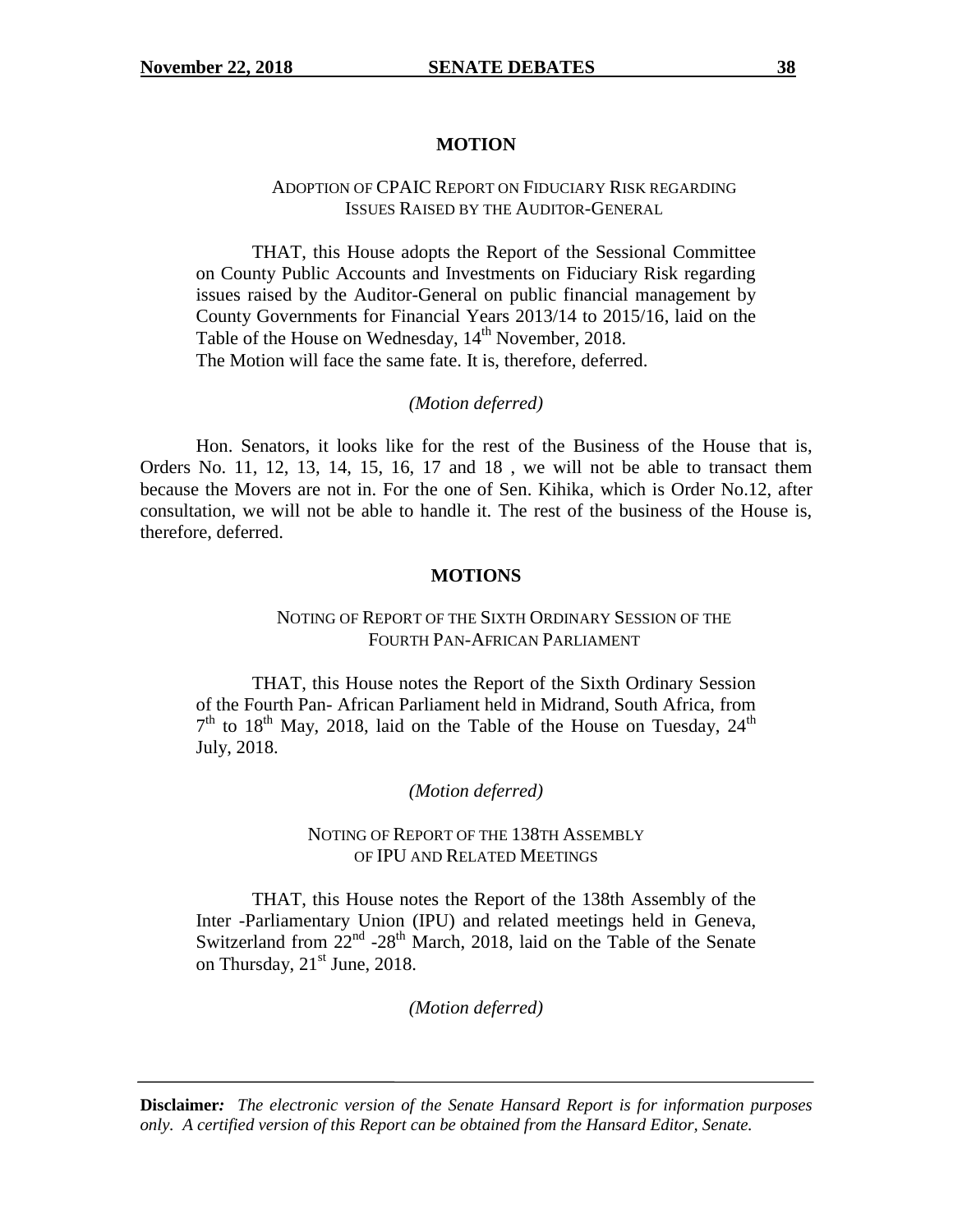#### NOTING OF REPORT OF THE APNAC CONFERENCE, 2018

THAT, this House notes the Report of the Senate Delegation to the African Parliamentarians" Network Against Corruption (APNAC) Conference held in Ghana from  $17<sup>th</sup> - 18<sup>th</sup>$  March, 2018, laid on the Table of the House on Tuesday, 19<sup>th</sup> June, 2018.

#### *(Motion deferred)*

# NOTING OF REPORT OF THE 62<sup>ND</sup> SESSION OF THE COMMISSION ON THE STATUS OF WOMEN

THAT, this House notes the Report of the 62nd Session of the Commission on the Status of Women laid on the Table of the House on Tuesday,  $17<sup>th</sup>$  July, 2018.

#### *(Motion deferred)*

# NOTING OF REPORT OF 49TH SESSION OF THE ACPPA AND INTER-SESSIONAL MEETING OF THE ACP-EU JOINT ASSEMBLY

THAT, this House notes the Report of the 49th Session of the ACP Parliamentary Assembly and Inter-Sessional meeting of the ACP-EU Joint Parliamentary Assembly held on  $20<sup>th</sup>$  -22<sup>nd</sup> March, 2018, in Brussels, Belgium, laid on the Table of the House on Tuesday, 31<sup>st</sup> July, 2018.

*(Motion deferred)*

#### NOTING OF REPORT ON THE 2018 COMMONWEALTH GAMES

THAT, this House notes the Report of the Standing Committee on Labour and Social Welfare on the 2018 Commonwealth Games held in Gold-Coast, Australia from 4th to  $15<sup>th</sup>$  April, 2018, laid on the Table of the Senate on Wednesday,  $1<sup>st</sup>$  August, 2018.

*(Motion deferred)*

#### NOTING OF REPORT ON ROLE OF PARLIAMENTARIANS IN POPULATION AND THE 2030 AGENDA FOR SUSTAINABLE DEVELOPMENT

THAT, this House notes the Report of the Senate Delegation to the Conference on Enhancing the Role of Parliamentarians in the Interlinkage between Population Issues and the 2030 Agenda for Sustainable